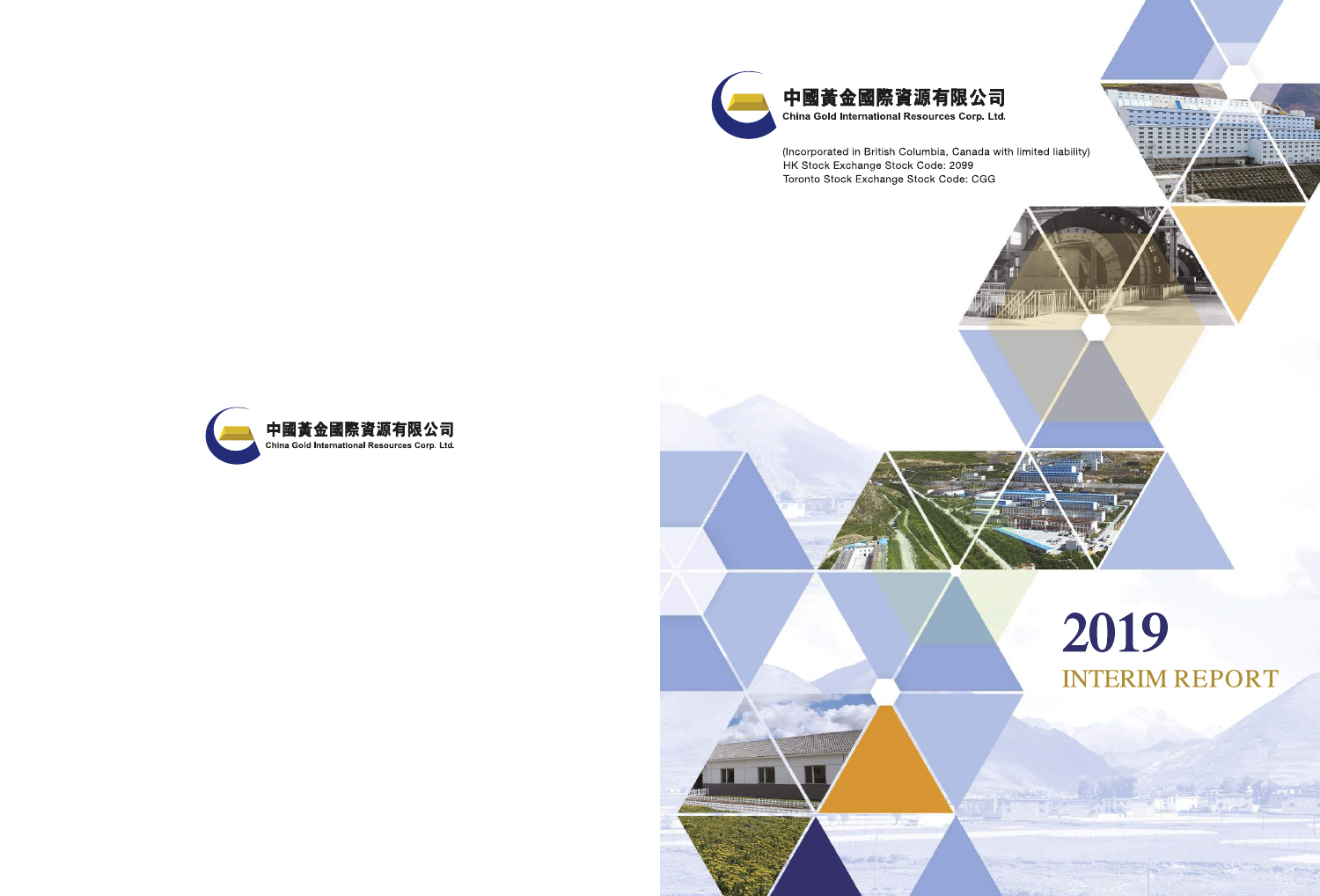*Management's Discussion and Analysis of Financial Condition and Results of Operations for the three and six months ended June 30, 2019. (Stated in U.S. dollars, except as otherwise noted)*

| <b>FORWARD-LOOKING STATEMENTS</b>                                                                 | 1              |
|---------------------------------------------------------------------------------------------------|----------------|
| <b>THE COMPANY</b>                                                                                | 3              |
| <b>OVERVIEW</b>                                                                                   | 3              |
| PERFORMANCE HIGHLIGHTS                                                                            | 3              |
| <b>OUTLOOK</b>                                                                                    | 4              |
| <b>RESULTS OF OPERATIONS</b>                                                                      | 5              |
| SELECTED QUARTERLY FINANCIAL DATA                                                                 | 5              |
| SELECTED QUARTERLY AND ANNUAL                                                                     |                |
| PRODUCTION DATA AND ANALYSIS                                                                      | 5              |
| REVIEW OF QUARTERLY DATA                                                                          | $\overline{7}$ |
| <b>NON-IFRS MEASURES</b>                                                                          | 9              |
| <b>MINERAL PROPERTIES</b>                                                                         | 12             |
| THE CSH MINE                                                                                      | 12             |
| THE JIAMA MINE                                                                                    | 14             |
| <b>LIQUIDITY AND CAPITAL RESOURCES</b>                                                            | 18             |
| <b>CASH FLOWS</b>                                                                                 | 18             |
| <b>OPERATING CASH FLOW</b>                                                                        | 19             |
| <b>INVESTING CASH FLOW</b>                                                                        | 19             |
| <b>FINANCING CASH FLOW</b>                                                                        | 19             |
| SIGNIFICANT INVESTMENTS, ACQUISITIONS AND<br><b>DISPOSAL OF SUBSIDIARIES. ASSOCIATES</b>          |                |
| AND JOINT VENTURES, AND FUTURE PLAN FOR                                                           |                |
| <b>MATERIAL INVESTMENTS OF CAPITAL ASSETS</b>                                                     | 20             |
| <b>CHARGE ON ASSETS</b>                                                                           | 20             |
| <b>EXPOSURE TO FLUCTUATIONS IN EXCHANGE RATES</b>                                                 |                |
| <b>AND RELATED HEDGES</b>                                                                         | 20             |
| <b>COMMITMENTS AND CONTINGENCIES</b>                                                              | 20             |
| <b>RELATED PARTY TRANSACTIONS</b>                                                                 | 21             |
| <b>PROPOSED TRANSACTIONS</b>                                                                      | 22             |
| <b>CRITICAL ACCOUNTING ESTIMATES</b>                                                              | 22             |
| <b>CHANGE IN ACCOUNTING POLICIES</b>                                                              | 22             |
| <b>FINANCIAL INSTRUMENTS AND OTHER INSTRUMENTS</b>                                                | 22             |
| <b>OFF-BALANCE SHEET ARRANGEMENTS</b>                                                             | 22             |
| <b>DIVIDEND AND DIVIDEND POLICY</b>                                                               | 22             |
| <b>OUTSTANDING SHARES</b>                                                                         | 23             |
| <b>DISCLOSURE CONTROLS AND PROCEDURES AND</b><br><b>INTERNAL CONTROL OVER FINANCIAL REPORTING</b> |                |
| <b>RISK FACTORS</b>                                                                               | 23             |
| <b>QUALIFIED PERSON</b>                                                                           | 23             |
| <b>ADDITIONAL INFORMATION</b>                                                                     | 23             |
|                                                                                                   | 24             |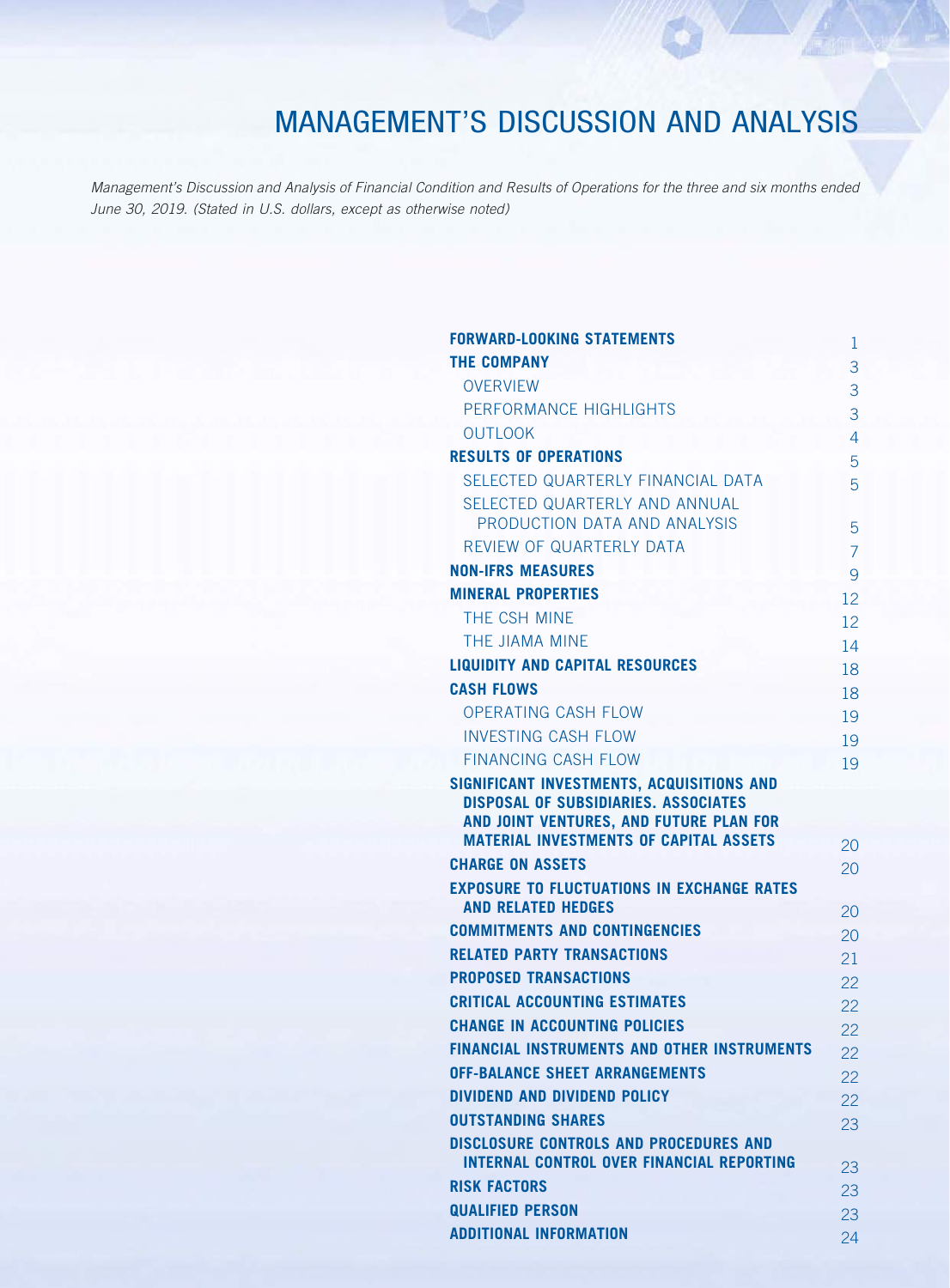The following Management Discussion and Analysis of financial condition and results of operations ("MD&A") is prepared as of August 14, 2019. It should be read in conjunction with the consolidated financial statements and notes thereto of China Gold International Resources Corp. Ltd. (referred to herein as "China Gold International", the "Company", "we" or "our" as the context may require) for the three and six months ended June 30, 2019 and the three and six months ended June 30, 2018, respectively. Unless the context otherwise provides, references in this MD&A to China Gold International or the Company refer to China Gold International and each of its subsidiaries collectively on a consolidated basis.

The following discussion contains certain forward-looking statements relating to the Company's plans, objectives, expectations and intentions, which are based on the Company's current expectations and are subject to risks, uncertainties and changes in circumstances. Readers should carefully consider all of the information set out in this MD&A, including the risks and uncertainties outlined further in the Company's Annual Information Form ("Annual Information Form" or "AIF") dated March 26, 2019 on SEDAR at www.sedar.com. For further information on risks and other factors that could affect the accuracy of forward-looking statements and the result of operations of the Company, please refer to the sections titled "Forward-Looking Statements" and "Risk Factors" and to discussions elsewhere within this MD&A. China Gold International's business, financial condition or results of operations could be materially and adversely affected by any of these risks.

## **FORWARD-LOOKING STATEMENTS**

Certain statements made herein, other than statements of historical fact relating to the Company, represent forward-looking information. In some cases, this forward-looking information can be identified by words or phrases such as "may", "will", "expect", "anticipate", "contemplates", "aim", "estimate", "intend", "plan", "believe", "potential", "continue", "is/are likely to", "should" or the negative of these terms, or other similar expressions intended to identify forward-looking information. This forward-looking information includes, among other things; China Gold International's production estimates, business strategies and capital expenditure plans; the development and expansion plans and schedules for the CSH Mine and the Jiama Mine; China Gold International's financial condition; the regulatory environment as well as the general industry outlook; general economic trends in China; and statements respecting anticipated business activities, planned expenditures, corporate strategies, participation in projects and financing, and other statements that are not historical facts.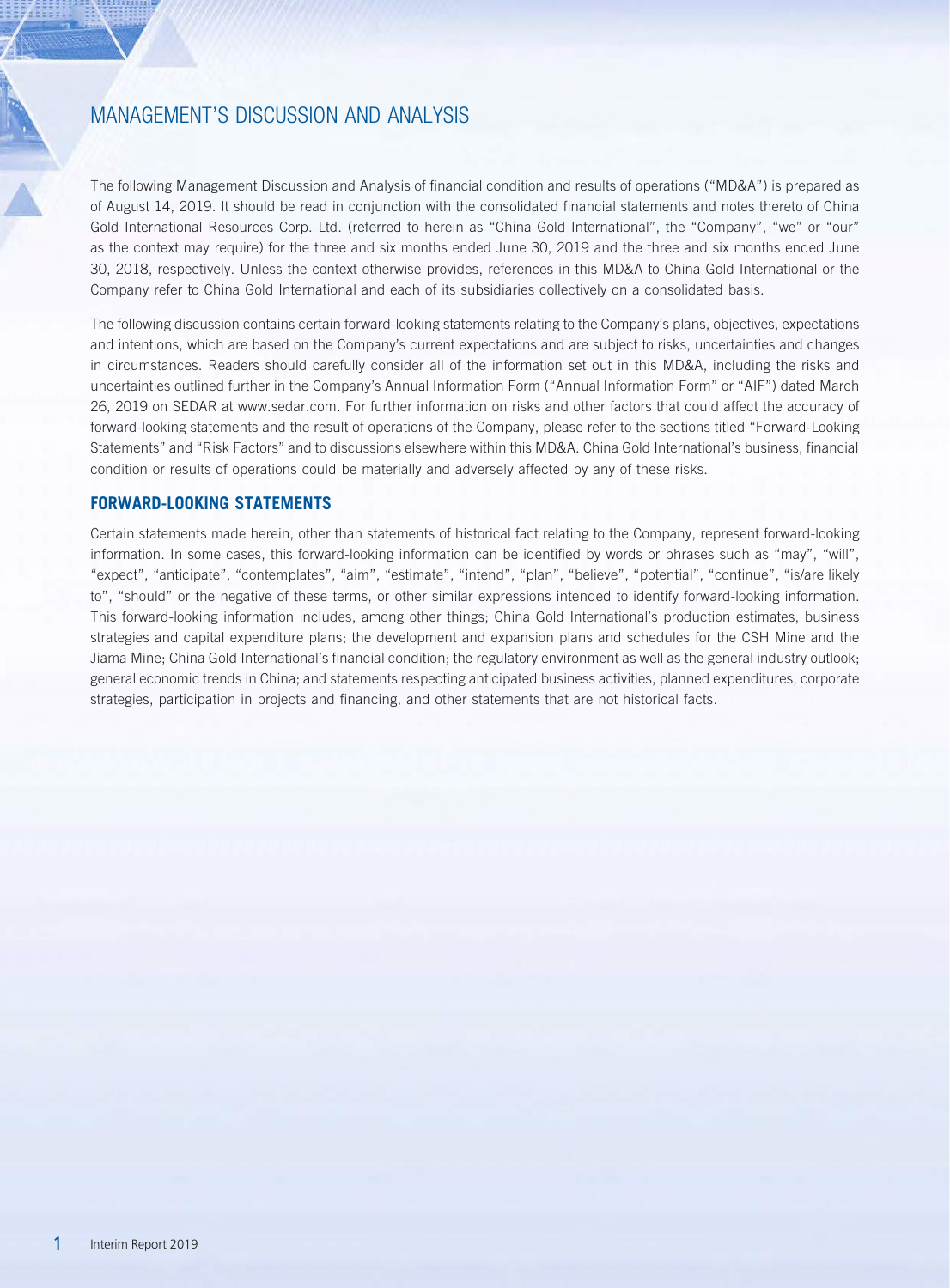By their nature, forward-looking information involves numerous assumptions, both general and specific, which may cause the actual results, performance or achievements of China Gold International and/or its subsidiaries to be materially different from any future results, performance or achievements expressed or implied by the forward–looking information. Some of the key assumptions include, among others, the absence of any material change in China Gold International's operations or in foreign exchange rates, the prevailing price of gold, copper and other non-ferrous metal products; the absence of lowerthan-anticipated mineral recovery or other production problems; effective income and other tax rates and other assumptions underlying China Gold International's financial performance as stated in the Company's technical reports for its CSH Mine and Jiama Mine; China Gold International's ability to obtain regulatory confirmations and approvals on a timely basis; continuing positive labor relations; the absence of any material adverse effects as a result of political instability, terrorism, natural disasters, litigation or arbitration and adverse changes in government regulation; the availability and accessibility of financing to China Gold International; and the performance by counterparties of the terms and conditions of all contracts to which China Gold International and its subsidiaries are a party. The forward-looking information is also based on the assumption that none of the risk factors identified in this MD&A or in the AIF that could cause actual results to differ materially from the forward-looking information actually occurs.

Forward-looking information contained herein as of the date of this MD&A is based on the opinions, estimates and assumptions of management. There are a number of important risks, uncertainties and other factors that could cause actual actions, events or results to differ materially from those described as forward-looking information. China Gold International disclaims any obligation to update any forward-looking information, whether as a result of new information, estimates, opinions or assumptions, future events or results, or otherwise except to the extent required by law. There can be no assurance that forward-looking information will prove to be accurate, as actual results and future events could differ materially from those anticipated in such statements. The forward-looking information in this MD&A is expressly qualified by this cautionary statement. The reader is cautioned not to place undue reliance on forward-looking information.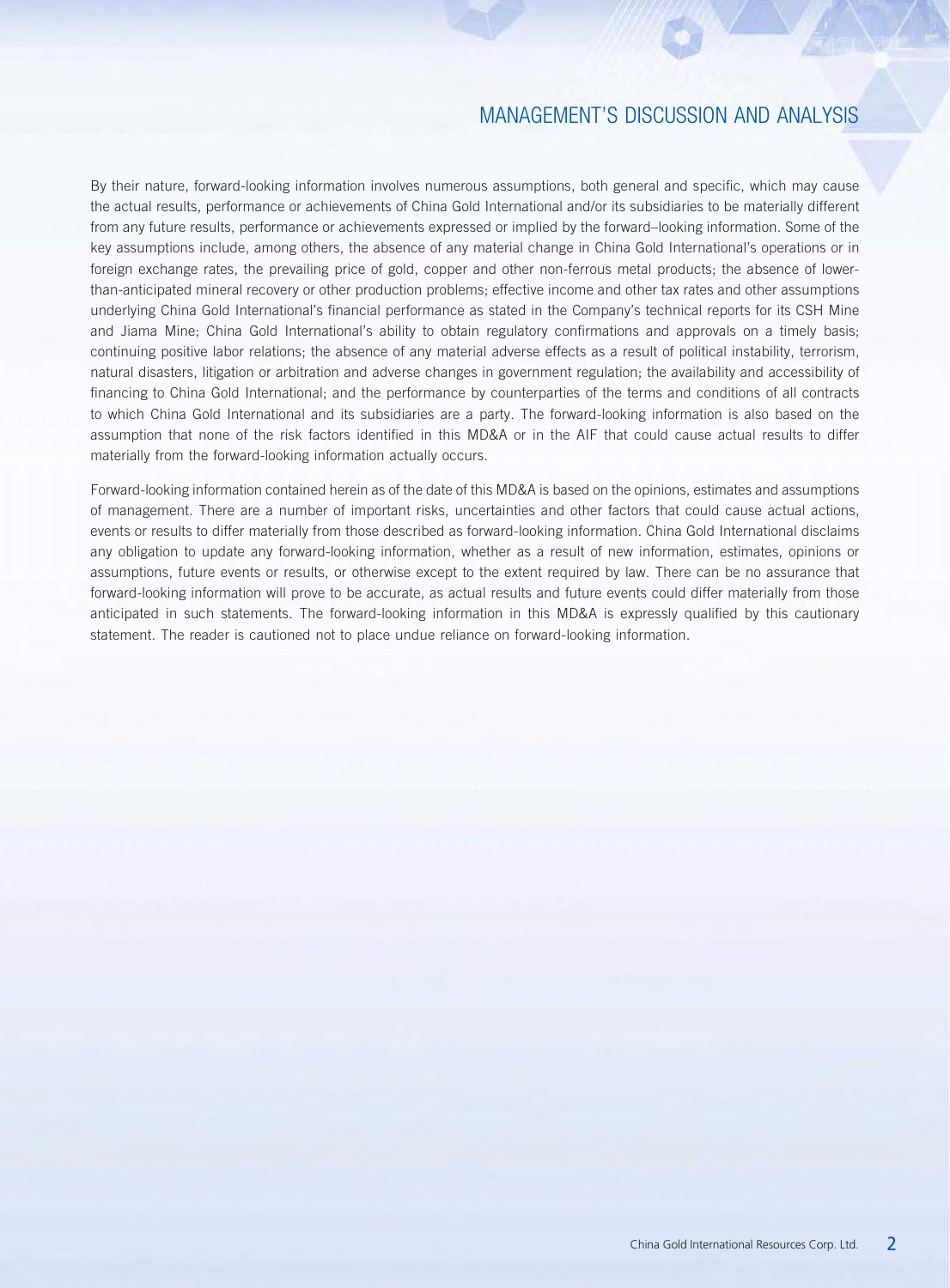## **THE COMPANY**

## **Overview**

China Gold International is a gold and base metal mining company based in Vancouver, Canada. The Company's main business involves the operation, acquisition, development and exploration of gold and base metal properties.

The Company's principal mining operations are the Chang Shan Hao Gold Mine ("CSH Mine" or "CSH"), located in Inner Mongolia, China and the Jiama Copper-Gold Polymetallic Mine ("Jiama Mine" or "Jiama"), located in Tibet, China. China Gold International holds a 96.5% interest in the CSH Mine, while its Chinese joint venture ("CJV") partner holds the remaining 3.5% interest. The Company owns a 100% interest in the Jiama Mine, which hosts a large scale copper-gold polymetallic deposit containing copper, gold, molybdenum, silver, lead and zinc metals.

China Gold International's common shares are listed on the Toronto Stock Exchange ("TSX") and The Stock Exchange of Hong Kong Limited ("HKSE") under the symbol CGG and the stock code 2099, respectively. Additional information about the Company, including the Company's Annual Information Form, is available on SEDAR at sedar.com as well as Hong Kong Exchange News at hkexnews.hk.

### **Performance Highlights**

### *Three months ended June 30, 2019*

- Revenue increased by 15% to US\$163.2 million from US\$142.1 million for the same period in 2018.
- Mine operating earnings decreased by 80% to US\$7.3 million from US\$35.8 million for the same period in 2018.
- Net profit after tax decreased from US\$0.4 million for the 2018 period to a net loss after income taxes of US\$23.0 million for the same period in 2019.
- Total gold production increased by 2% to 55,503 ounces from 54,377 ounces for the same period in 2018.
- Total copper production increased by 17% to 16,126 tonnes (approximately 35.6 million pounds) from 13,738 tonnes (approximately 30.3 million pounds) for the same period in 2018. The increase in production was primarily due to the output from the commercial production of the Phase II expansion at the Jiama Mine.

### *Six months ended June 30, 2019*

- Revenue increased by 24% to US\$308.8 million from US\$248.8 million for the same period in 2018.
- Mine operating earnings decreased by 47% to US\$22.6 million from US\$42.3 million for the same period in 2018.
- Net profit after tax decreased from US\$2.4 million for the 2018 period to a net loss after income taxes of US\$27.5 million for the same period in 2019.
- Total gold production decreased by 1% to 99,527 ounces from 100,642 ounces for the same period in 2018.
- Total copper production increased by 49% to 30,959 tonnes (approximately 68.3 million pounds) from 20,799 tonnes (approximately 45.9 million pounds) for the same period in 2018. The increase in production was primarily due to the output from the commercial production of the Phase II expansion at the Jiama Mine.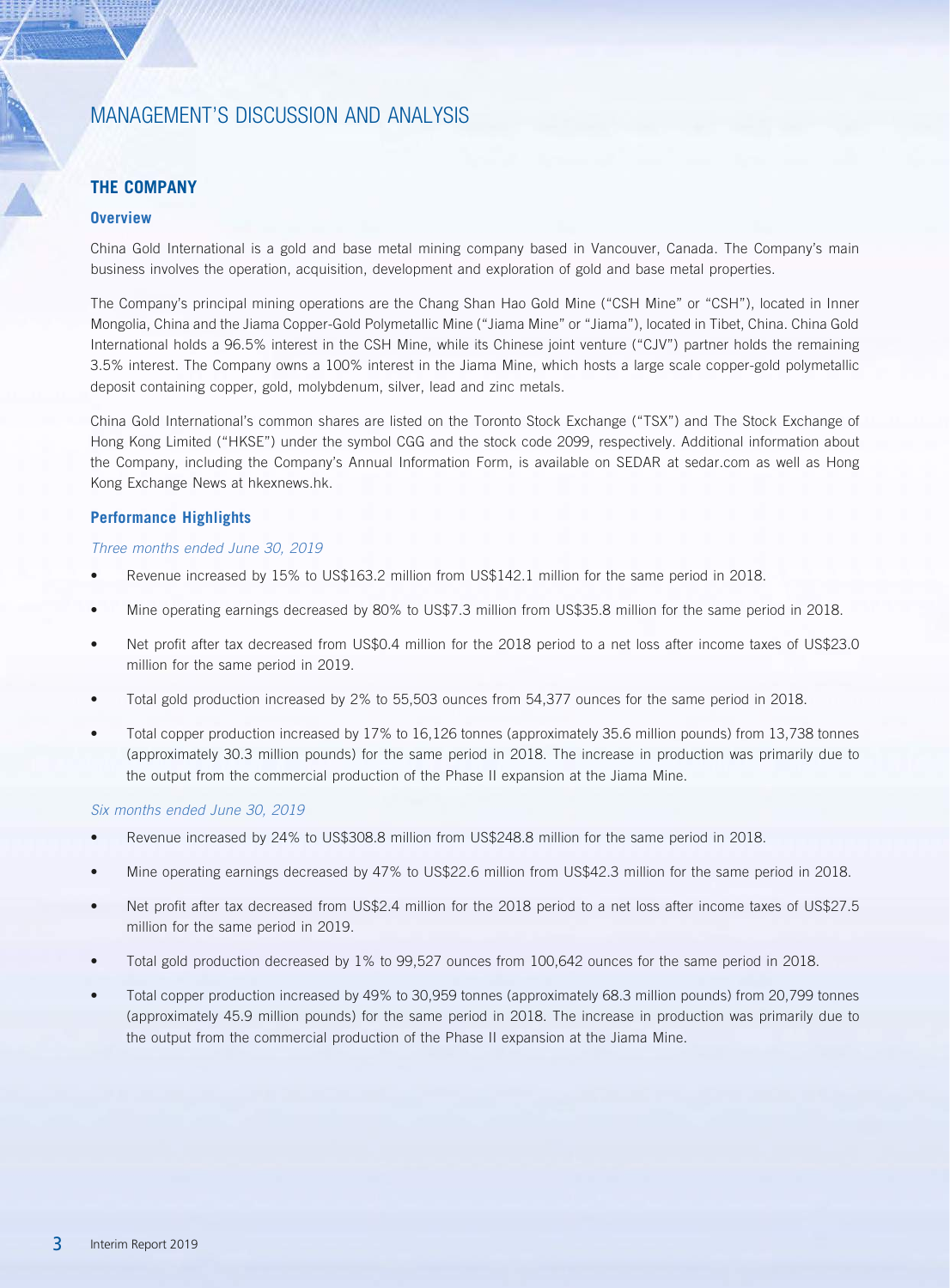## **Outlook**

- Projected gold production of 210,000 ounces in 2019.
- Projected copper production of approximately 132 million pounds in 2019.
- The Company will continue to leverage the technical and operating experience of the Company's substantial shareholder, China National Gold Group Corporation ("CNG"), to improve operations at its mines. In addition, the Company continues to focus its efforts on increasing production while minimizing costs at both mines.
- To fulfill its growth strategy, the Company is continually working with CNG and other interested parties to identify potential international mining acquisition opportunities, namely projects outside of China.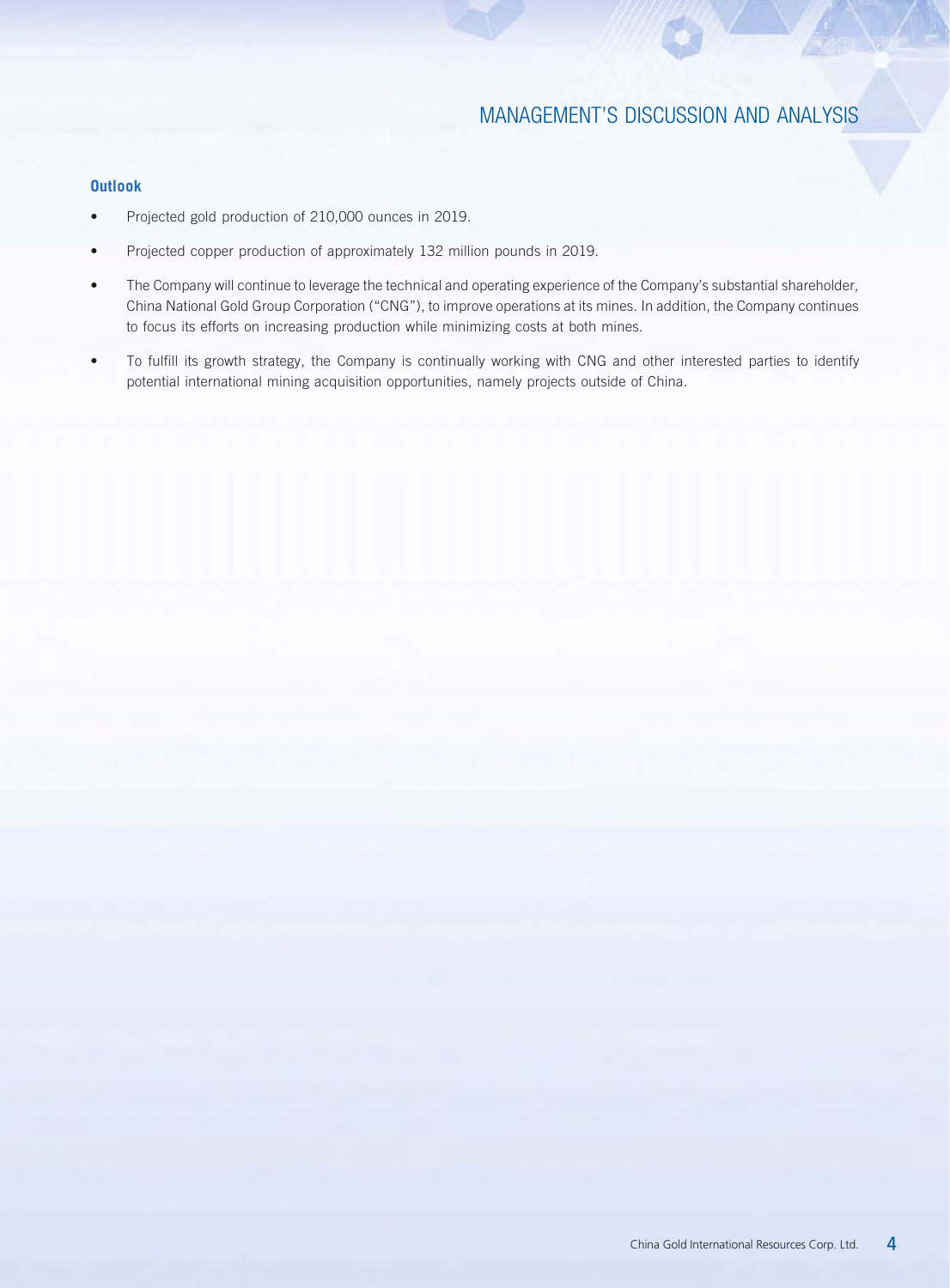# **RESULTS OF OPERATIONS**

## **Selected Quarterly Financial Data**

| Quarter ended                             | 2019       |          | 2018    |          |         |         |         | 2017   |
|-------------------------------------------|------------|----------|---------|----------|---------|---------|---------|--------|
| (US\$ in thousands except per share)      | $30 - Jun$ | 31-Mar   | 31-Dec  | 30-Sep   | 30-Jun  | 31-Mar  | 31-Dec  | 30-Sep |
| Revenue                                   | 163,166    | 145,592  | 162,957 | 158,841  | 142,087 | 106,685 | 133,312 | 98,543 |
| Cost of sales                             | 155,876    | 130,324  | 129,693 | 123,743  | 106,294 | 100,131 | 87,621  | 71,565 |
| Mine operating earnings                   | 7,290      | 15,268   | 33,264  | 35,098   | 35,793  | 6,554   | 45,691  | 26,978 |
| General and administrative expenses       | 9,532      | 13,495   | 16,701  | 12,666   | 12,674  | 9,383   | 15,116  | 5,554  |
| Exploration and evaluation expenses       | 175        | 115      | (4)     | 134      | 251     | 78      | 176     | 40     |
| Research and development expenses         | 4,541      | 4,856    | 7,374   | 3,068    | 2,800   | 2,553   | 4,193   | 1,549  |
| (Loss) Income from operations             | (6,958)    | (3, 198) | 9,193   | 19,230   | 20,068  | (5,460) | 26,206  | 19,835 |
| Foreign exchange (loss) gain              | (7, 414)   | 5,288    | (1,677) | (11,024) | (7,580) | 4,463   | (492)   | 1,838  |
| Finance costs                             | 11,482     | 10,088   | 11,224  | 10,909   | 11,214  | 11,128  | 5,748   | 5,800  |
| (Loss) profit before income tax           | (24, 817)  | (7, 137) | (3,346) | (998)    | 3,839   | (465)   | 22,350  | 17,616 |
| Income tax (credit) expense               | (1,866)    | (2,563)  | (1,351) | 3,591    | 3,449   | (2,469) | 2,394   | 208    |
| Net (loss) profit                         | (22, 951)  | (4,574)  | (1,995) | (4,589)  | 390     | 2,004   | 19,956  | 17,408 |
| Basic (loss) earnings per share (cents)   | (5.79)     | (1.13)   | (0.49)  | (1.23)   | 0.05    | 0.45    | 4.91    | 4.33   |
| Diluted earnings (loss) per share (cents) | N/A        | N/A      | N/A     | N/A      | N/A     | N/A     | N/A     | N/A    |

The Company's mining operations are impacted by the harsh winter conditions and as such, performance in the first quarter of the year is usually lower as compared with other quarters in the year.

### **Selected Quarterly and Annual Production Data and Analysis**

| <b>CSH Mine</b>                                      | Three months ended June 30, |        | Six months ended June 30 |        |
|------------------------------------------------------|-----------------------------|--------|--------------------------|--------|
|                                                      | 2019                        | 2018   | 2019                     | 2018   |
| Gold sales (US\$ million)                            | 52.17                       | 45.03  | 89.85                    | 94.69  |
| Realized average price (US\$) of gold per ounce      | 1,303                       | 1,319  | 1.305                    | 1,316  |
| Gold produced (ounces)                               | 39,875                      | 33,880 | 68,502                   | 69,922 |
| Gold sold (ounces)                                   | 40,028                      | 34,138 | 68,859                   | 71,970 |
| Total production cost (US\$ per ounce)               | 1,329                       | 1,097  | 1.347                    | 1,061  |
| Cash production cost <sup>(1)</sup> (US\$ per ounce) | 805                         | 806    | 849                      | 686    |

(1) Non-IFRS measure. See 'Non-IFRS measures' section of this MD&A

Gold production at the CSH Mine increased by 18% to 39,875 ounces for the three months ended June 30, 2019 compared to 33,880 ounces for the three months ended June 30, 2018. The increase in gold production is attributed to higher volumes of ore mined and improved recovery rates during the second quarter of 2019 as compared to 2018.

The total production cost of gold for the three months ended June 30, 2019 increased to US\$1,329 per ounce compared to US\$1,097 for the three month 2018 period. The increase in production cost is attributed to the difference between recoverable gold placed on pad which increased by approximately 112% and gold production which increased by 18% for the three months ended June 30, 2019. As the CSH Mine uses a heap leaching (leach pad) process, there are periods in which there is a timing difference in the volume of ore mined and placed on pad compared to volume of gold production. On average, the heap leaching process will take several years from when the ore is first mined and placed on pad until the point of gold production. Higher volumes of gold production also contributed to approximately a 33% increase in amortization of mine development costs. The cash production cost of gold for the three months ended June 30, 2019 remained consistent compared with the same period in 2018.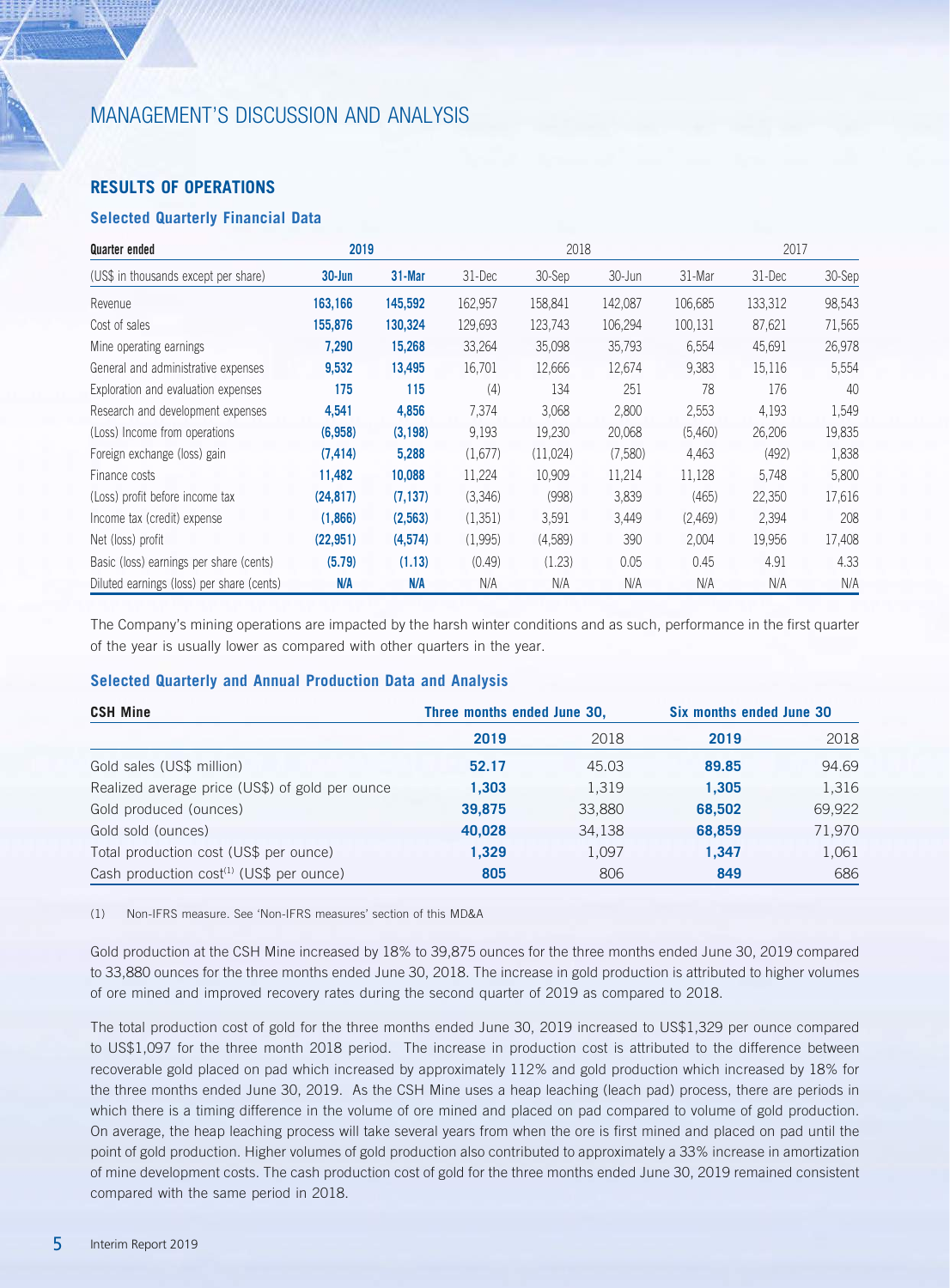| Jiama Mine                                              | Three months ended June 30, |            | Six months ended June 30, |            |  |
|---------------------------------------------------------|-----------------------------|------------|---------------------------|------------|--|
|                                                         | 2019                        | 2018       | 2019                      | 2018       |  |
| Copper sales (US\$ in millions)                         | 76.63                       | 72.43      | 145.99                    | 110.64     |  |
| Realized average price $(US$)$ of copper per            |                             |            |                           |            |  |
| pound after smelting fee discount                       | 1.85                        | 2.41       | 1.87                      | 2.41       |  |
| Copper produced (tonnes)                                | 16,126                      | 13,738     | 30,959                    | 20,799     |  |
| Copper produced (pounds)                                | 35,551,640                  | 30,268,343 | 68,253,000                | 45,852,819 |  |
| Copper sold (tonnes)                                    | 16,300                      | 12,613     | 31,425                    | 19,233     |  |
| Copper sold (pounds)                                    | 35,936,014                  | 27,807,478 | 69,281,182                | 42,401,297 |  |
| Gold produced (ounces)                                  | 15,628                      | 20,497     | 31,025                    | 30,720     |  |
| Gold sold (ounces)                                      | 16,817                      | 15,539     | 32,398                    | 25,239     |  |
| Silver produced (ounces)                                | 844,748                     | 768,332    | 1,820,751                 | 1,231,538  |  |
| Silver sold (ounces)                                    | 936,765                     | 712,740    | 1,932,544                 | 1,144,764  |  |
| Total production cost $2$ (US\$)                        |                             |            |                           |            |  |
| of copper per pound                                     | 3.18                        | 2.96       | 3.13                      | 3.61       |  |
| Total production cost <sup>2</sup> (US\$) of copper per |                             |            |                           |            |  |
| pound after by-products credits 4                       | 2.39                        | 2.07       | 2.34                      | 2.65       |  |
| Cash production cost <sup>4</sup> (US\$)                |                             |            |                           |            |  |
| per pound of copper                                     | 2.49                        | 2.26       | 2.43                      | 2.70       |  |
| Cash production cost <sup>3</sup> (US\$) of copper per  |                             |            |                           |            |  |
| pound after by-products credits 4                       | 1.70                        | 1.37       | 1.64                      | 1.74       |  |

1 A discount factor of 18.6% to 29.6% is applied to the copper benchmark price to compensate the refinery costs incurred by the buyers. The discount factor is higher if the grade of copper in copper concentrate is below 18%. The industry standard of copper in copper concentrate is between 18-20%.

2 Production costs include expenditures incurred at the mine sites for the activities related to production including mining, processing, mine site G&A and royalties etc.

3 Non-IFRS measure. See 'Non-IFRS measures' section of this MD&A.

4 By-products credit refers to the sales of gold and silver during the corresponding period.

During the three months ended June 30, 2019, the Jiama Mine produced 16,126 tonnes (approximately 35.6 million pounds) of copper, an increase of 17% compared with the three months ended June 30, 2018 (13,738 tonnes, or 30.3 million pounds). The increase in production is due to the commercial production of the Series II, Phase II expansion.

During the three months ended June 30, 2019, both total production cost of copper per pound after by-products and cash production cost of copper per pound after by-product increased as compared to the same period in 2018 due to lower grades of ores produced from the use of open-pit mine. The Jiama Mine is currently developing a new section of the underground mine which is expected to have higher grade ore, with anticipated completion by the end of 2020.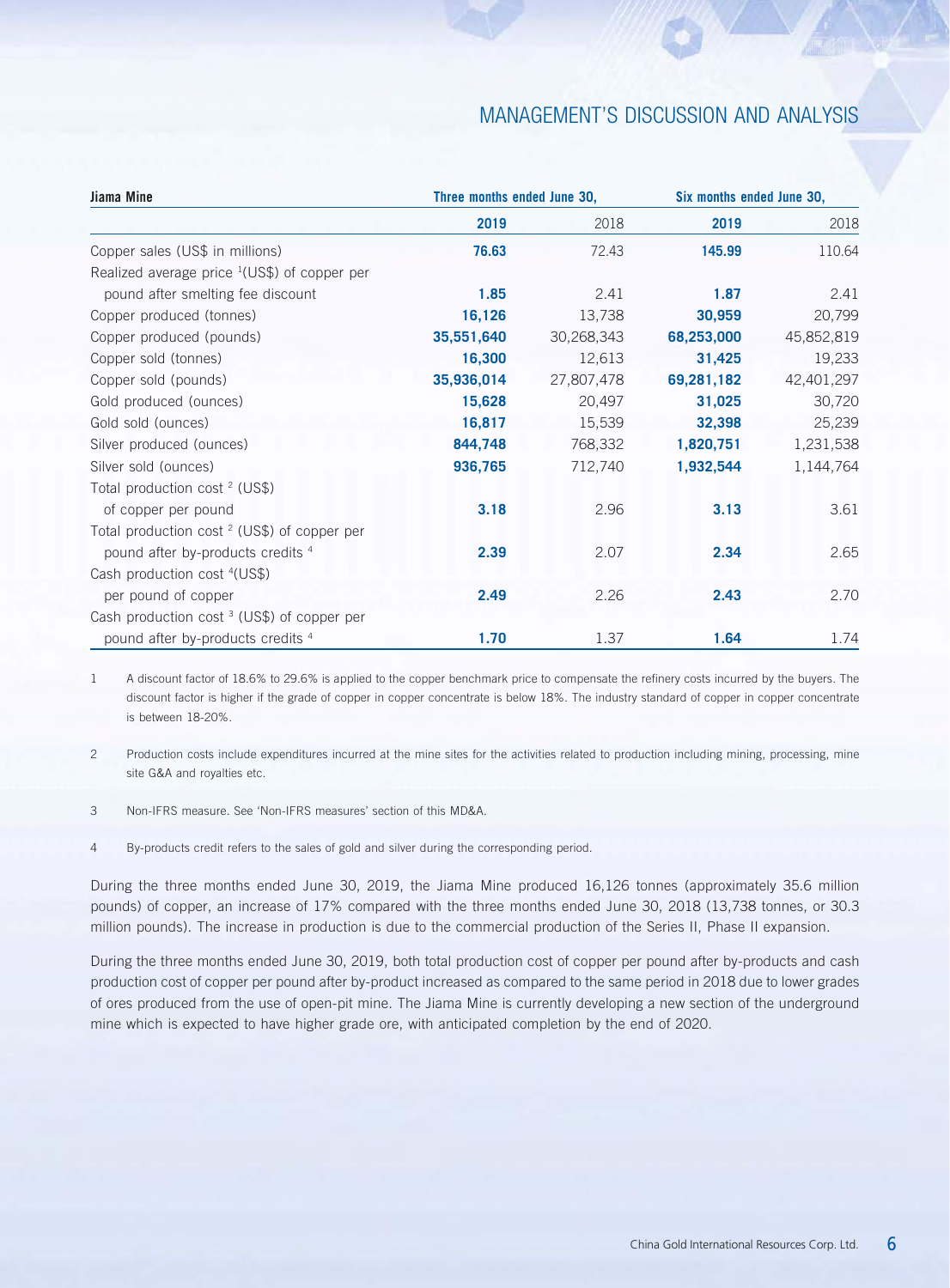### **Review of Quarterly Data**

#### *Three months ended June 30, 2019 compared to three months ended June 30, 2018*

**Revenue** of US\$163.2 million for the second quarter of 2019 increased by US\$21.1 million or 15%, from US\$142.1 million for the same period in 2018.

Revenue from the CSH Mine was US\$52.2 million, an increase of US\$7.2 million, compared to US\$45.0 million for the same period in 2018. Gold sold by the CSH Mine was 40,028 ounces (gold produced: 39,875 ounces), compared to 34,138 ounces (gold produced: 33,880 ounces) for the same period in 2018.

Revenue from the Jiama Mine was US\$111.0 million, an increase of US\$13.9 million, compared to US\$97.1 million for the same period in 2018. Total copper sold was 16,300 tonnes (35.9 million pounds) for the three months ended June 30, 2019, an increase of 29% from 12,613 tonnes (27.8 million pounds) for the same period in 2018.

**Cost of sales** of US\$155.9 million for the quarter ended June 30, 2019, an increase of US\$49.6 million or 47% from US\$106.3 million for the same period in 2018. The overall increase is primarily attributed to a 49% increase in cost of sales for the Jiama Mine which is directly proportionate to its increase in production volumes. Cost of sales as a percentage of revenue for the Company increased from 75% to 96% for the three months ended June 30, 2018 and 2019, respectively. Cost of sales is impacted by many production factors such as grade of ore, recovery rates, stripping ratio and etc. Refer to the sections below for details of production factors for each individual mine.

**Mine operating earnings** of US\$7.3 million for the three months ended June 30, 2019, a decrease of 80%, or US\$28.5 million, from US\$35.8 million for the same period in 2018. Mine operating earnings as a percentage of revenue decreased from 25% to 4% for the three months ended June 30, 2018 and 2019, respectively.

**General and administrative expenses** decreased by US\$3.2 million, from US\$12.7 million for the quarter ended June 30, 2018 to US\$9.5 million for the quarter ended June 30, 2019. The decrease is due to the Company's implementation of an overall cost reduction program.

**Research and development expenses** of US\$4.5 million for the three months ended June 30, 2019, increased from US\$2.8 million for the comparative 2018 period. The increase in 2019 is due to the Company's R&D activities in relation to increasing recovery rates and optimizing processing and mining.

**Loss from operations** of US\$7.0 million for the second quarter of 2019, decreased by US\$27.1 million, compared to income from operations of US\$20.1 million for the same period in 2018.

**Finance costs** of US\$11.5 million for the three months ended June 30, 2019, increased by US\$0.3 million compared to US\$11.2 million for the same period in 2018. During the three months ended June 30, 2019, interest payments of US\$23,000 (2018: nil) were capitalized for borrowing costs related to the Jiama Mine expansion.

**Foreign exchange loss** of US\$7.4 million for the three months ended June 30, 2019, decreased from US\$7.6 million for the same period in 2018. The loss is attributed to changes in the RMB/USD exchange rates and the revaluation of monetary items held in Chinese RMB.

**Interest and other income** of US\$1.0 million for the three months ended June 30, 2019, decreased from US\$2.6 million for the same period in 2018. The 2018 amount was primarily attributed to the sales of low grade product from the Jiama Mine.

**Income tax credit** of US\$1.9 million for the quarter ended June 30, 2019, increased by US\$5.3 million from an income tax expense of US\$3.4 million for the comparative period in 2018. During the current quarter, the Company had US\$1.1 million of deferred tax credit compared to US\$5.1 million of deferred tax expense for the same period in 2018.

**Net loss** of US\$23.0 million for the three months ended June 30, 2019, decreased by US\$23.4 million from a net income of US\$0.4 million for the three months ended June 30, 2018.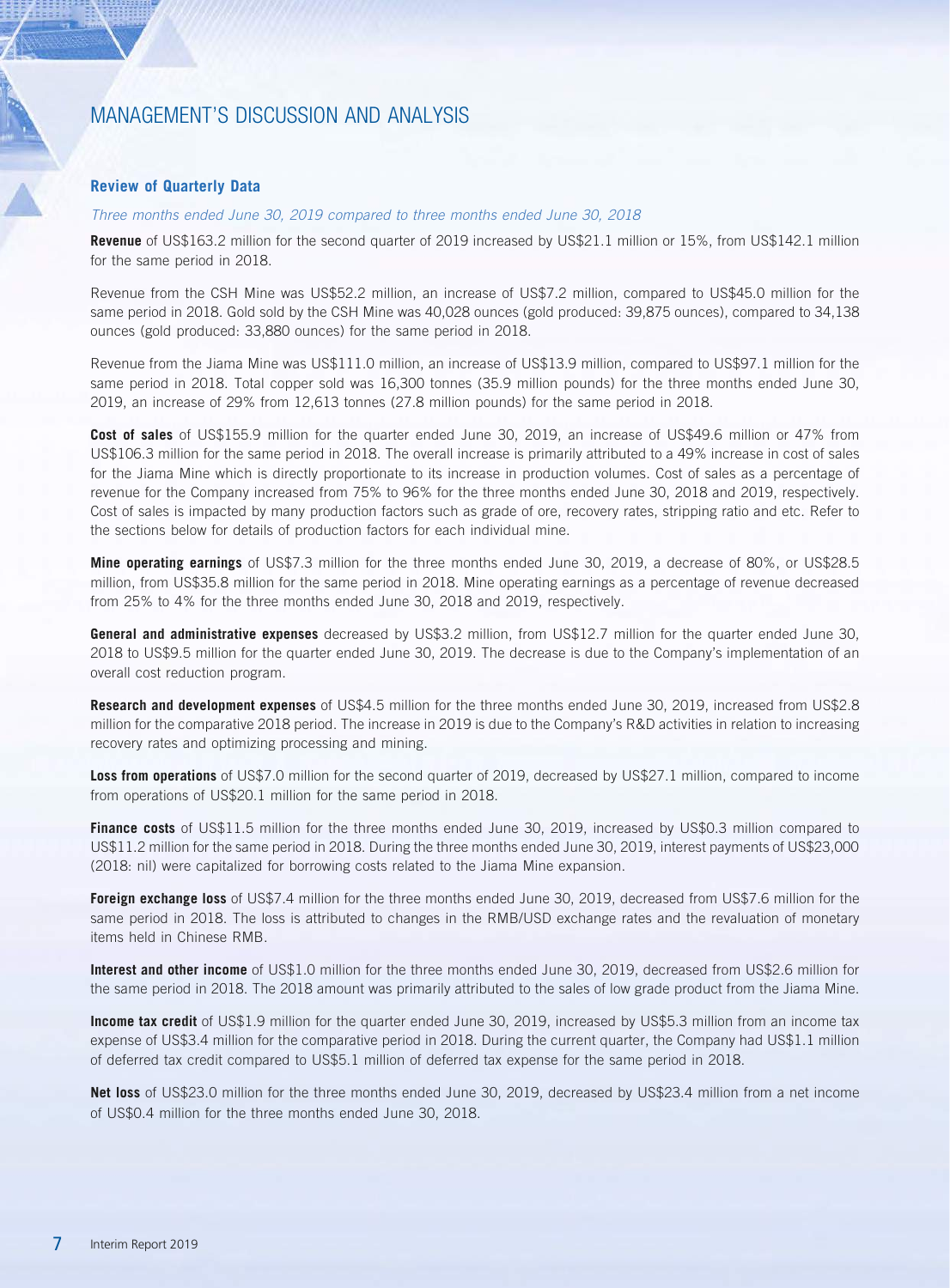### *Six months ended June 30, 2019 compared to six months ended June 30, 2018*

**Revenue** of US\$308.8 million for the first half of 2019 increased by US\$60.0 million or 24%, from US\$248.8 million for the same period in 2018.

Revenue from the CSH Mine was US\$89.8 million, a decrease of US\$4.9 million, compared to US\$94.7 million for the same period in 2018. Gold sold by the CSH Mine was 68,859 ounces (gold produced: 68,502 ounces), compared to 71,970 ounces (gold produced: 69,922 ounces) for the same period in 2018.

Revenue from the Jiama Mine was US\$218.9 million, an increase of US\$64.8 million, compared to US\$154.1 million for the same period in 2018. Total copper sold was 31,425 tonnes (69.3 million pounds) for the six months ended June 30, 2019, an increase of 63% from 19,233 tonnes (42.4 million pounds) for the same period in 2018.

**Cost of sales** of US\$286.2 million for the six months ended June 30, 2019, an increase of US\$79.8 million or 39% from US\$206.4 million for the same period in 2018. The overall increase is primarily attributed to a 45% increase in cost of sales for the Jiama Mine which was proportionate to the 49% increase in copper production volumes. Cost of sales for the CSH Mined increased by approximately 27% in 2019 due to lower grades of ore mined and increased amortization of mine development costs. Cost of sales as a percentage of revenue for the Company increased from 83% to 93% for the six months ended June 30, 2018 and 2019, respectively. Cost of sales is impacted by many production factors such as grade of ore, recovery rates, stripping ratio and etc. Refer to the sections below for details of production factors for each individual mine.

**Mine operating earnings** of US\$22.6 million for the six months ended June 30, 2019, a decrease of 47%, or US\$19.7 million, from US\$42.3 million for the same period in 2018. Mine operating earnings as a percentage of revenue decreased from 17% to 7% for the six months ended June 30, 2018 and 2019, respectively.

**General and administrative expenses** increased by US\$0.9 million, from US\$22.1 million for the six months ended June 30, 2018 to US\$23.0 million for the six months ended June 30, 2019.

**Research and development expenses** of US\$9.4 million for the six months ended June 30, 2019, increased from US\$5.4 million for the comparative 2018 period. The increase in 2019 is due to the Company's R&D activities in relation to increasing recovery rates and optimizing processing and mining.

**Loss from operations** of US\$10.2 million for the six months ended June 30 2019, decreased by US\$24.8 million, compared to an income of US\$14.6 million for the same period in 2018.

**Finance costs** of US\$21.6 million for the six months ended June 30, 2019, decreased by US\$0.7 million compared to US\$22.3 million for the same period in 2018. During the six months ended June 30, 2019, interest payments of US\$0.4 million (2018: nil) were capitalized for borrowing costs related to the Jiama Mine expansion.

**Foreign exchange loss** of US\$2.1 million for the six months ended in June 30, 2019, decreased from US\$3.1 million for the same period in 2018. The loss is attributed to changes in the RMB/USD exchange rates and the revaluation of monetary items held in Chinese RMB.

**Interest and other income** of US\$1.9 million for the six months ended June 30, 2019 decreased from US\$14.2 million for the same period in 2018. The 2018 amount was primarily attributed to the sales of low grade product from the Jiama Mine.

**Income tax credit** of US\$4.4 million for the six months ended June 30, 2019, increased by US\$5.4 million from an income tax expense of US\$1.0 million for the comparative period in 2018. During the current six month period, the Company had US\$4.3 million of deferred tax credit compared to US\$0.8 million of deferred tax expense for the same period in 2018.

**Net loss** of US\$27.5 million for the six months ended June 30, 2019, decreased by US\$29.9 million from a net income of US\$2.4 million for the six months ended June 30, 2018.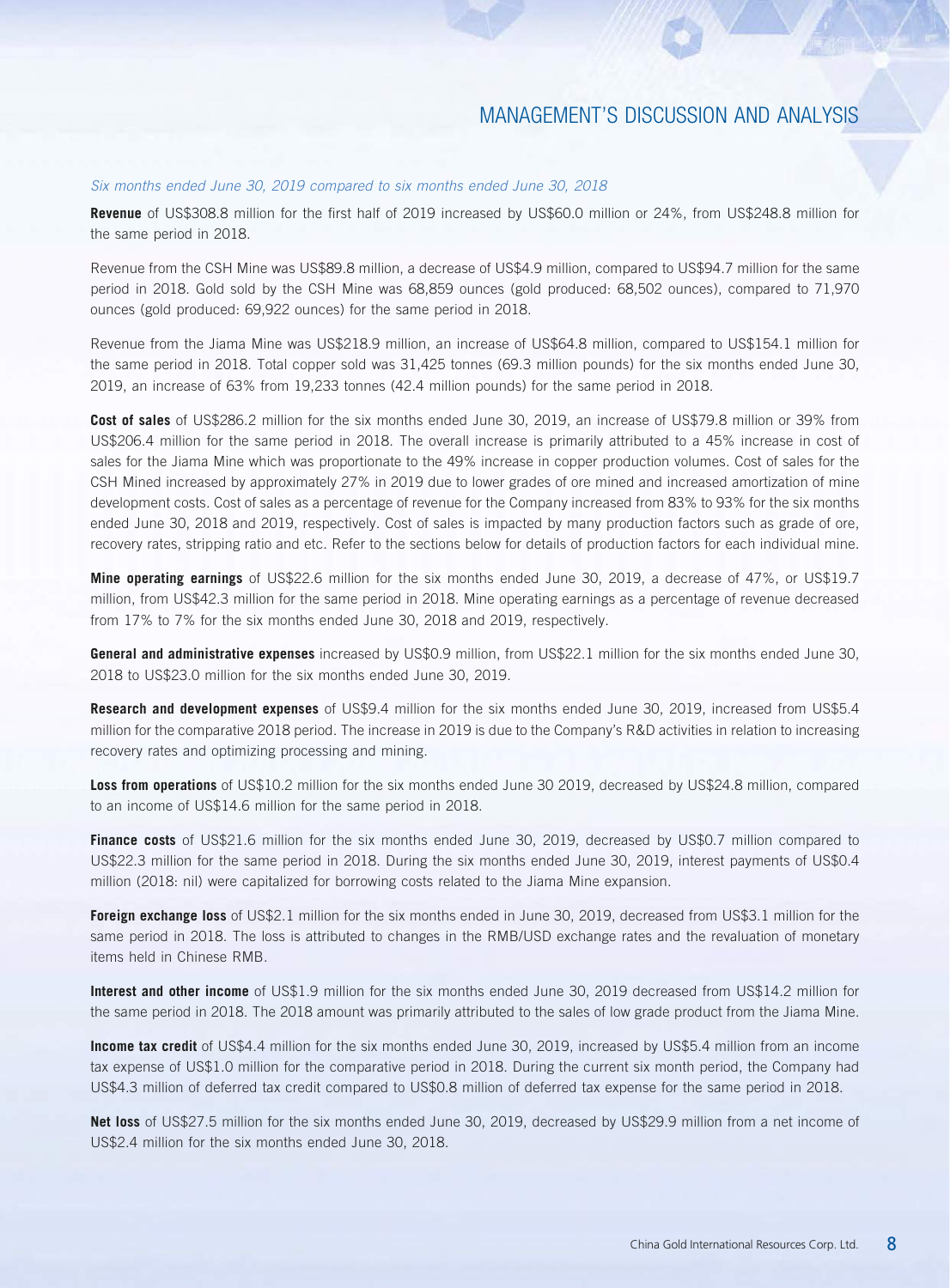## **NON-IFRS MEASURES**

The cash cost of production is a measure that is not in accordance with IFRS.

The Company has included cash production cost per ounce gold data to supplement its consolidated financial statements, which are presented in accordance with IFRS. Non-IFRS measures do not have any standardized meaning prescribed under IFRS, and therefore they may not be comparable to similar measures employed by other companies. The data is intended to provide additional information and should not be considered in isolation or as a substitute for measures of performance, operating results or financial condition prepared in accordance with IFRS. The Company has included cash production cost per ounce data because it understands that certain investors use this information to determine the Company's ability to generate earnings and cash flow. The measure is not necessarily indicative of operating results, cash flow from operations, or financial condition as determined under IFRS. Cash production costs are determined in accordance with the Gold Institute's Production Cost Standard. Although the Gold Institute ceased operations in 2002, the Company believes that the Gold Institute's Production Cost Standard continues to represent the market accepted standard for reporting cash cost of production. However, different issuers may apply slight deviations to the standard so the cash production costs disclosed by the Company may not be directly comparable to other issuers.

The following tables provide a reconciliation of cost of sales to the cash costs of production in total dollars and in dollars per gold ounce for the CSH Mine or per copper pound for the Jiama Mine:

| <b>CSH Mine (Gold)</b>                | Three months ended June 30, |           |             |           | Six months ended June 30, |           |               |           |
|---------------------------------------|-----------------------------|-----------|-------------|-----------|---------------------------|-----------|---------------|-----------|
|                                       | 2019                        |           | 2018        |           | 2019                      |           | 2018          |           |
|                                       |                             | US\$      |             | US\$      |                           | US\$      |               | US\$      |
|                                       | US\$                        | Per ounce | US\$        | Per ounce | US\$                      | Per ounce | US\$          | Per ounce |
| Total Cost of sales                   | 53,200,398                  | .329      | 37,464,565  | L.097     | 92,782,0491               | 1.347     | 76.356.991    | 1.061     |
| Adjustment - Depreciation & depletion | (20, 965, 702)              | (524)     | (9,943,115) | (291      | (34, 336, 915)            | (499)     | (26.977, 130) | (375)     |
| Total cash production costs           | 32.234.695                  | 805       | 27,521,450  | 806       | 58,445,134                | 849       | 49.379.861    | 686       |

1 Inventory write down of US\$4.3 million was provided in total cost of sales for the six months ended June 2019, of which been excluded from this figure.

## **Jiama Mine**

| (Copper with by-products credits)                                     |                |           | Three months ended June 30. |           |                | Six months ended June 30, |                |           |
|-----------------------------------------------------------------------|----------------|-----------|-----------------------------|-----------|----------------|---------------------------|----------------|-----------|
|                                                                       | 2019           |           | 2018                        |           | 2019           |                           | 2018           |           |
|                                                                       |                | US\$      |                             | US\$      |                | US\$                      |                | US\$      |
|                                                                       | US\$           | Per pound | US\$                        | Per pound | US\$           | Per pound                 | US\$           | Per pound |
| Total Cost of sales                                                   | 102,674,711    | 2.86      | 68,829,533                  | 2.48      | 189,225,117    | 2.73                      | 130,067,629    | 3.07      |
| General and administrative expenses                                   | 7,122,665      | 0.20      | 10,647,967                  | 0.38      | 18,418,434     | 0.27                      | 17,611,168     | 0.42      |
| Research and development expenses                                     | 4,540,867      | 0.13      | 2,800,031                   | 0.10      | 9,396,910      | 0.14                      | 5,353,214      | 0.13      |
| Total production cost                                                 | 114,338,243    | 3.18      | 82,277,531                  | 2.96      | 217,040,461    | 3.13                      | 153,032,011    | 3.61      |
| Adjustment - Depreciation & depletion<br>Adjustment - Amortization of | (17, 248, 041) | (0.48)    | (15,337,310)                | (0.55)    | (34,979,620)   | (0.50)                    | (30,033,463)   | (0.71)    |
| intangible assets                                                     | (7,370,901)    | (0.21)    | (4,014,012)                 | (0.14)    | (13, 478, 297) | (0.19)                    | (8,590,864)    | (0.20)    |
| Total cash production costs                                           | 89,719,301     | 2.49      | 62,926,209                  | 2.26      | 168,582,544    | 2.44                      | 114,407,684    | 2.70      |
| By-products credits                                                   | (28, 419, 971) | (0.79)    | (24,840,448)                | (0.89)    | (55, 110, 600) | (0.80)                    | (40, 472, 919) | (0.95)    |
| Total cash production costs after<br>by-products credits              | 61,299,330     | 1.70      | 38,085,761                  | 1.37      | 113,471,944    | 1.64                      | 73,934,765     | 1.74      |

The adjustments above include depreciation and depletion, amortization of intangible assets, and selling expenses included in total production costs.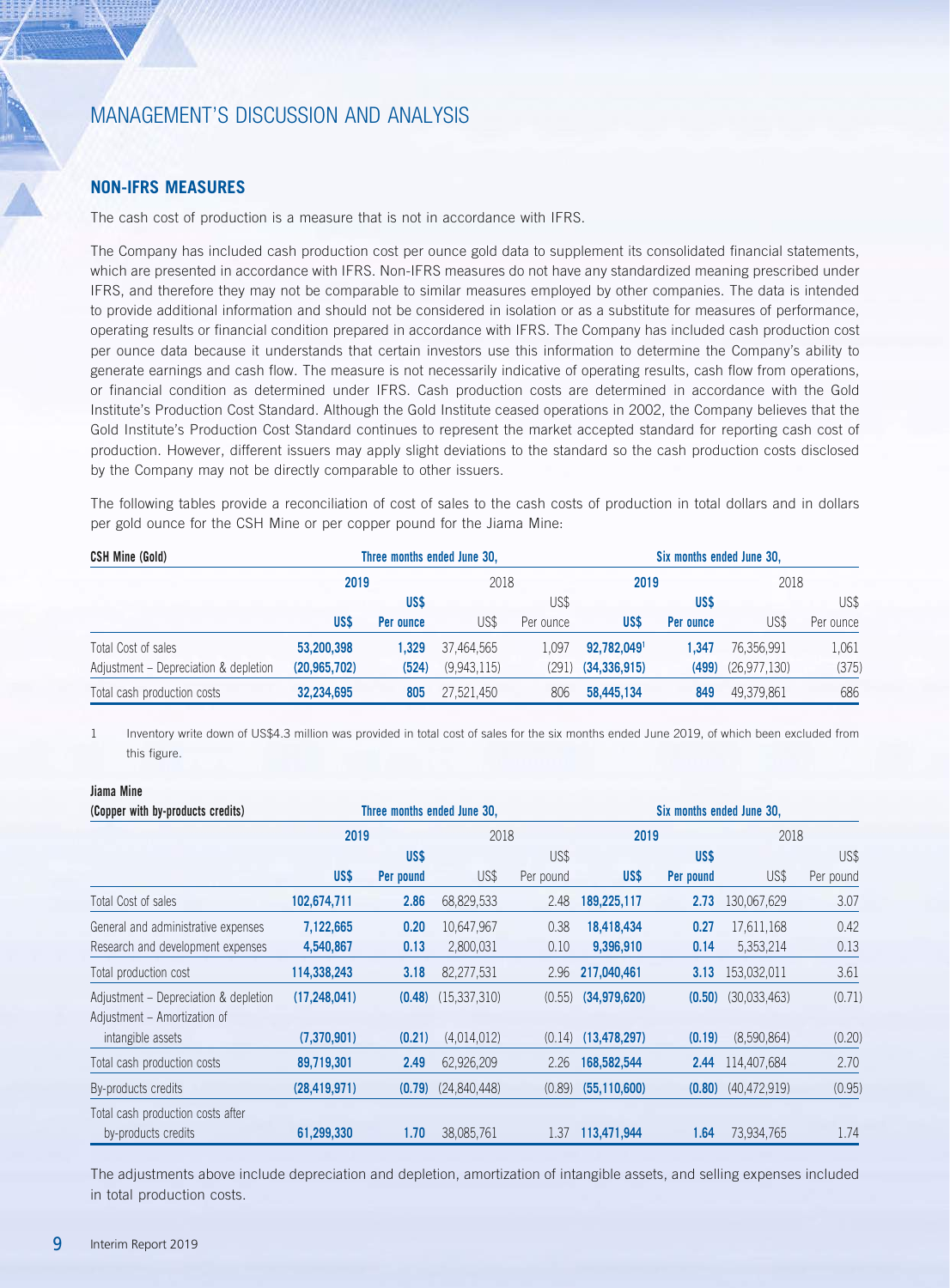The following table provides a breakdown of on-site production costs used to calculate cost of goods sold based on production volumes for the period. Onsite productions costs are also used to calculate unit cost information for the three and six months ended June 30, 2019 and 2018:

| <b>CSH Mine</b>                                                        | Three months ended June 30, |              | Six months ended June 30, |              |              |
|------------------------------------------------------------------------|-----------------------------|--------------|---------------------------|--------------|--------------|
|                                                                        | 2019<br>US\$                | 2018<br>US\$ | 2019<br>US\$              | 2018<br>US\$ |              |
| Mining ore cost                                                        | 6,650,918                   | 3,600,299    | 11,302,964                | 7,562,256    | F            |
| Mining waste cost                                                      | 12,381,590                  | 22,108,601   | 23,439,979                | 28,912,348   | G            |
| Other mining costs                                                     | 797,605                     | 446,817      | 934,479                   | 1,330,595    | Н            |
| Process Cost - reagents                                                | 4,629,523                   | 4,265,044    | 9,119,824                 | 9,616,206    |              |
| Other process costs                                                    | 1,726,387                   | 1,752,517    | 3,761,302                 | 4,021,830    | Κ            |
| Process cost - crusher                                                 | 1,894,338                   | 1,761,520    | 3,309,008                 | 3,461,912    |              |
| General and administrative expenses                                    | 984,601                     | 1,718,517    | 2,824,512                 | 3,165,618    |              |
| Cash Operating cost                                                    | 29,064,961                  | 35,653,315   | 54,692,068                | 58,160,765   |              |
| Mining and resource tax                                                | 1,846,862                   | 1,548,689    | 3,146,016                 | 3,246,404    |              |
| Other fees and taxes                                                   | 651,801                     | 1,652,250    | 1,311,644                 | 1,966,520    |              |
| Total Cash cost                                                        | 31,563,625                  | 38,854,253   | 59,149,728                | 63,373,690   |              |
| Depreciation - Operations                                              | 6,814,232                   | 5,645,633    | 13,113,410                | 11,302,643   |              |
| Amortization - Mine development                                        | 13,863,633                  | 9,868,862    | 21,637,460                | 23,319,575   |              |
| Total Onsite production cost                                           | 52,241,489                  | 54,368,749   | 93,900,599                | 97,995,907   |              |
| Inventory write-down                                                   |                             |              | 4,300,000                 |              | U            |
| Ratio of Inventory (production cost) transfer to<br>cost of goods sold | 102%                        | 69%          | 99%                       | 78%          | V            |
| <b>Total Cost of Sales</b>                                             | 53,200,398                  | 37,464,565   | 96,974,420                | 76,356,990   | $=(T^* V)+U$ |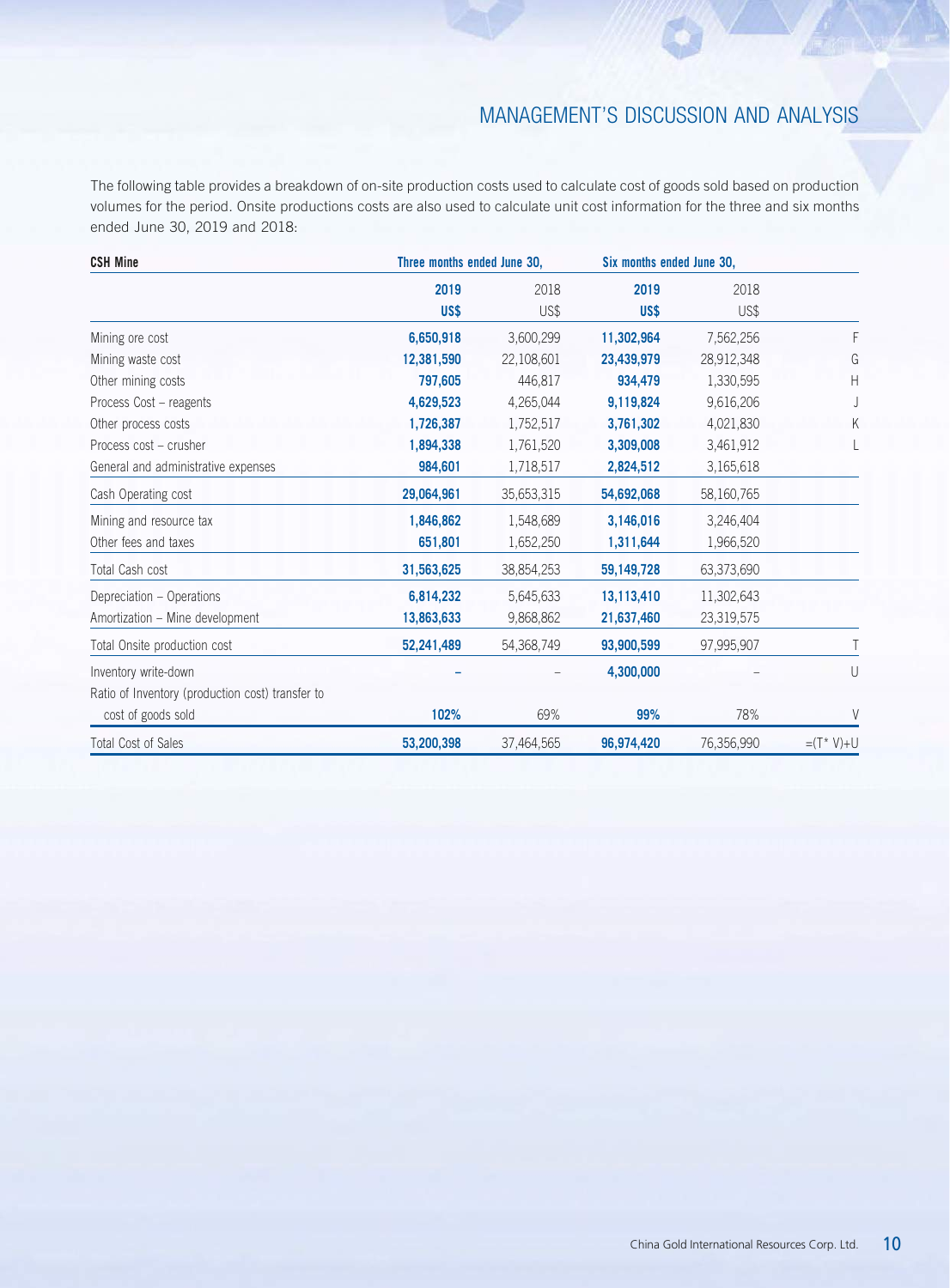$\frac{1}{\sqrt{2}}$ 

The following table provides certain unit cost information on a cost of production per tonne of ore processed (non-IFRS) basis for the CSH Mine for the three and six months ended June 30, 2019 and 2018:

| <b>CSH Mine</b>                         | Three months ended June 30, |            |            | Six months ended June 30, |           |
|-----------------------------------------|-----------------------------|------------|------------|---------------------------|-----------|
|                                         | 2019                        | 2018       | 2019       | 2018                      |           |
|                                         | US\$                        | US\$       | US\$       | US\$                      |           |
| Ore mined and placed on pad (tonnes)    | 4,014,071                   | 2,083,559  | 6,891,913  | 5,099,009                 | Α         |
| Average grade of ore (grams per tonne)  | 0.55                        | 0.54       | 0.51       | 0.59                      | B         |
| Recoverable gold (ounces)               | 44,211                      | 20,812     | 69,785     | 57,442                    |           |
| Ending gold inventory (ounces)          | 170,466                     | 195,936    | 170,466    | 195,936                   | D         |
| Waste rock mined (tonnes)               | 19,647,091                  | 15,439,504 | 29,457,476 | 28,429,804                | Ε         |
| Mining cost US\$                        | 6,650,918                   | 3,600,299  | 11,302,964 | 7,562,256                 | F         |
| Waste cost US\$                         | 12,381,590                  | 22,108,601 | 23,439,979 | 28,912,348                | G         |
| Other mining costs US\$                 | 797,605                     | 446,817    | 934,479    | 1,330,595                 | Н         |
| Total mining costs US\$                 | 19,830,113                  | 26,155,718 | 35,677,422 | 37,895,199                |           |
| Process Cost - reagents US\$            | 4,629,523                   | 4,265,044  | 9,119,824  | 9,616,206                 |           |
| Other process costs US\$                | 3,620,724                   | 3,514,036  | 7,070,310  | 7,483,742                 | Κ         |
| Total process cost US\$                 | 8,250,247                   | 7,779,081  | 16,190,135 | 17,099,948                |           |
| Cost of mining per tonne of ore         | 1.66                        | 1.73       | 1.64       | 1.50                      | $=$ $F/A$ |
| Cost of mining waste per tonne of ore   | 3.08                        | 10.61      | 3.40       | 5.67                      | $= G/A$   |
| Other mining costs per tonne of ore     | 0.20                        | 0.21       | 0.14       | 0.26                      | $= H/A$   |
| Total mining costs per tonne of ore     | 4.94                        | 12.55      | 5.18       | 7.43                      |           |
| Cost of reagents per tonne of ore       | 1.15                        | 2.05       | 1.32       | 1.89                      | $= J/A$   |
| Other processing costs per tonne of ore | 0.90                        | 1.69       | 1.03       | 1.47                      | $= K/A$   |
| Total processing cost per tonne of ore  | 2.05                        | 3.74       | 2.35       | 3.36                      |           |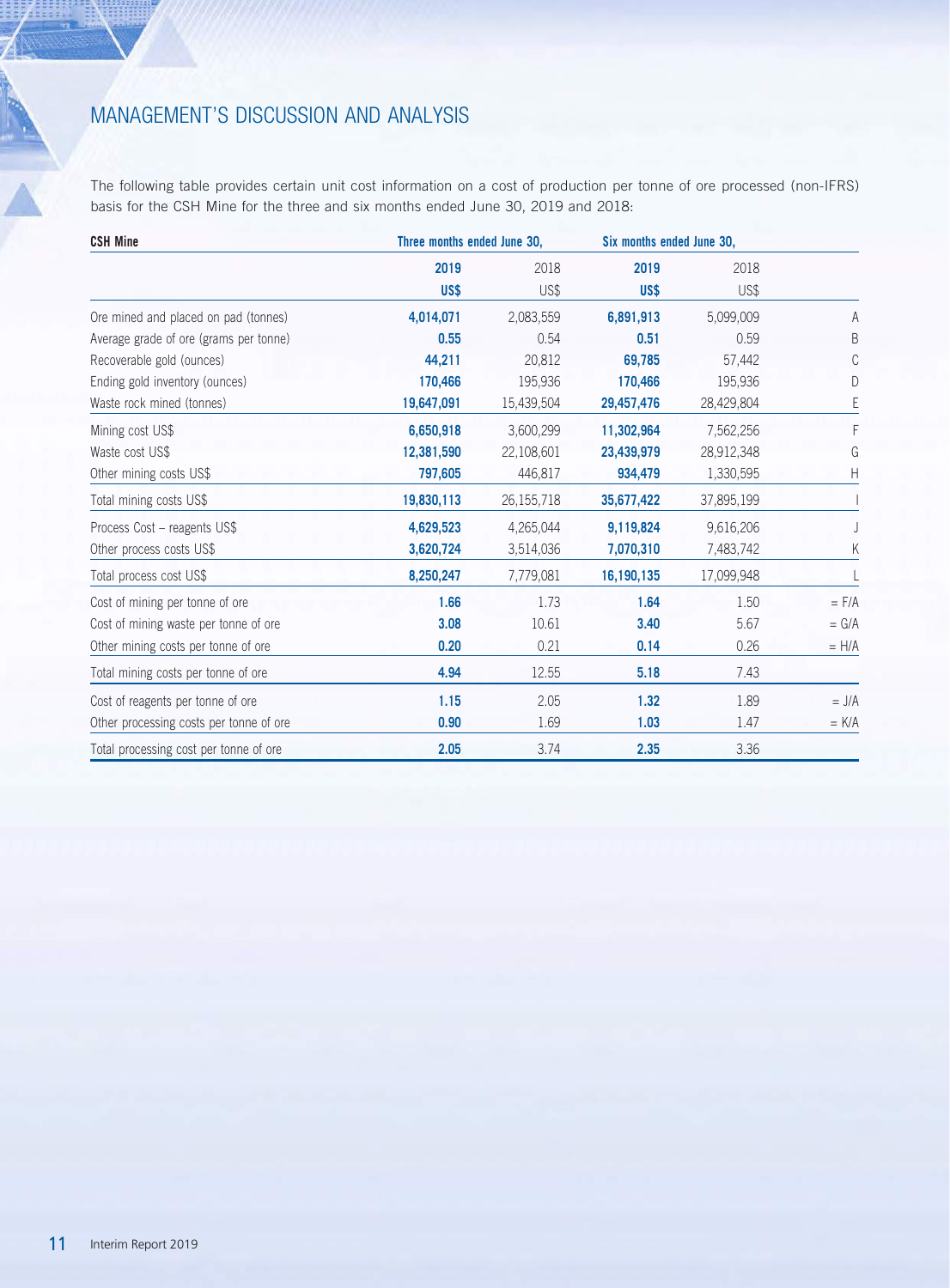# **MINERAL PROPERTIES**

## **The CSH Mine**

The CSH Mine is located in Inner Mongolia Autonomous Region of China (Inner Mongolia). The property hosts two lowgrade, near surface gold deposits, along with other mineralized prospects. The main deposit is called the Northeast Zone (the "Northeast Zone"), while the second, smaller deposit is called the Southwest Zone (the "Southwest Zone").

The CSH Mine is owned and operated by Inner Mongolia Pacific Mining Co. Limited, a Chinese Joint Venture in which the Company holds a 96.5% interest and Ningxia Nuclear Industry Geological Exploration Institution holds the remaining 3.5%.

The CSH Mine has two open-pit mining operations and has a mining and processing capacity of 60,000 tpd.

The major new contracts entered into during the six months ended June 30, 2019:

|                |                                                       |                                                                   |                                    | <b>Contract period</b>                 |                            |
|----------------|-------------------------------------------------------|-------------------------------------------------------------------|------------------------------------|----------------------------------------|----------------------------|
| Item No.       | <b>Contract Name</b>                                  | Counterpart                                                       | Subject amount<br>(US \$ millions) | (effective day and<br>expiration date) | Date of<br><b>Contract</b> |
|                | Mixed explosives supply<br>agreement                  | Bayannur Sheng'an Chemical Co.,<br>Ltd. Urad Middle Banner Branch | Estimated: 13.7                    | $2019.1.1 - 2019.12.31$                | 2019.1.1                   |
| 2              | Loan agreement (extension)                            | Tibet HTL Mining Development<br>Co., Ltd.                         | Estimated: 14.5                    | $2019.1.25 - 2020.1.24$                | 2019.1.25                  |
| 3              | Working capital loan agreement                        | China National Gold Group Finance<br>Co., Ltd.                    | Estimated: 50.9                    | $2019.3.25 - 2022.3.24$                | 2019.3.25                  |
| $\overline{4}$ | Contract for processing gold-<br>containing materials | Hunan Taixing Environmental<br>Technology Co., Ltd.               | Estimated: 5.2                     | <b>NA</b>                              | 2019.6.24                  |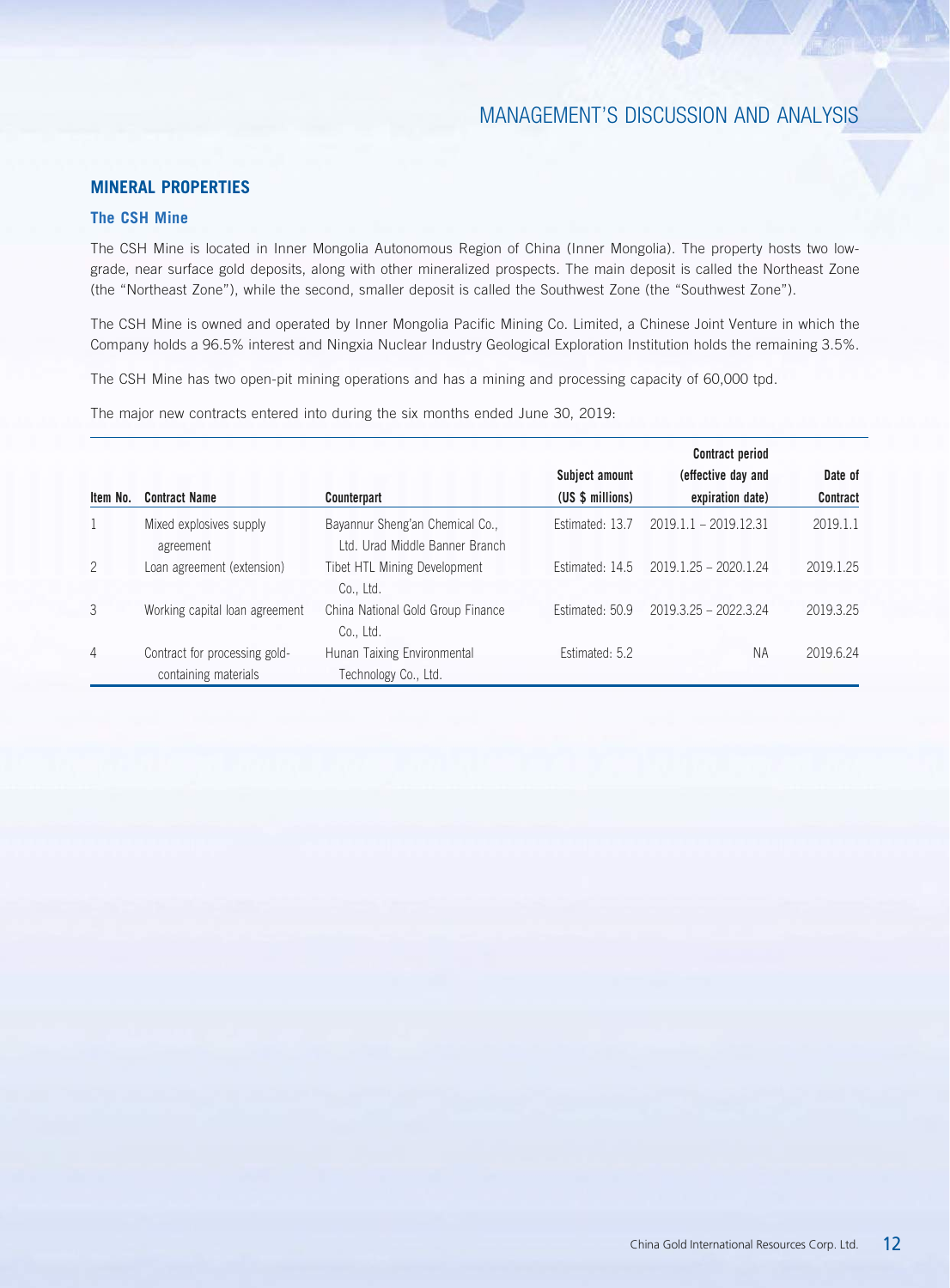### *Production Update*

| <b>CSH Mine</b>                      | Three months ended June 30, |            |            | Six months ended June 30, |  |  |
|--------------------------------------|-----------------------------|------------|------------|---------------------------|--|--|
|                                      | 2019                        | 2018       | 2019       | 2018                      |  |  |
| Ore mined and placed on pad (tonnes) | 4,014,071                   | 2,083,559  | 6,891,913  | 5,099,009                 |  |  |
| Average ore grade (g/t)              | 0.55                        | 0.54       | 0.51       | 0.59                      |  |  |
| Recoverable gold (ounces)            | 44.211                      | 20.812     | 69.785     | 57,442                    |  |  |
| Ending ore inventory (ounces)        | 170,466                     | 195.936    | 170,466    | 195,936                   |  |  |
| Waste rock mined (tonnes)            | 19,647,091                  | 15,439,504 | 29,457,476 | 28,428,804                |  |  |

For the three months ended June 30, 2019, the total amount of ore placed on the leach pad was 4.0 million tonnes, with total contained gold of 44,211 ounces (1,375 kilograms). The overall accumulative project-to-date gold recovery rate has slightly decreased to approximately 54.19% at the end of June 2019 from 54.27% at the end of March 2019. Of which, gold recovery from the Phase I heap is 59.71% and; gold recovery from the Phase II heap is 46.30% at June 30, 2019.

In the second half of 2017, there were a series of wall failures on one side of the north-east pit at the CSH Mine which led to short term interruptions of mining activities. The Company curtailed production in certain areas of the pit while it conducted studies to address the slope stability issues and remediation plans for the long term mine plan, which included optimization studies for pit limit, haul road design and mining production schedule for the new pit slope angle.

Based on the finalized studies, the Company has adopted an updated pit design for the north-east pit in accordance with the pit limit optimization study carried out by Changchun Gold Design Institute based on the amended ultimate pit limit slopes. The new pit design is conducted based on the Mineral Reserves estimate for the CSH Mine reported as of December 31, 2018. Accordingly, the life of mine updated production schedule is seven years.

### *Exploration*

During the second quarter of 2019, CSH conducted research on geological prospecting results of recent years. By bringing in advanced tests and comprehensive analysis, geophysical survey on targeted area, the Company iso constructing a 3D quantitative geological model to assist resource evaluation.

The Company is also conducting exploration around the CSH Mine to identify additional resources that may further extend the mine life. The Company plans to release a new resource report by the end of 2019.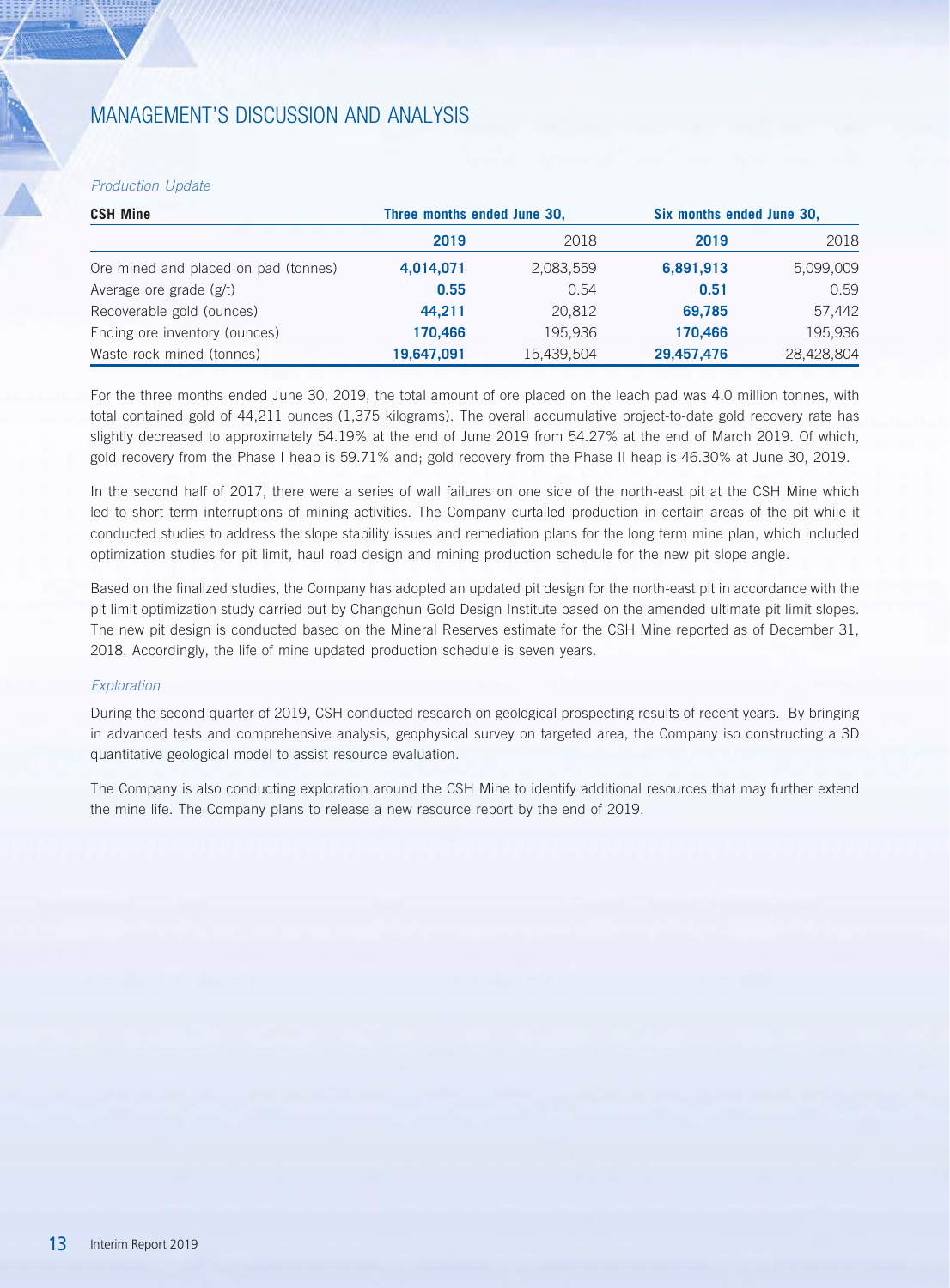## **Mineral Resource Update**

CSH Mine Resources by category, Northeast and Southwest pits combined at December 31, 2018 under NI 43-101:

| <b>Type</b> |                    |        |       |        |
|-------------|--------------------|--------|-------|--------|
|             | <b>Quantity Mt</b> | Au g/t | Au t  | Au Moz |
| Measured    | 12.34              | 0.62   | 7.60  | 0.24   |
| Indicated   | 124.12             | 0.62   | 76.63 | 2.46   |
| $M+1$       | 136.46             | 0.62   | 84.24 | 2.71   |
| Inferred    | 80.36              | 0.52   | 41.51 | 1.33   |

### **Mineral Reserves Update**

CSH Mine Reserves by category, Northeast and Southwest pits combined at December 31, 2018 under NI 43-101:

| <b>Type</b> |                    |        | <b>Metal</b> |        |  |  |
|-------------|--------------------|--------|--------------|--------|--|--|
|             | <b>Quantity Mt</b> | Au g/t | Au t         | Au Moz |  |  |
| Proven      | 10.59              | 0.63   | 6.72         | 0.22   |  |  |
| Probable    | 66.49              | 0.65   | 43.23        | 1.39   |  |  |
| Total       | 77.08              | 0.65   | 49.96        | 1.61   |  |  |

## **The Jiama Mine**

The Company acquired the Jiama Mine on December 1, 2010. Jiama is a large copper-gold polymetallic deposit containing copper, gold, silver, molybdenum, and other metals located in the Gandise metallogenic belt in Tibet Autonomous Region of China.

The Jiama Mine has both underground mining and open-pit mining operations. Phase I of the Jiama Mine commenced mining operations in the latter half of 2010 and reached its design capacity of 6,000 tpd in early 2011. Phase II of the Jiama Mine commenced mining operations in 2018 with 44,000 tpd design capacity.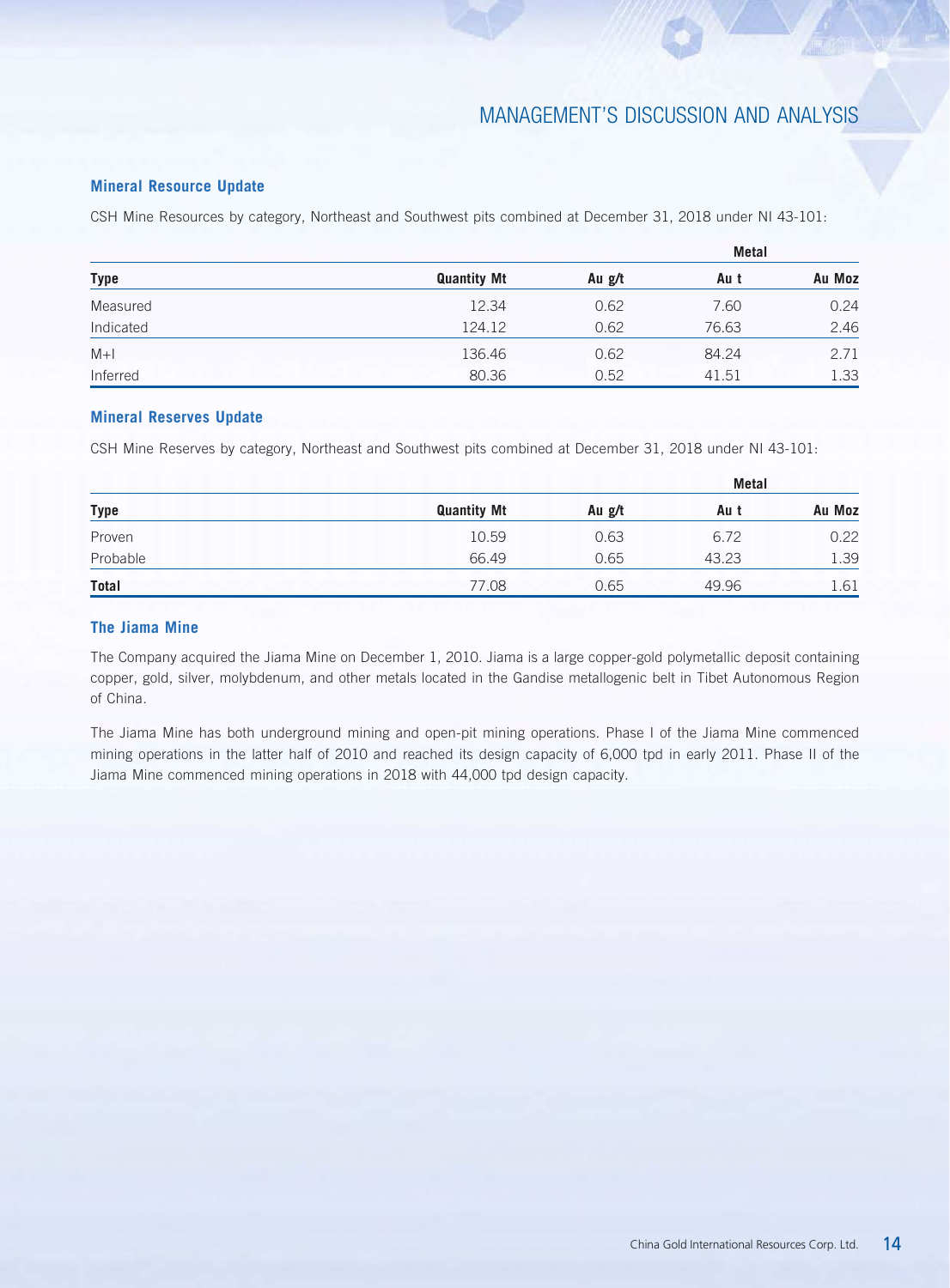The major new contracts entered into during the six months ended June 30, 2019:

|                |                                                              |                                                                   |                  | <b>Contract period</b>                 |            |
|----------------|--------------------------------------------------------------|-------------------------------------------------------------------|------------------|----------------------------------------|------------|
| ltem           |                                                              |                                                                   | Subject amount   | (effective day and                     | Date of    |
| No.            | <b>Contract Name</b>                                         | Counterpart                                                       | (US \$ millions) | expiration date)                       | Contract   |
| $\mathbf{1}$   | Blasting engineering service<br>contract                     | Tibet Gaozheng Blasting Engineering<br>Co., Ltd.                  | Estimated: 7.3   | $2019.1.1 - 2019.12.1$                 | 2018.12.27 |
| 2              | Blasting engineering service<br>contract                     | Tibet Zhongjin Xinlian Blasting<br>Engineering Co., Ltd.          | Estimated: 7.3   | $2019.1.1 - 2019.12.1$                 | 2018.12.27 |
| 3              | Sales contract of Copper<br>Concentrate                      | Tibet Huading Resources Development<br>Co., Ltd.                  | Estimated: 49.8  | $2019.2.1 - 2021.12.31$                | 2019.2.1   |
| 4              | Sales contract of Copper<br>Concentrate                      | Tibet Ruijia Trade Co, Ltd.                                       | Estimated: 78.1  | $2019.3.1 - 2021.12.31$                | 2019.3.1   |
| 5              | Sales contract of Copper<br>Concentrate                      | Tibet Zhongjin Gold Smelting Co., Ltd.                            | Estimated: 59.3  | 2019.1.1 - 2021.12.31                  | 2019.1.1   |
| 6              | Sales contract of Copper<br>Concentrate                      | Daye Zhaoxiang Trading Co., Ltd.                                  |                  | Estimated: 9.3 2019.3.15 - 2021.12.31  | 2019.3.15  |
| $\overline{7}$ | Sales contract of Copper<br>Concentrate                      | Tibet Chengling Trading Co., Ltd.                                 |                  | Estimated: 14.4 2019.3.15 - 2021.12.31 | 2019.3.15  |
| 8              | Sales contract of Molybdenum<br>Concentrate                  | Tibet Mingchuan Trading Co., Ltd.                                 | Estimated: 12.1  | 2019.3.15 - 2019.4.30                  | 2019.3.15  |
| 9              | Sales contract of mixed                                      | Beijing Yuyangzhilu Investment Co., Ltd.                          | Estimated: 13.1  | 2019.2.20 - 2019.6.30                  | 2019.2.20  |
|                | Concentrate                                                  |                                                                   |                  |                                        |            |
| 10             | Sales contract of Molybdenum<br>Concentrate                  | Tibet Yanhua Trading Co., Ltd.                                    | Estimated: 3.4   | 2019.4.20 - 2019.5.14                  | 2019.4.20  |
| 11             | Tongqianshan 4490 Mining                                     | Zhongse Twelve Metallurgical                                      | Estimated: 55.7  | $2019.3.1 - 2021.3.1$                  | 2019.3.1   |
|                | <b>Engineering Contract</b>                                  | Construction Co., Ltd.                                            |                  |                                        |            |
| 12             | Tongqianshan 4410-4544 Mining<br><b>Engineering Contract</b> | Wei Le Construction Group Co., Ltd.                               | Estimated: 68.1  | $2019.3.1 - 2021.3.1$                  | 2019.3.1   |
| 13             | Tongqianshan 4560-4700 Mining                                | China Railway Seventeenth Bureau                                  | Estimated: 78.6  | $2019.3.1 - 2021.3.1$                  | 2019.3.1   |
|                | <b>Engineering Contract</b>                                  | Group Second Engineering Co., Ltd.                                |                  |                                        |            |
| 14             | Steel Ball Purchase Contract                                 | Tongling Nonferrous Metals Wear-<br>resistant Materials Co., Ltd. | Estimated: 6.2   | $2019.3.1 - 2020.3.1$                  | 2019.3.1   |
| 15             | Steel Ball Purchase Contract                                 | China Aluminum Industrial Service Co.,<br>Ltd.                    | Estimated: 3.2   | $2019.3.1 - 2021.3.28$                 | 2019.3.28  |
| 16             | <b>Production Technical Service</b><br>Contract              | China Gold Group Inner Mongolia Mining<br>Co., Ltd.               | Estimated: 4.4   | 2019.1.1 - 2019.12.31                  | 2019.1.1   |
| 17             | HTL Phase II Tailings Dam 4265-<br>4315m EPC Contract        | Beijing General Research Institute of<br>Mining & Metallurgy      | Estimated: 21.0  | $2019.4.15 - 2020.7.14$                | 2019.4.15  |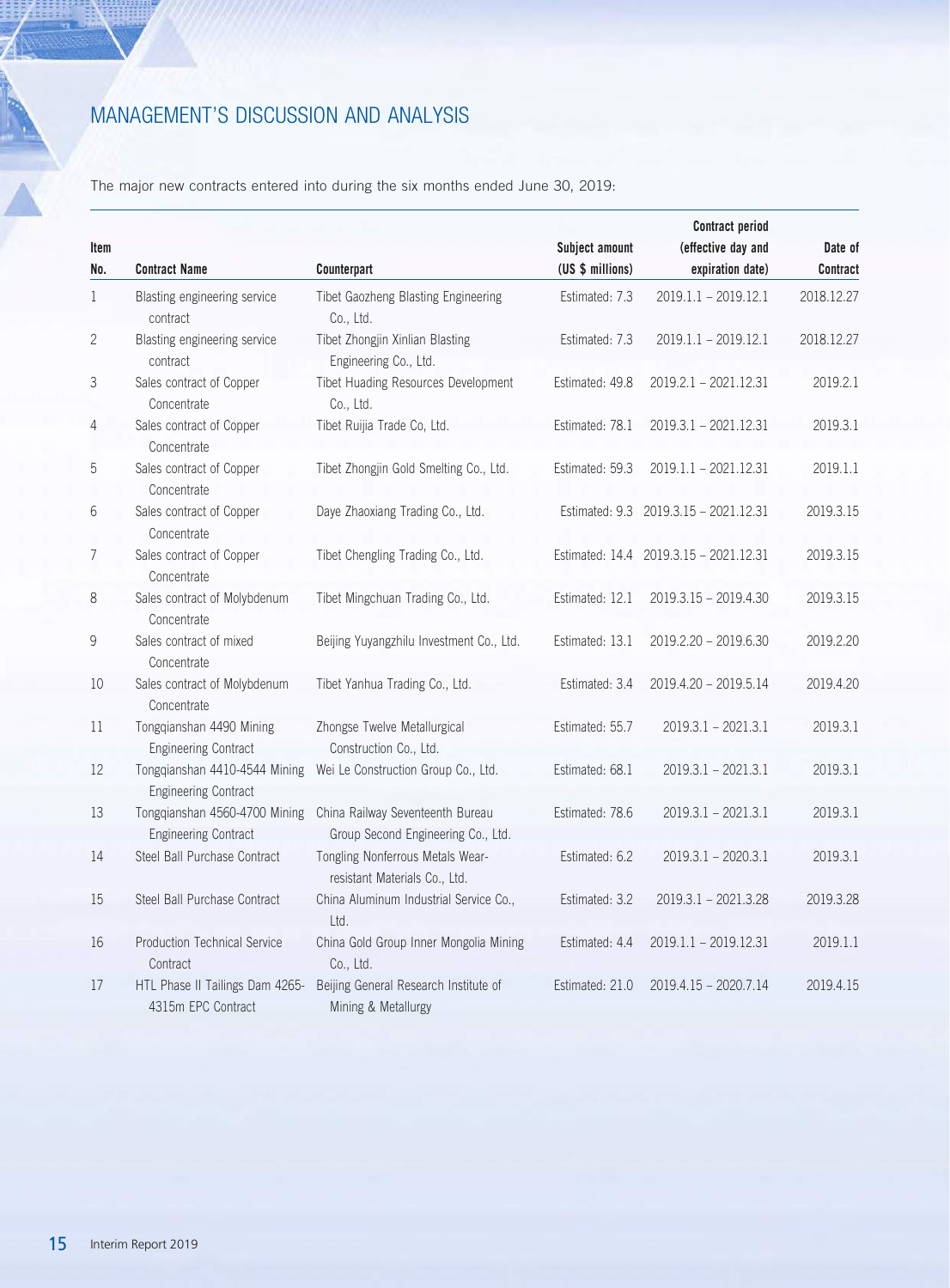### *Production Update*

| Jiama Mine                     | Three months ended June 30, |           | Six months ended June 30, |           |  |  |
|--------------------------------|-----------------------------|-----------|---------------------------|-----------|--|--|
|                                | 2019                        | 2018      | 2019                      | 2018      |  |  |
| Ore processed (tonnes)         | 3,224,395                   | 2,563,720 | 6,236,988                 | 3,831,741 |  |  |
| Average copper ore grade (%)   | 0.62                        | 0.73      | 0.65                      | 0.73      |  |  |
| Copper recovery rate (%)       | 81                          | 74        | 77                        | 74        |  |  |
| Average gold ore grade (g/t)   | 0.28                        | 0.50      | 0.29                      | 0.48      |  |  |
| Gold recovery rate (%)         | 54                          | 57        | 54                        | 57        |  |  |
| Average silver ore grade (g/t) | 15.13                       | 18.44     | 16.93                     | 18.81     |  |  |
| Silver recovery rate (%)       | 54                          | 54        | 54                        | 56        |  |  |

According to the mining plan for the Phase II expansion, the Jiama Mine began to produce low grade ore from the open pit mine. As a result, the Company expected the average ore grade to be lower than previous years which used higher grade ore from underground mining only. Production cost was also expected to be higher since the commencement of commercial production of Phase II due to the lower grade of ore and lower recovery rates.

During the second quarter of 2019, average metal recovery rates have begun to improve and were higher as compared to 2018, as the ratio of oxide ore from the open pit has gradually decreased.

### *Exploration*

In 2019, the company initiated a large-scale exploration project for targeted resources and serving to production. The project includes surface drill of 33,390 +/-m, 25 drills, 500 +/- m of 1 hydrogeological drill and 800 +/- m of 2 engineering geological drills. The pre-construction preparation was completed in the second quarter, surface drill of 5,100 +/-m, 9 drills had completed, totaling 16.78% of the annual program. 6 surface drills are under preparation for the next stage.

### *Mineral Resources Estimate*

An NI 43-101 compliant mineral resource estimate was independently completed by Mining One Pty Ltd. in November 2013, based on information collected up to November 12, 2012. The drilling programs subsequent to November 2012, including an extensive drill program conducted in 2013, will be included in future updates of the Mineral Resources and Reserves.

Mining One Pty Ltd. noted that gold and silver mineralization within the ore body had a significantly higher spatial variability than the other elements. This classification takes into account the proposed large scale mining techniques where Au and Ag will only be credits to the overall products from the operations. Mining One Pty Ltd has assumed that Au and Ag will not be assigned a single cut-off grade for a selected mining block and will be mined in conjunction with the other elements.

### **Jiama Project – Cu, Mo, Pb, Zn, Au, and Ag Mineral Resources under NI 43-101**

Reported at a 0.3% Cu Equivalent Cut off grade\*, as of December 31, 2018

|           | Quantity |      |      |      |      |        |        | Cu Metal | <b>Mo Metal</b> | <b>Pb Metal</b> | Zn Metal |        |         |
|-----------|----------|------|------|------|------|--------|--------|----------|-----------------|-----------------|----------|--------|---------|
| Class     | Mt       | Cu%  | Mo%  | Pb%  | 2n%  | Au g/t | Ag g/t | (kt)     | (kt)            | (kt)            | (kt)     | Au Moz | Ag Moz  |
| Measured  | 94.9     | 0.39 | 0.04 | 0.04 | 0.02 | 0.08   | 5.44   | 371      | 34.2            | 41.8            | 22.4     | 0.245  | 16.595  |
| Indicated | 1.369.1  | 0.41 | 0.03 | 0.05 | 0.03 | 0.11   | 5.93   | 5.590    | 463             | 732             | 460      | 4.762  | 261.145 |
| $M+1$     | .463.9   | 0.41 | 0.03 | 0.05 | 0.03 | 0.11   | 5.90   | 5.961    | 497.4           | 773.7           | 482.4    | 5.008  | 277.740 |
| Inferred  | 406.1    | 0.30 | 0.00 | 0.10 | 0.00 | 0.10   | 5.     | .247     | 123             | 311             | 175      | 1.3    | 66.9    |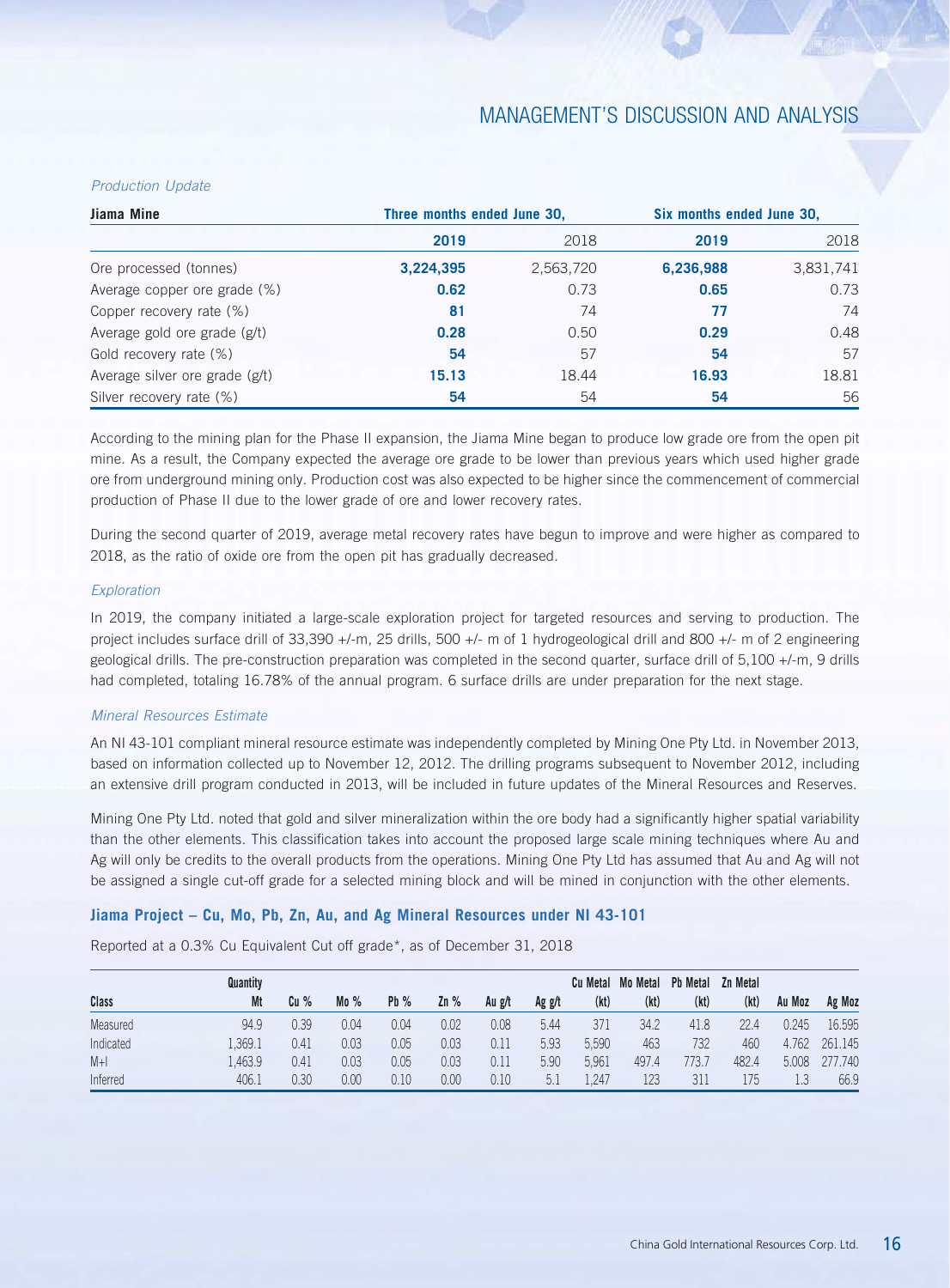Note: Figures reported are rounded which may result in small tabulation errors.

The Copper Equivalent basis for the reporting of resources has been compiled on the following basis:

CuEq Grade: = (Ag Grade \* Ag Price + Au Grade \* Au Price + Cu Grade \* Cu Price + Pb Grade \* Pb Price + Zn Grade \* Zn Price + Mo Grade \* Mo Price)/Copper Price

### *Mineral Reserves Estimate*

A Mineral Reserve estimate, dated November 20, 2013, has been independently verified by Mining One Pty Ltd. in accordance with the CIM Definitions Standards under NI 43-101.

Jiama Project Statement of NI 43-101 Mineral Reserve Estimate as of December 31, 2018

|          | Quantity |      |      |        |        |        |        |         | Cu Metal Mo Metal | <b>Pb Metal</b> | Zn Metal |        |         |
|----------|----------|------|------|--------|--------|--------|--------|---------|-------------------|-----------------|----------|--------|---------|
| Class    | Mt       | Cu % | Mo%  | $Pb\%$ | $Zn\%$ | Au g/t | Ag g/t | (kt)    | (kt)              | (kt)            | (kt)     | Au Moz | Ag Moz  |
| Proven   | 20.8     | 0.61 | 0.05 | 0.05   | 0.03   | 0.21   | 8.99   | .26.4   | 9.5               | 10.3            | 6.9      | 0.140  | 6.026   |
| Probable | 398.4    | 0.56 | 0.03 | 0.13   | 0.08   | 0.18   | 11.21  | 2.427.9 | 128.2             | 548.2           | 317.3    | 2.285  | 143.574 |
| $P + P$  | 419.2    | 0.6. | 0.03 | 0.13   | 0.08   | 0.18   | 11.10  | 2.554.3 | 137.8             | 558.5           | 324.2    | .425   | 149.600 |

Notes:

1. All Mineral Reserves have been estimated in accordance with the JORC code and have been reconciled to CIM standards as prescribed by the NI 43-101.

2. Mineral Reserves were estimated using the following mining and economic factors:

Open Pits:

- a) 5% dilution factor and 95% recovery were applied to the mining method;
- b) an overall slope angles of 43 degrees;
- c) a copper price of US\$2.9/lbs;
- d) an overall processing recovery of 88 90% for copper

Underground:

- a) 10% dilution added to all Sub-Level Open Stoping;
- b) Stope recovery is 87% for Sub-Level Open Stoping;
- c) An overall processing recovery of 88 90% for copper.
- 3. The cut-off grade for Mineral Reserves has been estimated at copper equivalent grades of 0.3% Cu (NSR) for the open pits and 0.45% Cu (NSR) for the underground mine.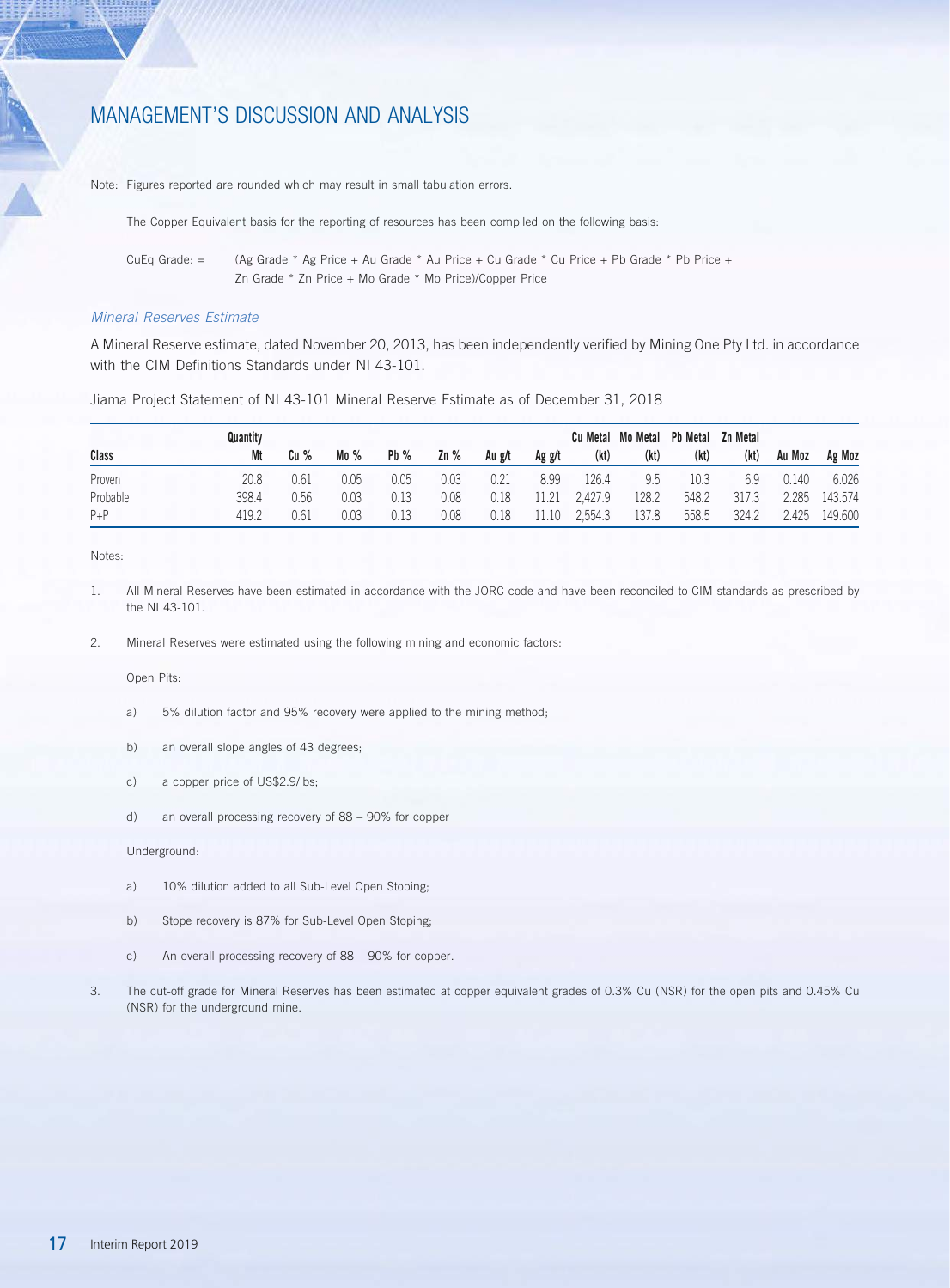## **LIQUIDITY AND CAPITAL RESOURCES**

The Company operates in a capital intensive industry. The Company's liquidity requirements arise principally from the need for financing the expansion of its mining and mineral processing operations, exploration activities and acquisition of exploration and mining rights. The Company's principal sources of funds have been proceeds from borrowing from commercial banks in China, equity financings, and cash generated from operations. The Company's liquidity primarily depends on its ability to generate cash flow from its operations and to obtain external financing to meet its debt obligations as they become due, as well as the Company's future operating and capital expenditure requirements.

At June 30, 2019, the Company had an accumulated surplus of US\$200.6 million, working capital of US\$74.5 million and borrowings of US\$1,229.2 million. The Company's cash balance at June 30, 2019 was US\$175.2 million.

Management believes that its forecast operating cash flows are sufficient to cover the next twelve months of the Company's operations including its planned capital expenditures and current debt repayments. The Company's borrowings are comprised of US\$506.3 million of 3.25% unsecured bonds maturing on July 6, 2020, of which US\$16.1 million is included in the current portion of borrowings, and US\$58.2 million of short term debt facilities with interest rates ranging from 2.75% to 4.51% per annum arranged through various banks in China. In addition, on November 3, 2015, the Company entered into a Loan Facility agreement with a syndicate of banks, led by Bank of China. The lenders agreed to lend an aggregate principle amount of RMB3.98 billion, approximately US\$613 million with the interest rate of 2.83% per annum currently. The People's Bank of China Lhasa Center Branch's interest rate serves as a benchmark for the interest on the drawdowns. The bank's interest rate is then discounted by 7 basis points (or 0.07%) to calculate the interest on the drawdowns. The proceeds from the Loan Facility are to be used for the development of the Jiama Mine. The loan is secured by the mining rights for the Jiama Mine. As of June 30, 2019 the Company has drawdown RMB3.645 billion, approximately US\$530.2 million under the Loan Facility. The Company believes that the availability of debt financing in China at favorable rates will continue for the foreseeable future. On July 6, 2017, the Company, through its wholly-owned subsidiary, Skyland Mining (BVI) Limited, completed the issuance of bonds in an aggregate principal amount of US\$500 million. The bonds were issued at a price of 99.663%, bearing coupon rate of 3.25% with a maturity date of July 6, 2020. The bonds are listed on the Stock Exchange of Hong Kong Limited as of July 7, 2017.

The Company continues to review and assess its assets for impairment as part of its financial reporting processes. To date, the assessment carried out by the Company support the carrying values of the Company's assets and no impairment has been required. However, the management of the Company continues to evaluate key assumptions on estimates and management judgements in order to determine the recoverable amount of the CSH Mine and the Jiama Mine.

### **CASH FLOWS**

|                                                 |                 | Three months ended June 30, |                 | Six months ended June 30, |  |
|-------------------------------------------------|-----------------|-----------------------------|-----------------|---------------------------|--|
|                                                 | 2019            | 2018                        |                 | 2018                      |  |
|                                                 | <b>US\$'000</b> | US\$'000                    | <b>US\$'000</b> | US\$'000                  |  |
| Net cash from operating activities              | 56.554          | 40.262                      | 63.538          | 56,089                    |  |
| Net cash (used in) investing activities         | (8,919)         | (11,806)                    | (46,608)        | (20, 049)                 |  |
| Net cash from (used in) financing activities    | 27,319          | (1,531)                     | 19,722          | (33, 284)                 |  |
| Net increase in cash and cash equivalents       | 74,954          | 26,925                      | 36,652          | 2,756                     |  |
| Effect of foreign exchange rate changes on cash |                 |                             |                 |                           |  |
| and cash equivalents                            | (1,327)         | (6, 191)                    | 597             | (1,448)                   |  |
| Cash and cash equivalents, beginning of period  | 101,618         | 127,892                     | 137,996         | 147,318                   |  |
| Cash and cash equivalents, end of period        | 175.245         | 148.626                     | 175.245         | 148,626                   |  |

The following table sets out selected cash flow data from the Company's consolidated cash flow statements for the three and six months ended June 30, 2019 and June 30, 2018.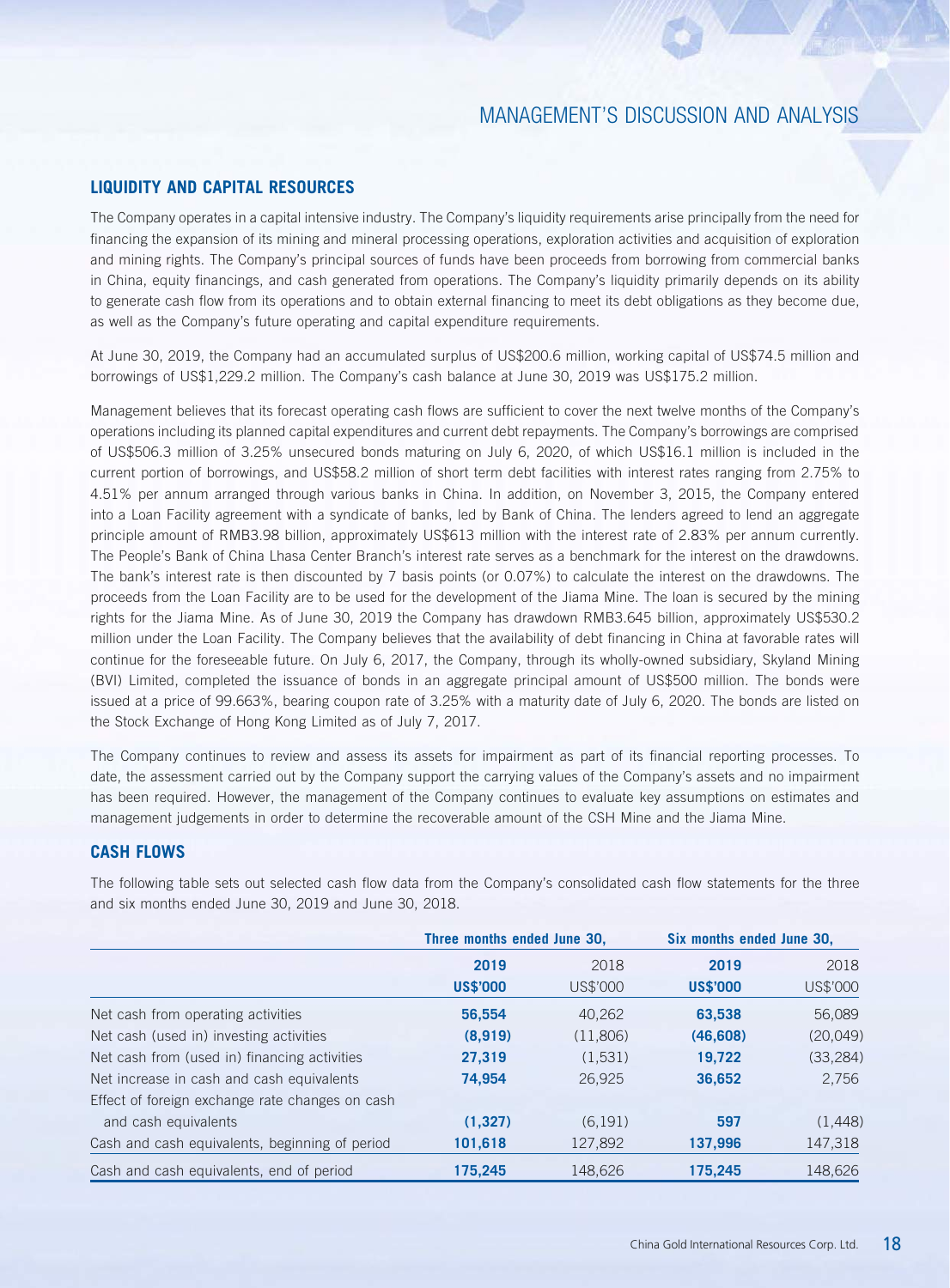### **Operating cash flow**

For the three months ended June 30, 2019, net cash inflow from operating activities was US\$56.5 million which is primarily attributable to (i) depreciation and depletion of US\$37.8 million (ii) increase in contract liabilities of US\$26.2 million (iii) increase in inventory of US\$13.3 million and (iv) finance cost of US\$11.5 million, partially offset by (i) loss before income tax of US\$24.8 million (ii) decrease in accounts payable of US\$10.7 million and (iii) interest paid of US\$7.0 million.

For the six months ended June 30, 2019, net cash inflow from operating activities was US\$63.5 million which is primarily attributable to (i) depreciation and depletion of US\$69.9 million (ii) increase in contract liabilities of US\$29.0 million and (iii) finance cost of US\$21.6 million, partially offset by (i) loss before income tax of US\$32.0 million (ii) decrease in accounts payables of US\$24.6 million and (iii) interest paid of US\$20.3 million.

### **Investing cash flow**

For the three months ended June 30, 2019, the net cash outflow from investing activities was US\$8.9 million which is primarily attributable to (i) payment for the acquisition of property, plant and equipment of US\$16.7 million, (ii) placement of restricted cash balances of US\$5.1 million, partially offset by (i) release of restricted bank balance of US\$10.2 million.

For the six months ended June 30, 2019, the net cash outflow from investing activities was US\$46.6 million which is primarily attributable to (i) payment for the acquisition of property, plant and equipment of US\$56.1 million, (ii) placement of restricted cash balances of US\$7.5 million, partially offset by (i) release of restricted bank balance of US\$16.2 million.

### **Financing cash flow**

For the three months ended June 30, 2019, the net cash inflow from financing activities was US\$27.3 million which is primarily attributable to proceeds from borrowings of US\$81.2 million offset by repayment of borrowings of US\$53.9 million.

For the six months ended June 30, 2019, the net cash inflow from financing activities was US\$19.7 million which is primarily attributable to proceeds from borrowings of US\$81.2 million offset by repayment of borrowings of US\$61.3 million.

### *Expenditures Incurred*

For the six months ended June 30, 2019, the Company incurred mining costs of US\$51.5 million, mineral processing costs of US\$66.9 million and transportation costs of US\$5.1 million.

### *Gearing ratio*

Gearing ratio is defined as the ratio of consolidated total debt to consolidated total equity. As at June 30, 2019, the Company's total debt was US\$1,229 million and the total equity was US\$1,457 million. The Company's gearing ratio was therefore 0.84 as at June 30, 2019 and 0.81 as at March 31, 2019.

### *Restrictive covenants*

The Company is subject to various customary conditions and covenants under the terms of its financing agreements.

Under a Loan Facility agreement entered on November 3, 2015 between the Company and a syndicated of banks, led by Bank of China pursuant to which the banks agreed to lend to Tibet Huatailong, the Company's subsidiary, the aggregate principle amount of RMB3.98 billion (approximately US\$613 million), the debt to assets ratio of Tibet Huatailong should be less than 75% during the term of the agreement.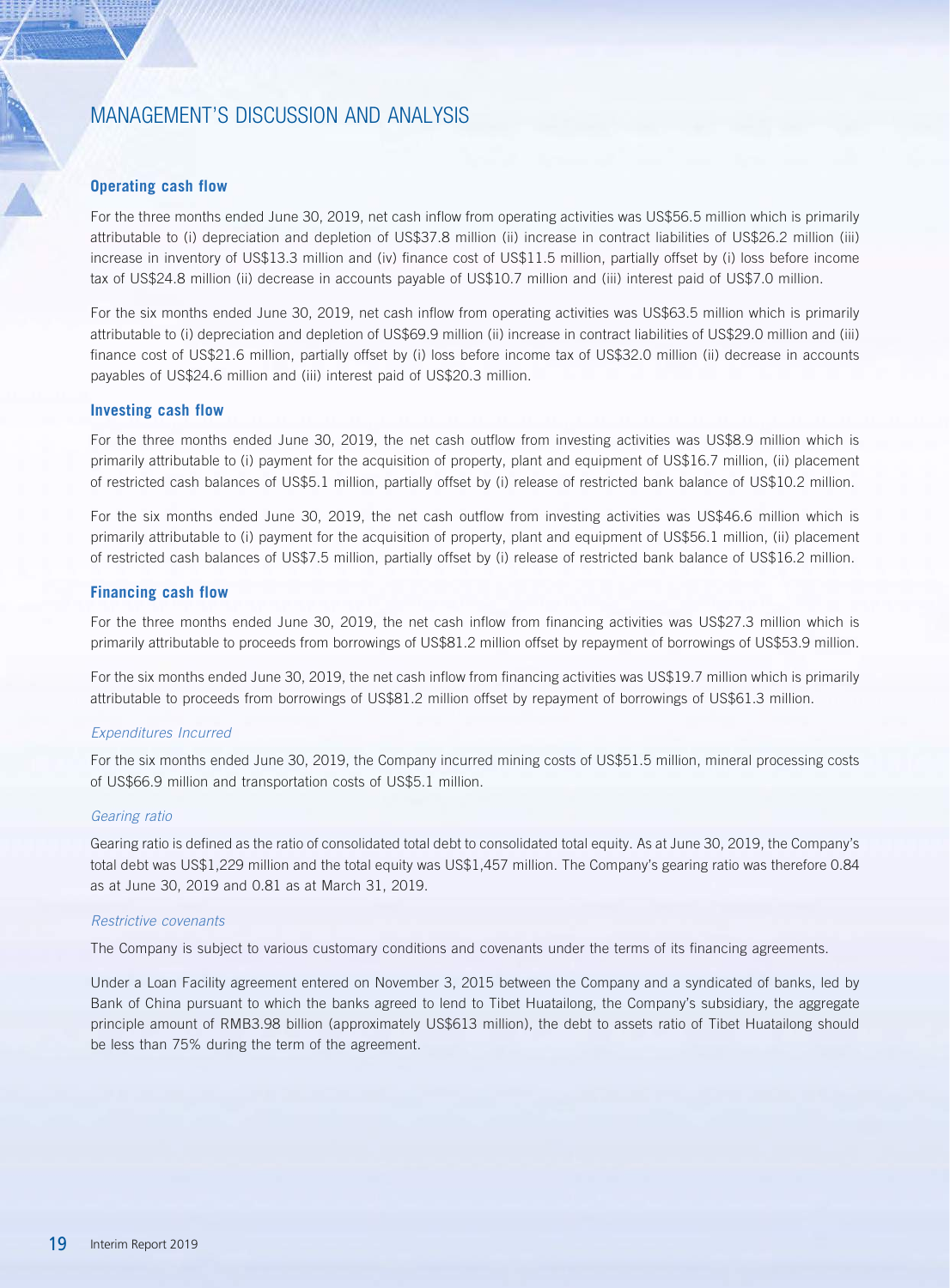## **SIGNIFICANT INVESTMENTS, ACQUISITIONS AND DISPOSAL OF SUBSIDIARIES. ASSOCIATES AND JOINT VENTURES, AND FUTURE PLAN FOR MATERIAL INVESTMENTS OF CAPITAL ASSETS**

Other than as disclosed elsewhere in this MD&A or in the unaudited condensed consolidated financial statements for the six months ended June 30, 2019, there were no significant investments held by the Company, nor were there any material acquisitions or disposals of subsidiaries, associates and joint ventures during the six months ended June 30, 2019. Other than as disclosed in this MD&A, there was no plan authorized by the Board for other material investments or additions of capital assets at the date of this MD&A.

## **CHARGE ON ASSETS**

Other than as disclosed elsewhere in this MD&A and annual consolidated financial statements, none of the Group's assets were pledged as at June 30, 2019.

### **EXPOSURE TO FLUCTUATIONS IN EXCHANGE RATES AND RELATED HEDGES**

The Company is exposed to the financial risk related to the fluctuation of foreign exchange rates for the monetary assets and liabilities denominated in the currencies other than the functional currencies to which they relate. The Company has not hedged its exposure to currency fluctuation. However, the Management monitors foreign exchange exposure and will consider hedging significant foreign currency exposure should the need arise. Refer to Note 32, Financial Instruments, in the annual consolidated financial statements for the year ended December 31, 2018.

## **COMMITMENTS AND CONTINGENCIES**

Commitments and contingencies include principal payments on the Company's bank loans and syndicated loan facility, material future aggregate minimum operating lease payments required under operating leases and capital commitments in respect of the future acquisition of property, plant and equipment and construction for both the CSH Mine and the Jiama Mine.

The Company has leased certain properties in China and Canada, which are all under operating lease arrangements and are negotiated for terms of between one and seventeen years. The Company is required to pay a fixed rental amount under the terms of these leases.

The Company's capital commitments relate primarily to the payments for purchase of equipment and machinery for both mines and payments to third-party contractors for the provision of mining and exploration engineering work and mine construction work for both mines. The Company has entered into contracts that prescribe such capital commitments; however, liabilities relating to them have not yet been incurred. Refer to Note 33, Commitments and Contingencies, in the annual consolidated financial statements for the year ended December 31, 2018.

On July 7, 2017, the Company, through its wholly owned subsidiary Skyland Mining (BVI) Limited, issued bonds on the HKSE, denominated U.S. dollar, with an aggregate principal amount of US\$500 million. The Bonds were issued at a price of 99.663%, bearing a coupon of 3.25% per annum with a maturity date of July 6, 2020. Interest is payable in semi-annual installments on January 6 and July 6 of each year.

The following table outlines payments for commitments for the periods indicated:

|                                       |              |                 | <b>Within Two</b> |              |
|---------------------------------------|--------------|-----------------|-------------------|--------------|
|                                       | <b>Total</b> | Within One year | to five years     | Over 5 years |
|                                       | US\$'000     | US\$'000        | US\$'000          | US\$'000     |
| Principal repayment of bank loans     | 722,941      | 58,184          | 365,834           | 298,923      |
| Repayment of bonds including interest | 506,255      | 16,098          | 490,157           |              |
| Total                                 | 1,229,196    | 74,282          | 855,991           | 298,923      |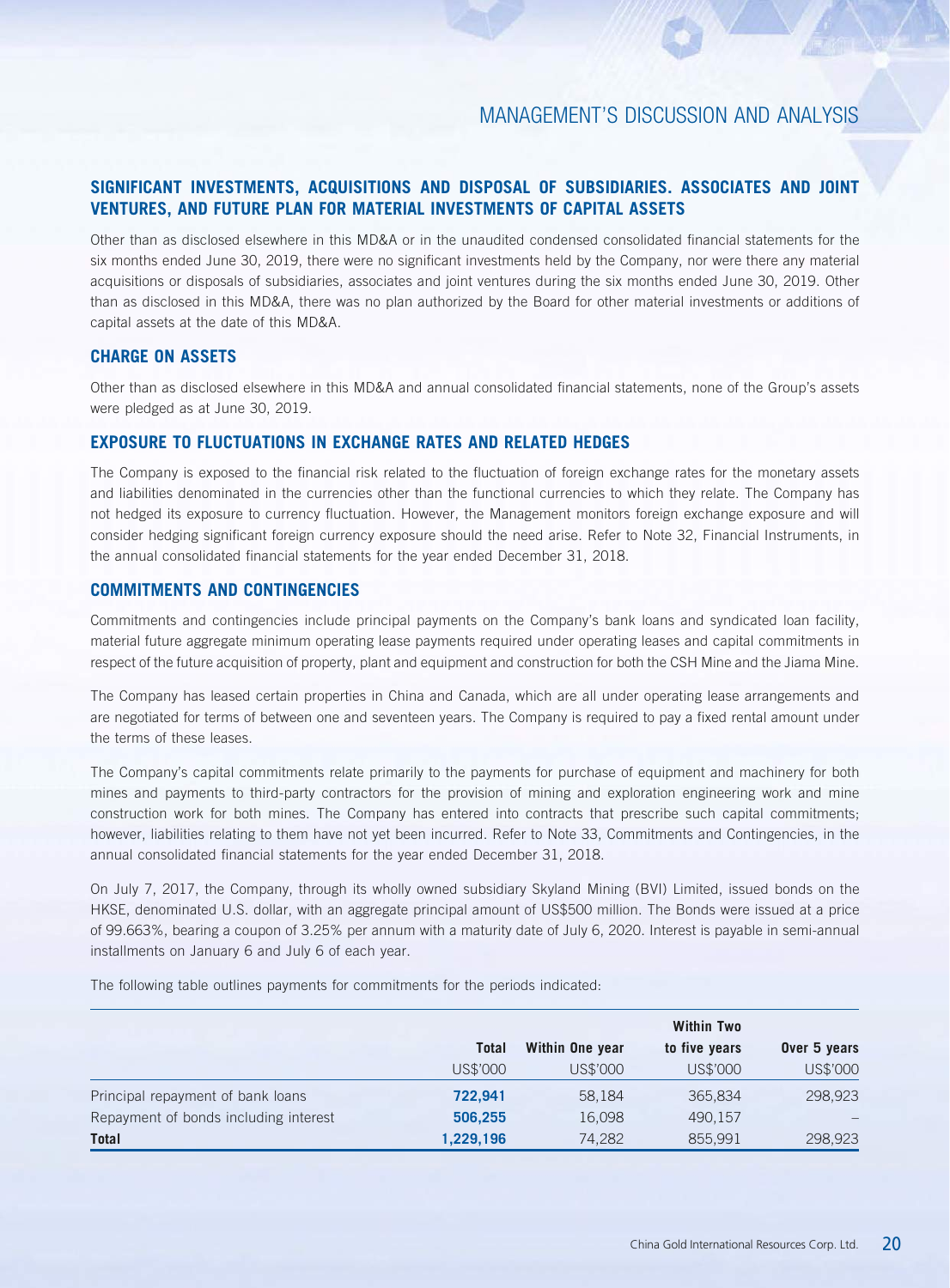In addition to the table set forth above, the Company has entered into service agreements with third-party contractors such as China Railway for the provision of mining and exploration engineering work and mine construction work for the CSH Mine. The fees for such work performed and to be performed each year varies depending on the amount of work performed. The Company has similar agreements with third party contractors for the Jiama Mine.

## **RELATED PARTY TRANSACTIONS**

CNG owned 39.3 percent of the outstanding common shares of the Company as at June 30, 2019 and June 30, 2018.

The Company had major related party transactions with the following companies related by way of shareholders and shareholder in common:

The Company's subsidiary, Inner Mongolia Pacific is a party to a non-exclusive contract for the purchase and sale of doré with CNG (the "Dore Sales Contract") pursuant to which Inner Mongolia Pacific sells gold doré bars to CNG. The pricing is based on the monthly average price of gold ingot as quoted on the Shanghai Gold Exchange and the daily average price of silver as quoted on the Shanghai Huatong Platinum & Silver Exchange prevailing at the time of each relevant purchase order during the contract period. The Dore Sales Contract has been in effect since October 24, 2008 and has been renewed for a current term that commenced on January 1, 2018 and expires on December 31, 2020, which renewal was approved by the Company's shareholders on June 28, 2017.

Revenue from sales of gold doré bars to CNG of US\$89.8 million for the six months ended June 30, 2019 decreased from US\$94.7 million for the six months ended June 30, 2018.

The Company is also a party to a Product and Service Framework Agreement with CNG, pursuant to which CNG provides construction, procurement and equipment financing services to the Company and also purchases the copper concentrates produced at the Jiama Mine. The quantity of copper concentrates, pricing terms and payment terms may be established from time to time by the parties with reference to the pricing principles for connected transactions set out under the Product and Service Framework Agreement. On June 28, 2017, the Supplemental Product and Service Framework Agreement was approved and extended to expire on December 31, 2020. For the six months ended June 30, 2019, revenue from sales of copper concentrate and other products to CNG was US\$54.2 million, compared to US\$78.4 million for the same period in 2018.

For the six months ended June 30, 2019, construction services of US\$5.5 million were provided to the Company by subsidiaries of CNG (US\$6.8 million for the six months ended June 30, 2018).

In addition to the aforementioned major related party transactions, the Company also obtains additional services from related parties in its normal course of business, including a Deposit Services Agreement and Loan Agreement entered into on December 18, 2017 and renewed on December 18, 2018 among the Company and China Gold Finance.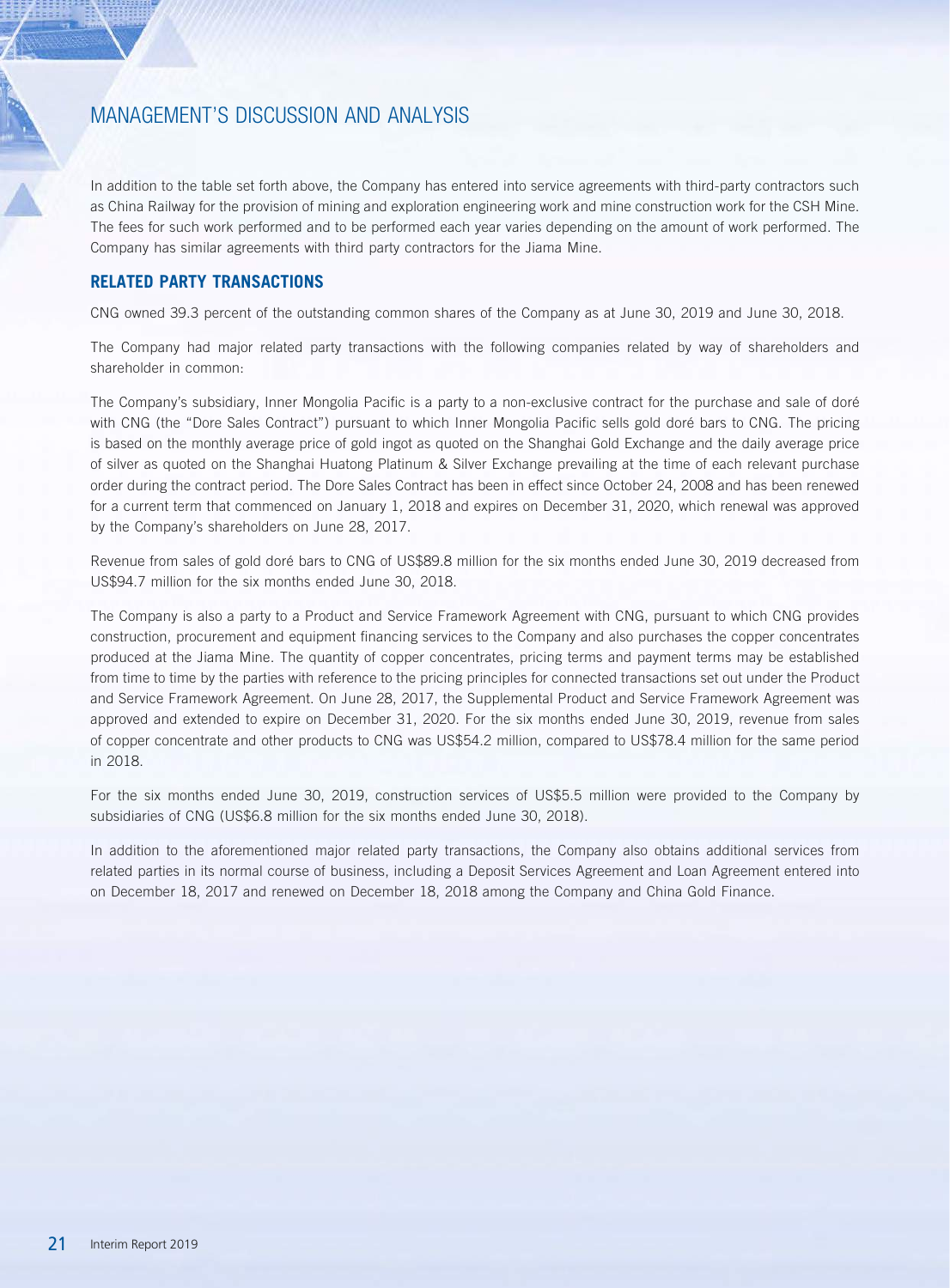### **PROPOSED TRANSACTIONS**

The Board of Directors has given the Company approval to conduct reviews of a number of projects that may qualify as acquisition targets through joint venture, merger and/or outright acquisitions. The Group did not have any material acquisition and disposal of subsidiaries and associated companies in the six months ended June 30, 2019. The Company continues to review possible acquisition targets.

## **CRITICAL ACCOUNTING ESTIMATES**

In the process of applying the Company's accounting policies, the Directors of the Company have identified accounting judgments and key sources of estimation uncertainty that have a significant effect on the amounts recognized in the audited annual consolidated financial statements.

Key assumptions concerning the future and other key sources of estimation uncertainty at the end of each reporting period that have a risk of causing a material adjustment to the carrying amounts of assets and liabilities within the next twelve months are described in Note 4 of the audited annual consolidated financial statements for the year ended December 31, 2018.

## **CHANGE IN ACCOUNTING POLICIES**

A summary of new and revised IFRS standards and interpretations are outlined in Note 2 of the audited annual consolidated financial statements as at December 31, 2018.

## **FINANCIAL INSTRUMENTS AND OTHER INSTRUMENTS**

The Company holds a number of financial instruments, the most significant of which are equity securities, accounts receivables, accounts payables, cash and loans. The financial instruments are recorded at either fair values or amortized amount on the balance sheet.

The Company did not have any financial derivatives or outstanding hedging contracts as at June 30, 2019.

### **OFF-BALANCE SHEET ARRANGEMENTS**

As at June 30, 2019, the Company had not entered into any off-balance sheet arrangements.

### **DIVIDEND AND DIVIDEND POLICY**

The Company has not paid any dividends since incorporation and does not currently have a fixed dividend policy. The Board of Directors will determine any future dividend policy on the basis of, among others things, the results of operations, cash flows and financial conditions, operating and capital requirements, the rules promulgated by the regulators affecting dividends in both Canada and Hong Kong and at both the TSX and HKSE, and the amount of distributable profits and other relevant factors.

Subject to the British Columbia Business Corporations Act, the Directors may from time to time declare and authorize payment of such dividends as they may deem advisable, including the amount thereof and the time and method of payment provided that the record date for the purpose of determining shareholders entitled to receive payment of the dividend must not precede the date on which the dividend is to be paid by more than two months.

A dividend may be paid wholly or partly by the distribution of cash, specific assets or of fully paid shares or of bonds, debentures or other securities of the Company, or in any one or more of those ways. No dividend may be declared or paid in money or assets if there are reasonable grounds for believing that the Company is insolvent or the payment of the dividend would render the Company insolvent.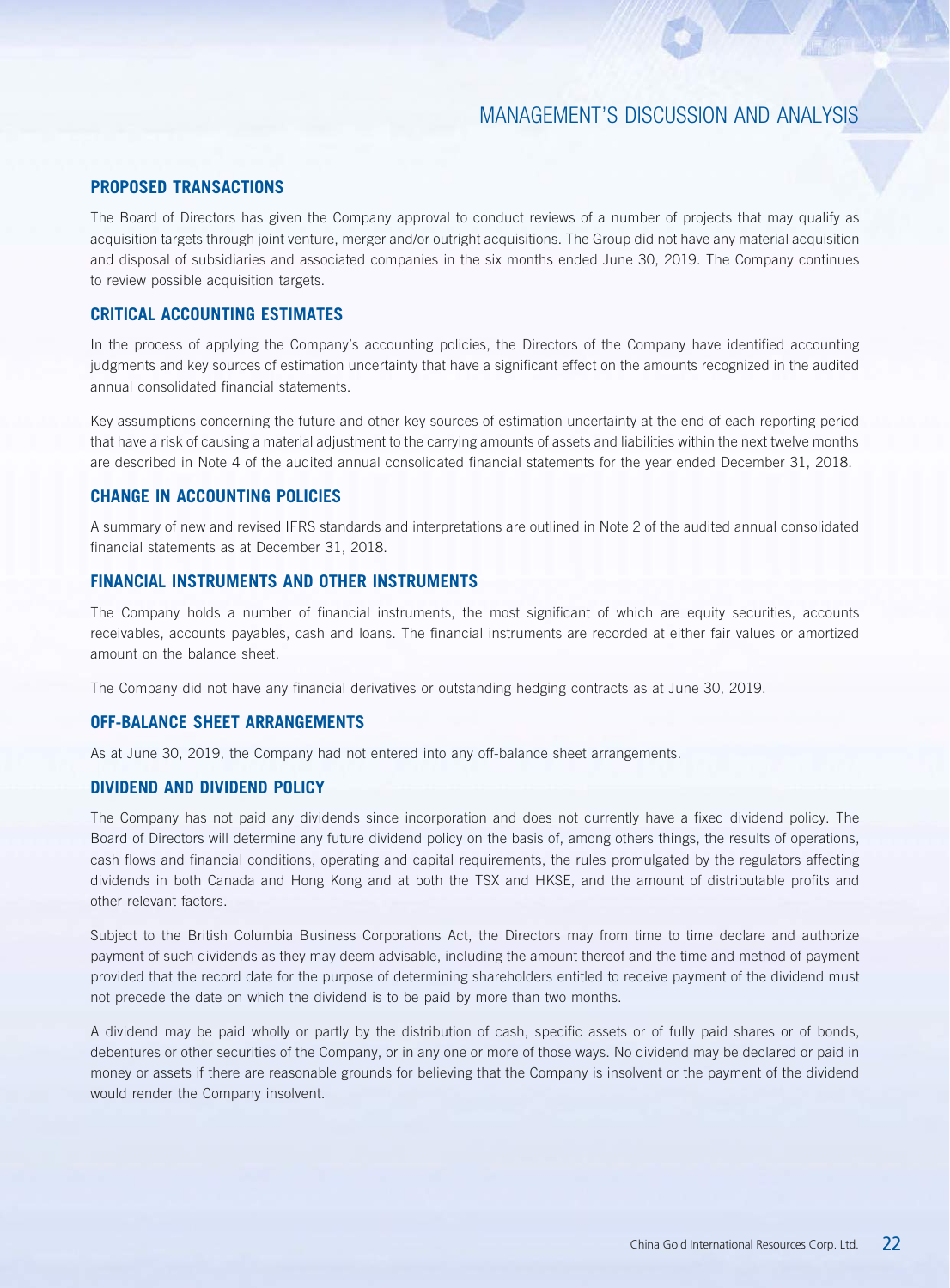## **OUTSTANDING SHARES**

As of June 30, 2019 the Company had 396,413,753 common shares issued and outstanding.

## **DISCLOSURE CONTROLS AND PROCEDURES AND INTERNAL CONTROL OVER FINANCIAL REPORTING**

Management is responsible for the design of disclosure controls and procedures ("DC&P") and the design of internal control over financial reporting ("ICFR") to provide reasonable assurance that material information relating to the Company, including its consolidated subsidiaries, is made known to the Company's certifying officers. The Company's Chief Executive Officer and Chief Financial Officer have each evaluated the Company's DC&P and ICFR as of June 30, 2019 and, in accordance with the requirements established under Canadian National Instrument 52-109 – Certification of Disclosure in Issuer's Annual and Interim Filings, the Chief Executive Officer and Chief Financial Officer have concluded that these controls and procedures were effective as of June 30, 2019, and provide reasonable assurance that material information relating to the Company is made known to them by others within the Company and that the information required to be disclosed in reports that are filed or submitted under Canadian securities legislation are recorded, processed, summarized and reported within the time period specified in those rules.

The Company's Chief Executive Officer and Chief Financial Officer have used the Committee of Sponsoring Organizations of the Treadway Commission (COSO) 2013 framework to evaluate the Company's ICFR as of June 30, 2019 and have concluded that these controls and procedures were effective as of June 30, 2019 and provide reasonable assurance that financial information is recorded, processed, summarized and reported in a timely manner. Management is required to apply its judgment in evaluating the cost-benefit relationship of possible controls and procedures. The result of the inherent limitations in all control systems means design of controls cannot provide absolute assurance that all control issues and instances of fraud will be detected. During the six months ended June 30, 2019, there were no changes in the Company's DC&P or ICFR that materially affected, or are reasonably likely to materially affect, the Company's internal control over financial reporting.

## **RISK FACTORS**

There are certain risks involved in the Company's operations, some of which are beyond the Company's control. Aside from risks relating to business and industry, the Company's principal operations are located within the People's Republic of China and are governed by a legal and regulatory environment that in some respects differs from that which prevails in other countries. Readers of this MD&A should give careful consideration to the information included in this document and the Company's audited annual consolidated financial statements and related notes. Significant risk factors for the Company are metal prices, government regulations, foreign operations, environmental compliance, the ability to obtain additional financing, risk relating to recent acquisitions, dependence on management, title to the Company's mineral properties, and litigation. China Gold International's business, financial condition or results of operations could be materially and adversely affected by any of these risks. For details of risk factors, please refer to the Company's annual audited consolidated financial statements, and Annual Information Form filed from time to time on SEDAR at www.sedar.com.

### **QUALIFIED PERSON**

Disclosure of scientific or technical information in this MD&A was approved by Mr. Zhongxin Guo, P.Eng. the Company's Chief Engineer and a Qualified Person ("QP") for the purposes of NI 43-101.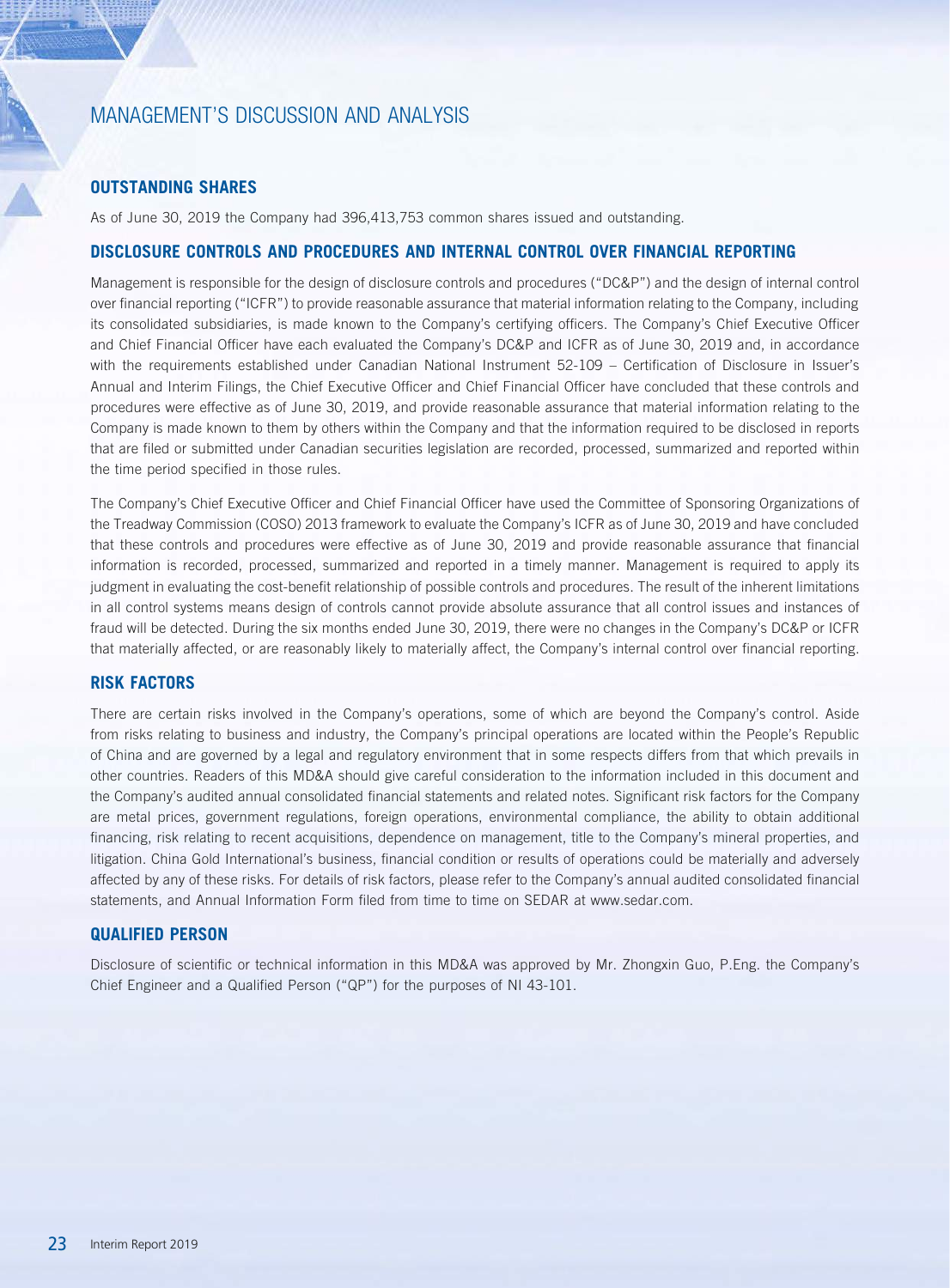## **ADDITIONAL INFORMATION**

Additional information as required by the Hong Kong Stock Exchange in the half-year interim report and not shown elsewhere in this report is as follows:

### **A1. Purchase, Sale or Redemption of the Company's Listed Securities**

Neither the Company nor any of its subsidiaries had purchased, sold or redeemed any of the Company's listed securities during the six months ended June 30, 2019.

## **A2. Substantial Shareholders**

Save as disclosed below, as of June 30, 2019, the Company's directors were not aware of any other person (other than a director or chief executive of the Company who had an interest or short position in the shares or underlying shares of the Company as recorded in the register kept pursuant to Section 336 of the Securities and Futures Ordinance (Cap 571 of the Laws of Hong Kong) ("SFO"):

|                                             |                    |                    | Approximate        |  |
|---------------------------------------------|--------------------|--------------------|--------------------|--|
|                                             |                    | Number of          | percentage of      |  |
| Name                                        | Nature of interest | <b>Shares held</b> | outstanding shares |  |
| China National Gold Group Co., Ltd. (1)     | Indirect           | 155,794,830(1)(2)  | 39.3%              |  |
| China National Gold Group Hong Kong Limited | Registered Owner   | 155.794.830(1)(2)  | 39.3%              |  |

Note:

- 1. China National Gold Group Co., Ltd. directly and wholly owns the entire issued share capital of China National Gold Group Hong Kong Limited. Therefore, the interest attributable to China National Gold Group Co., Ltd. represents its indirect interest in the Company's shares through its equity interest in China National Gold Group Hong Kong Limited
- 2. Information relating to registered and indirect ownership of the Company's shares is provided by China National Gold Group Co., Ltd.

### **A3. Directors' and Chief Executives' Interests in Shares and Stock Options**

As of June 30, 2019, the interests of the directors and chief executive of the Company in the share capital, underlying shares and debentures of the Company or its associated corporations (within the meaning of Part XV of the SFO), as recorded in the register required to be kept by the Company pursuant to Section 352 of the SFO, or as otherwise notified to the Company and the Hong Kong Stock Exchange pursuant to the Model Code for Securities Transactions by Directors of Listed Issuer, were as follows:

### **SHARES**

|             |                 |                          |             |           | Approximate<br>percentage of |
|-------------|-----------------|--------------------------|-------------|-----------|------------------------------|
|             |                 |                          | Number of   | Nature of | interest in the              |
| <b>Name</b> | <b>Position</b> | Company                  | shares held | interest  | <b>Company</b>               |
| lan He      | <b>Director</b> | China Gold International | 150,000     | Personal  | 0.0378%                      |
|             |                 | Resources Corp. Ltd.     |             |           |                              |

Other than as disclosed above, none of the directors, chief executive or their associates had any interests or short positions in any shares, underlying shares or debentures of the Company or its associated corporations as of June 30, 2019.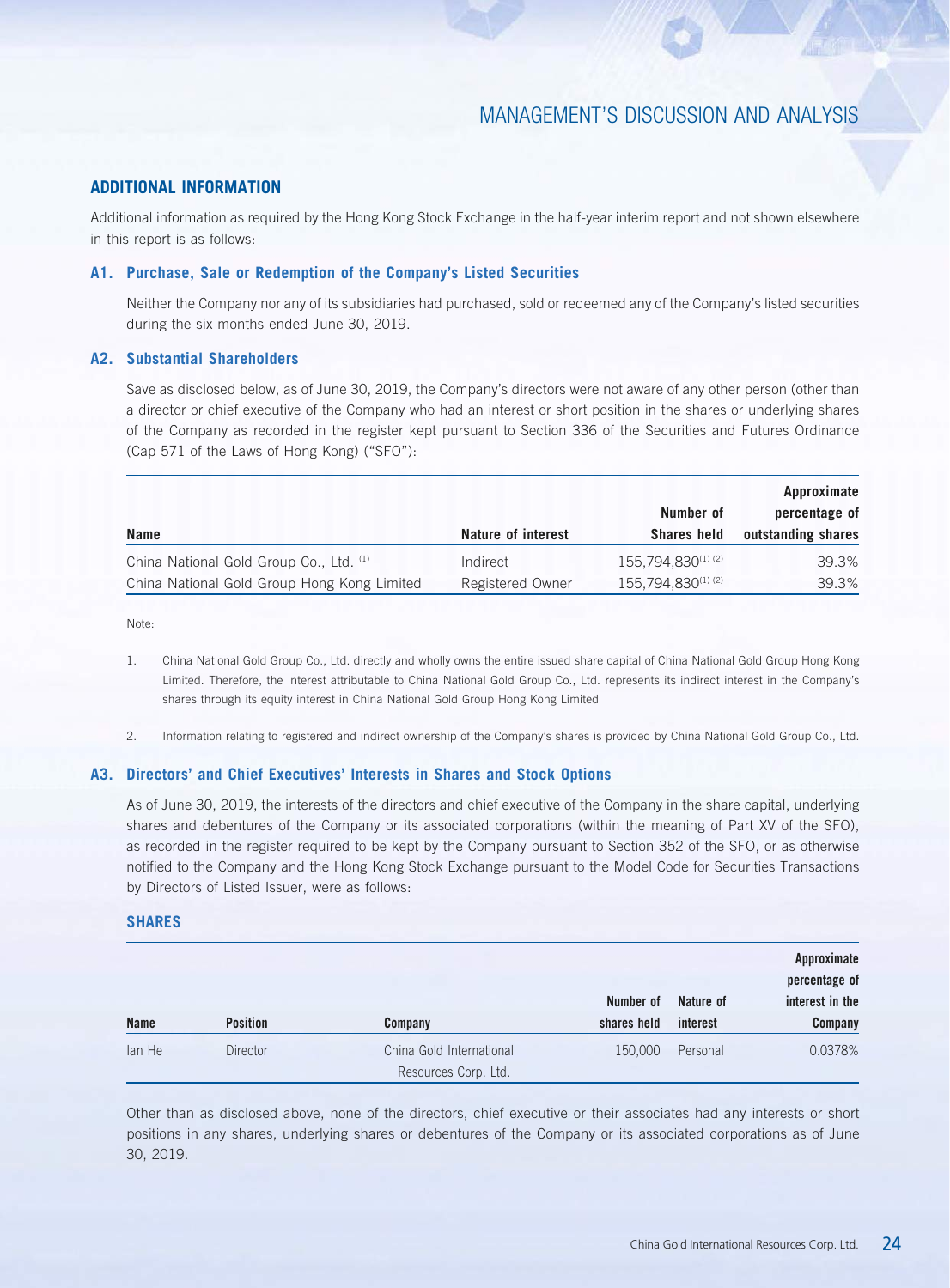### **A4. Stock Option Plan**

The Company adopted an incentive stock option plan with approval from its shareholders and pursuant to the policies of the Toronto Stock Exchange dated May 9, 2007. All options expired on June 1, 2015 and the 2007 Stock Option Plan has ceased to be in effect.

### **A5. Emolument Policy**

The Company's executive emolument policy and compensation program is administered by the Compensation and Benefits Committee which consists solely of independent directors. The Compensation and Benefits Committee reviews levels of cash compensation as needed and at least annually, and makes recommendations to the Board to adjust cash compensation in light of merit, qualifications and competence. The Compensation and Benefits Committee also reviews the corporate goals and objectives relevant to the compensation of the senior executive officers as needed and at least annually and based on recommendations from the Chief Executive Officer and other members of the management team. The Compensation and Benefits Committee makes its determinations as to overall compensation levels on the basis of both available third party data regarding comparable compensation at similar size companies as well as their own industry experience and the Company's hiring and retention needs. Decisions relating to executive compensation are reported by the Compensation and Benefits Committee to the Board for approval.

The Company's director emolument policy is administered by the Compensation and Benefits Committee with regard to comparable market statistics. Decisions relating to the compensation of directors are reported by the Compensation and Benefits Committee to the Board for approval.

As of June 30, 2019, the Company had 2,100 employees working at various locations. The emolument policy for the Company's employees is determined on a department by department basis with the Chief Executive Officer determining the emoluments for employees and managers based on merit, qualifications and the Company's hiring and retention needs.

### **A6. Compliance with Corporate Governance Code**

The Company has, throughout the six months ended June 30, 2019, applied the principles and complied with the requirements of its corporate governance practices as defined by the Board and all applicable statutory, regulatory and stock exchange listings standards, in particular, the code provisions set out in the Corporate Governance Code contained in Appendix 14 of the Rules Governing the Listing Securities of The Stock Exchange of Hong Kong Limited (the "Hong Kong Listing Rules").

### **A7. Compliance with Model Code on Directors' Securities Transactions**

The Company has adopted policies regarding directors' securities transactions in its Corporate Disclosure, Confidentiality and Securities Trading Policy that has terms which are no less exacting than those set out in the Model Code for Securities Transactions by Directors of Listed Issuers contained in Appendix 10 to the Hong Kong Listing Rules.

After specific enquiry with all members of the Board, the Board confirms that all of the directors of the Company have complied with the required policies in the Company's Corporate Disclosure, Confidentiality and Securities Trading Policy throughout the six months ended June 30, 2019.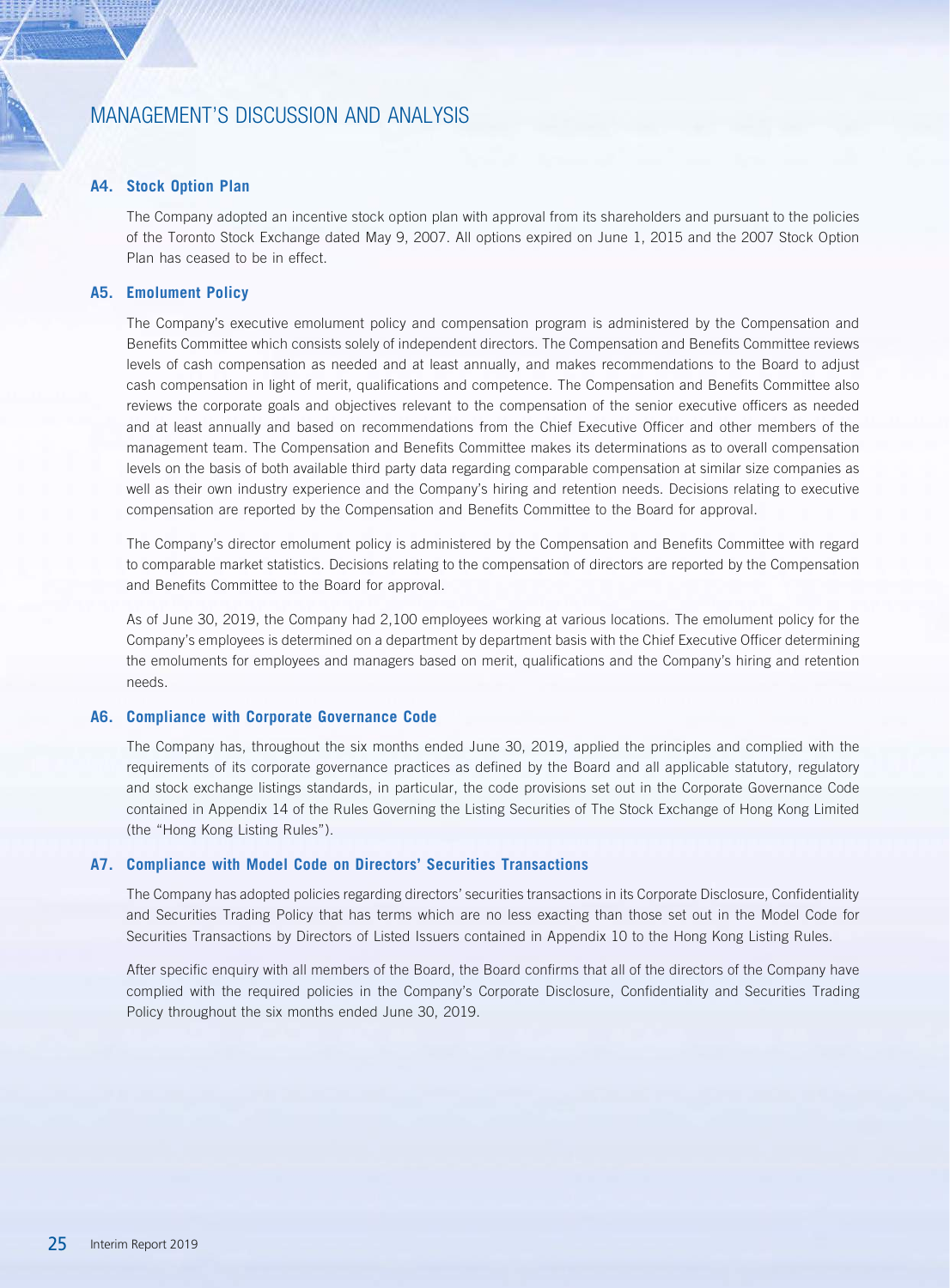## **A8. Interim Dividend**

The Board did not recommend the payment of interim dividends in respect of the six months ended June 30, 2019.

### **A9. Audit Committee**

Pursuant to the requirements under the Hong Kong Listing Rules, the Company has established an audit committee (the "Audit Committee") comprising all the existing Independent Non-executive Directors, namely Ian He (chairman of the Audit Committee), Wei Shao, Bielin Shi and Ruixia Han. The Audit Committee has reviewed and discussed with the Company's auditors the unaudited interim results of the Group for the three and six months ended June 30, 2019.

August 14, 2019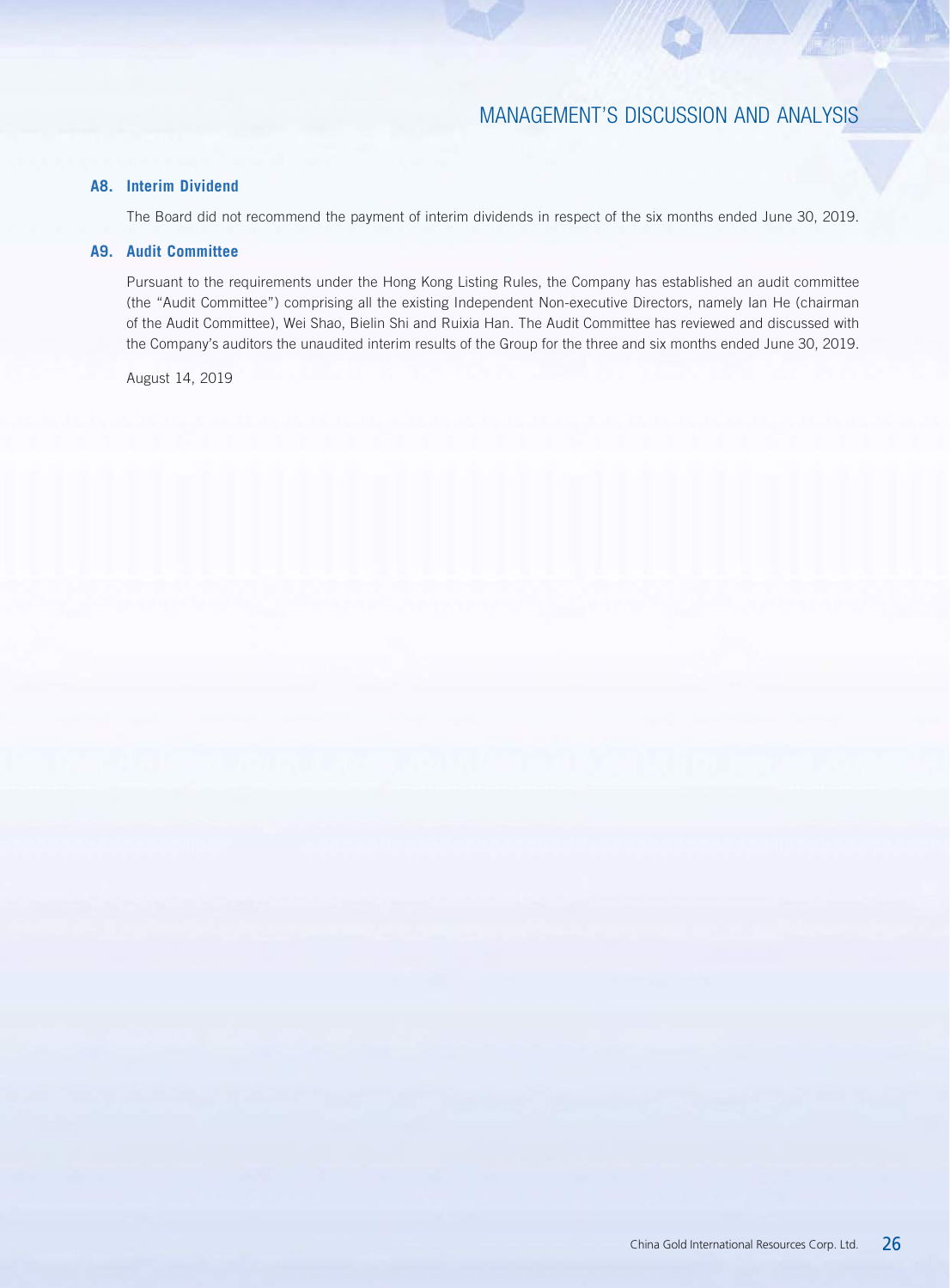# CONDENSED CONSOLIDATED STATEMENT OF PROFIT OR LOSS AND OTHER COMPREHENSIVE INCOME

*For The Three and Six Months Ended June 30, 2019 (unaudited)*

|                                            | Three months ended June 30, |                 |            | Six months ended June 30, |            |  |  |
|--------------------------------------------|-----------------------------|-----------------|------------|---------------------------|------------|--|--|
|                                            |                             | 2019            | 2018       | 2019                      | 2018       |  |  |
|                                            | <b>NOTES</b>                | <b>US\$'000</b> | US\$'000   | <b>US\$'000</b>           | US\$'000   |  |  |
|                                            |                             |                 |            |                           |            |  |  |
| Revenues                                   | $\mathcal{S}$               | 163,166         | 142,087    | 308,758                   | 248,772    |  |  |
| Cost of sales                              |                             | (155, 876)      | (106, 294) | (286, 200)                | (206, 425) |  |  |
|                                            |                             |                 |            |                           |            |  |  |
| Mine operating earnings                    |                             | 7,290           | 35,793     | 22,558                    | 42,347     |  |  |
|                                            |                             |                 |            |                           |            |  |  |
| Expenses                                   |                             |                 |            |                           |            |  |  |
| General and administrative expenses        | 4                           | (9,532)         | (12, 674)  | (23, 027)                 | (22,057)   |  |  |
| Exploration and evaluation expenditure     |                             | (175)           | (251)      | (290)                     | (329)      |  |  |
| Research and development costs             |                             | (4, 541)        | (2,800)    | (9, 397)                  | (5, 353)   |  |  |
|                                            |                             |                 |            |                           |            |  |  |
|                                            |                             | (14, 248)       | (15, 725)  | (32, 714)                 | (27, 739)  |  |  |
|                                            |                             |                 |            |                           |            |  |  |
| (Loss) income from operations              |                             | (6,958)         | 20,068     | (10, 156)                 | 14,608     |  |  |
|                                            |                             |                 |            |                           |            |  |  |
| Other income (expenses)                    |                             |                 |            |                           |            |  |  |
| Foreign exchange loss, net                 |                             | (7, 414)        | (7,580)    | (2, 126)                  | (3, 117)   |  |  |
| Interest and other income                  |                             | 1,037           | 2,565      | 1,898                     | 14,225     |  |  |
| Finance costs                              | 5                           | (11, 482)       | (11, 214)  | (21, 570)                 | (22, 342)  |  |  |
|                                            |                             |                 |            |                           |            |  |  |
|                                            |                             | (17, 859)       | (16, 229)  | (21, 798)                 | (11, 234)  |  |  |
|                                            |                             |                 |            |                           |            |  |  |
| (Loss) profit before income tax            |                             | (24, 817)       | 3,839      | (31, 954)                 | 3,374      |  |  |
| Income tax credit (expense)                | 6                           | 1,866           | (3, 449)   | 4,429                     | (980)      |  |  |
|                                            |                             |                 |            |                           |            |  |  |
| (Loss) profit for the period               |                             | (22, 951)       | 390        | (27, 525)                 | 2,394      |  |  |
|                                            |                             |                 |            |                           |            |  |  |
| Other comprehensive (expenses) income      |                             |                 |            |                           |            |  |  |
| for the period                             |                             |                 |            |                           |            |  |  |
| Item that will not be reclassified to      |                             |                 |            |                           |            |  |  |
| profit or loss:                            |                             |                 |            |                           |            |  |  |
| Fair value (loss) gain on investment       |                             |                 |            |                           |            |  |  |
| in an equity security                      |                             | (5,682)         | 361        | (4, 105)                  | 906        |  |  |
| Item that may be reclassified subsequently |                             |                 |            |                           |            |  |  |
| to profit or loss:                         |                             |                 |            |                           |            |  |  |
| Exchange difference arising on translation |                             | (6, 340)        | (22, 375)  | (417)                     | (4,868)    |  |  |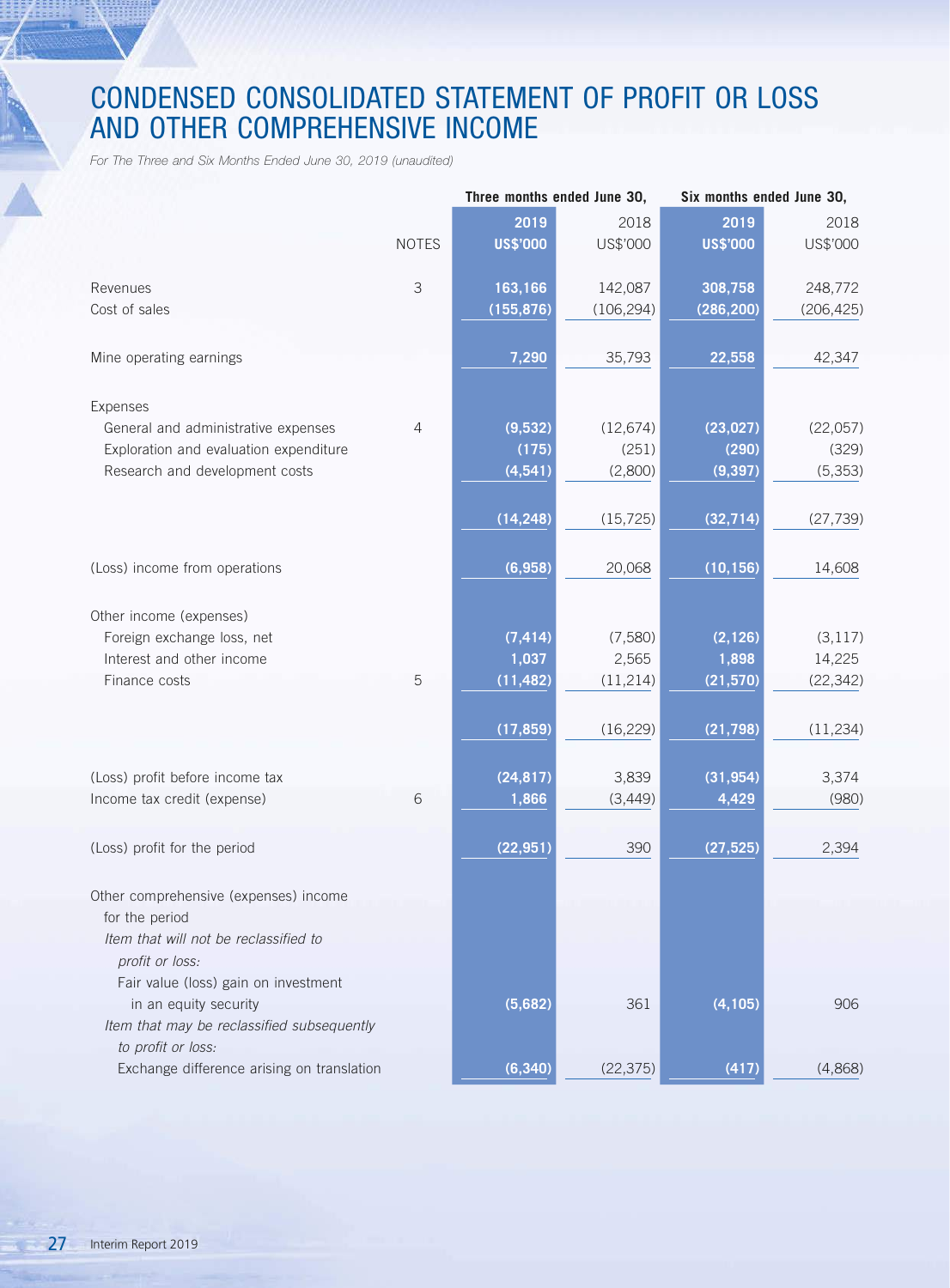# CONDENSED CONSOLIDATED STATEMENT OF PROFIT OR LOSS AND OTHER COMPREHENSIVE INCOME

*For The Three and Six Months Ended June 30, 2019 (unaudited)*

|                                                                                                    |              | Three months ended June 30, |              |                    | Six months ended June 30, |  |  |
|----------------------------------------------------------------------------------------------------|--------------|-----------------------------|--------------|--------------------|---------------------------|--|--|
|                                                                                                    |              | 2019                        | 2018         | 2019               | 2018                      |  |  |
|                                                                                                    | <b>NOTES</b> | <b>US\$'000</b>             | US\$'000     | <b>US\$'000</b>    | US\$'000                  |  |  |
| Total comprehensive expenses for the period                                                        |              | (34, 973)                   | (21, 624)    | (32, 047)          | (1,568)                   |  |  |
| (Loss) profit for the period attributable to<br>Non-controlling interests<br>Owners of the Company |              | (17)<br>(22, 934)           | 204<br>186   | (106)<br>(27, 419) | 426<br>1,968              |  |  |
|                                                                                                    |              | (22, 951)                   | 390          | (27, 525)          | 2,394                     |  |  |
| Total comprehensive (expenses)<br>income for the period attributable to                            |              |                             |              |                    |                           |  |  |
| Non-controlling interests                                                                          |              | (13)                        | 207          | (102)              | 430                       |  |  |
| Owners of the Company                                                                              |              | (34, 960)                   | (21, 831)    | (31, 945)          | (1,998)                   |  |  |
|                                                                                                    |              | (34, 973)                   | (21, 624)    | (32, 047)          | (1,568)                   |  |  |
| (Loss) earnings per share - Basic (US)                                                             | 7            | $(5.79)$ cents              | $0.05$ cents | $(6.92)$ cents     | 0.50 cents                |  |  |
| Weighted average number of common shares<br>- Basic                                                | 7            | 396,413,753                 | 396,413,753  | 396,413,753        | 396,413,753               |  |  |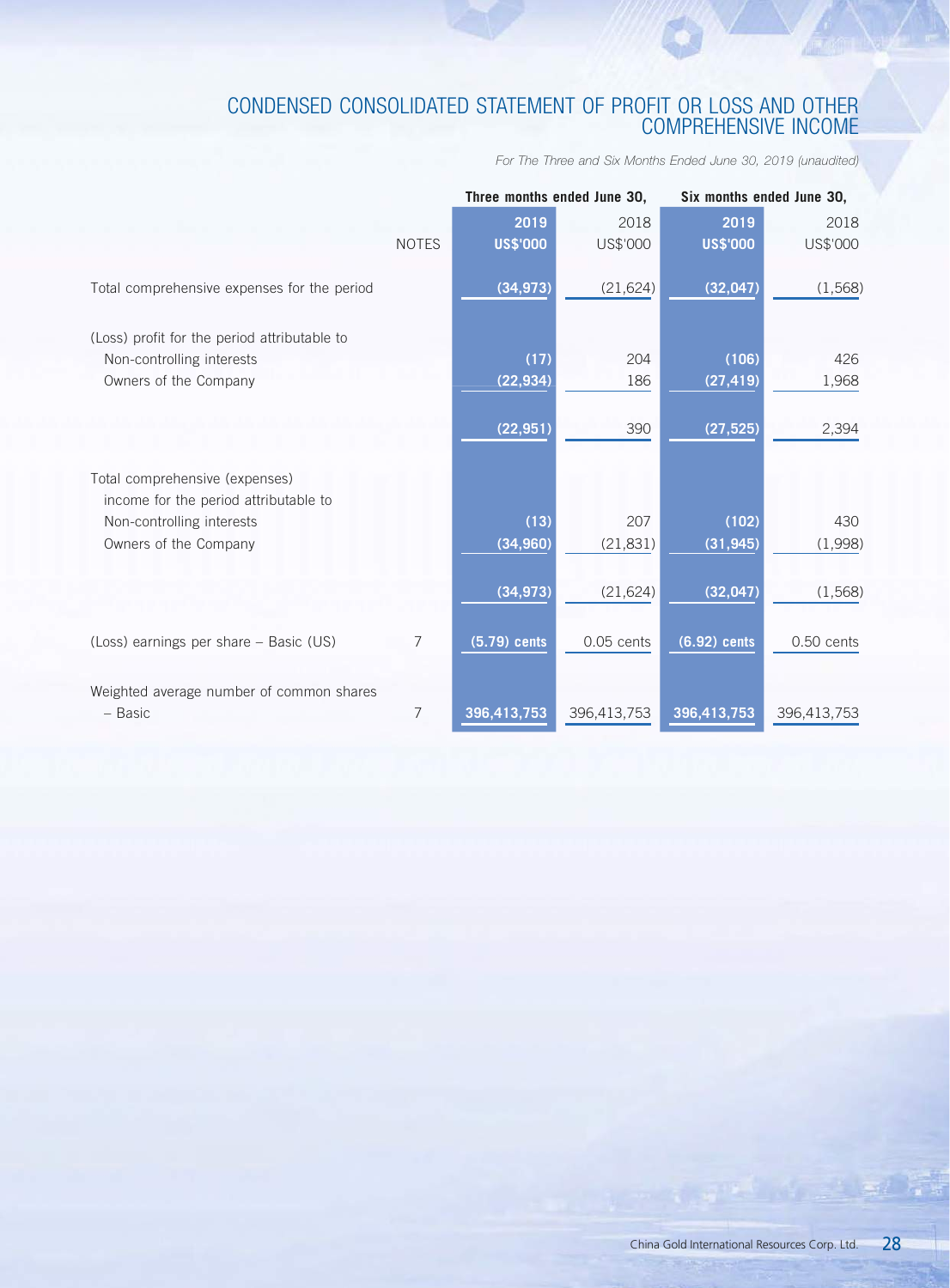# CONDENSED CONSOLIDATED STATEMENT OF FINANCIAL POSITION

*At June 30, 2019 (unaudited)*

|                                                                          |              | <b>June 30,</b><br>2019 | December 31,<br>2018 |
|--------------------------------------------------------------------------|--------------|-------------------------|----------------------|
|                                                                          | <b>NOTES</b> | <b>US\$'000</b>         | US\$'000             |
|                                                                          |              |                         | (audited)            |
| <b>Current assets</b>                                                    |              |                         |                      |
| Cash and cash equivalents                                                |              | 175,245                 | 137,996              |
| Restricted bank balance                                                  |              | 7,504                   | 16,100               |
| Trade and other receivables                                              | 8            | 27,837                  | 23,303               |
| Prepaid expenses and deposits                                            |              | 6,176                   | 4,107                |
| Prepaid lease payments                                                   |              |                         | 446                  |
| Inventories                                                              | 9            | 268,089                 | 282,958              |
|                                                                          |              |                         |                      |
|                                                                          |              | 484,851                 | 464,910              |
| <b>Non-current assets</b>                                                |              |                         |                      |
| Prepaid expense and deposits                                             |              | 30,485                  | 30,813               |
| Right-of-use assets                                                      |              | 14,789                  |                      |
| Prepaid lease payments                                                   |              |                         | 14,515               |
| Equity instruments at fair value through other comprehensive income      | 15           | 14,131                  | 20,230               |
| Property, plant and equipment                                            | 10           | 1,744,013               | 1,765,360            |
| Mining rights                                                            | 10           | 915,871                 | 920,067              |
|                                                                          |              |                         |                      |
|                                                                          |              | 2,719,289               | 2,750,985            |
| <b>Total assets</b>                                                      |              | 3,204,140               | 3,215,895            |
|                                                                          |              |                         |                      |
| <b>Current liabilities</b>                                               |              |                         |                      |
| Accounts and other payables and accrued expenses<br>Contract liabilities | 11           | 269,951                 | 292,013              |
| Borrowings                                                               | 12           | 33,588<br>74,282        | 4,593<br>123,921     |
| Entrusted loan payable                                                   |              | 29,092                  |                      |
| Lease liabilities                                                        |              | 60                      |                      |
| Tax liabilities                                                          |              | 3,356                   | 5,074                |
|                                                                          |              |                         |                      |
|                                                                          |              | 410,329                 | 425,601              |
| Net current assets                                                       |              | 74,522                  | 39,309               |
| <b>Total assets less current liabilities</b>                             |              | 2,793,811               | 2,790,294            |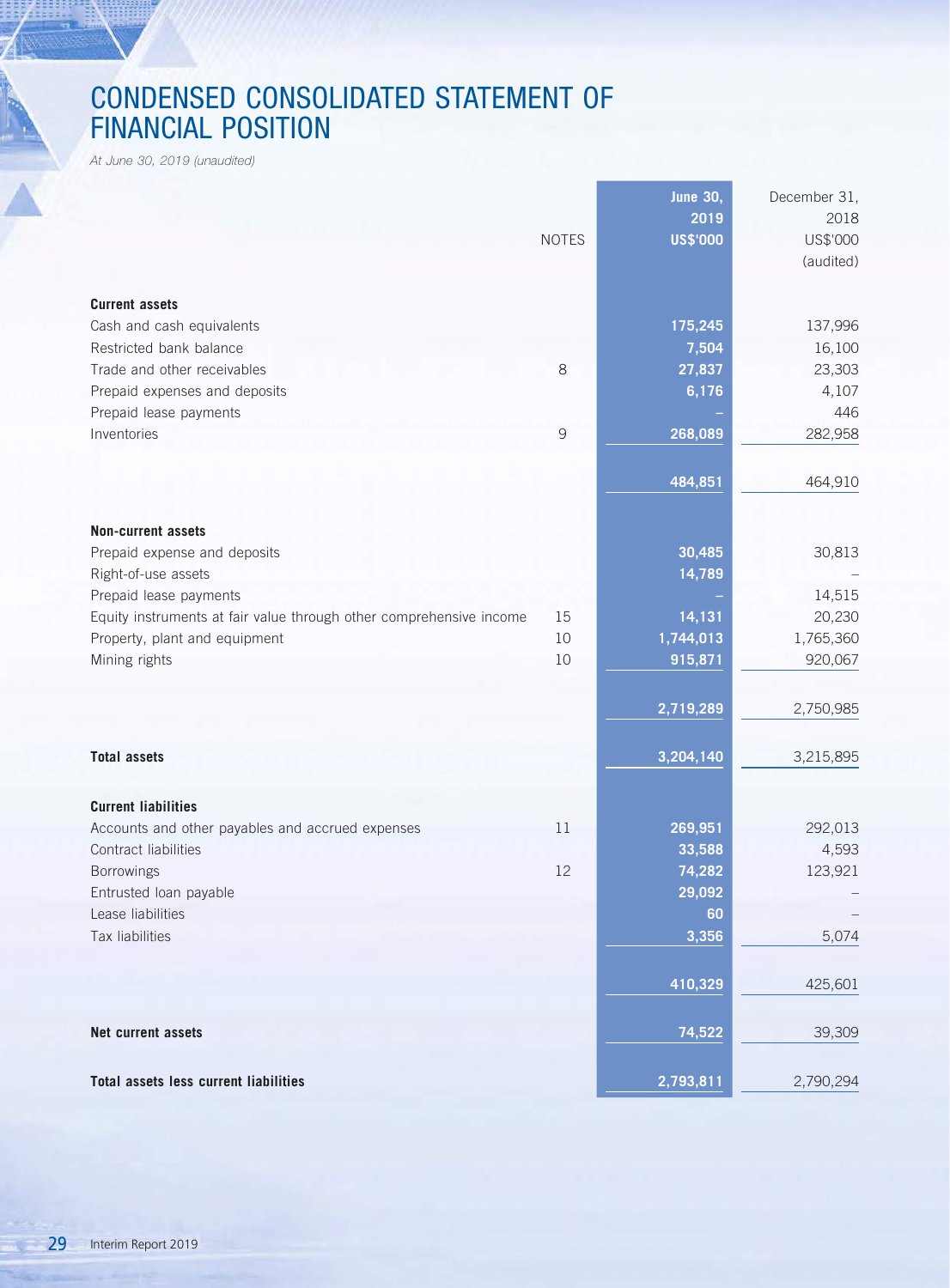# CONDENSED CONSOLIDATED STATEMENT OF FINANCIAL POSITION

*At June 30, 2019 (unaudited)*

| <b>Non-current liabilities</b>       | <b>NOTES</b> | <b>June 30,</b><br>2019<br><b>US\$'000</b> | December 31,<br>2018<br>US\$'000<br>(audited) |
|--------------------------------------|--------------|--------------------------------------------|-----------------------------------------------|
| Borrowings                           | 12           | 1,154,914                                  | 1,086,237                                     |
| Deferred tax liabilities             |              | 118,416                                    | 122,732                                       |
| Deferred income                      |              | 2,974                                      | 3,478                                         |
| Entrusted loan payable               |              |                                            | 29,140                                        |
| Environmental rehabilitation         |              | 60,481                                     | 59,469                                        |
| <b>Total liabilities</b>             |              | 1,336,785<br>1,747,114                     | 1,301,056<br>1,726,657                        |
| <b>Owners' equity</b>                |              |                                            |                                               |
| Share capital                        | 13           | 1,229,061                                  | 1,229,061                                     |
| Reserves                             |              | 12,850                                     | 15,570                                        |
| Retained profits                     |              | 200,577                                    | 229,802                                       |
|                                      |              | 1,442,488                                  | 1,474,433                                     |
| Non-controlling interests            |              | 14,538                                     | 14,805                                        |
| Total owners' equity                 |              | 1,457,026                                  | 1,489,238                                     |
| Total liabilities and owners' equity |              | 3,204,140                                  | 3,215,895                                     |

The condensed consolidated financial statements were approved and authorised for issue by the Board of Directors on August 14, 2019 and are signed on its behalf by:

**Xin Song Liangyou Jiang** *Director Director*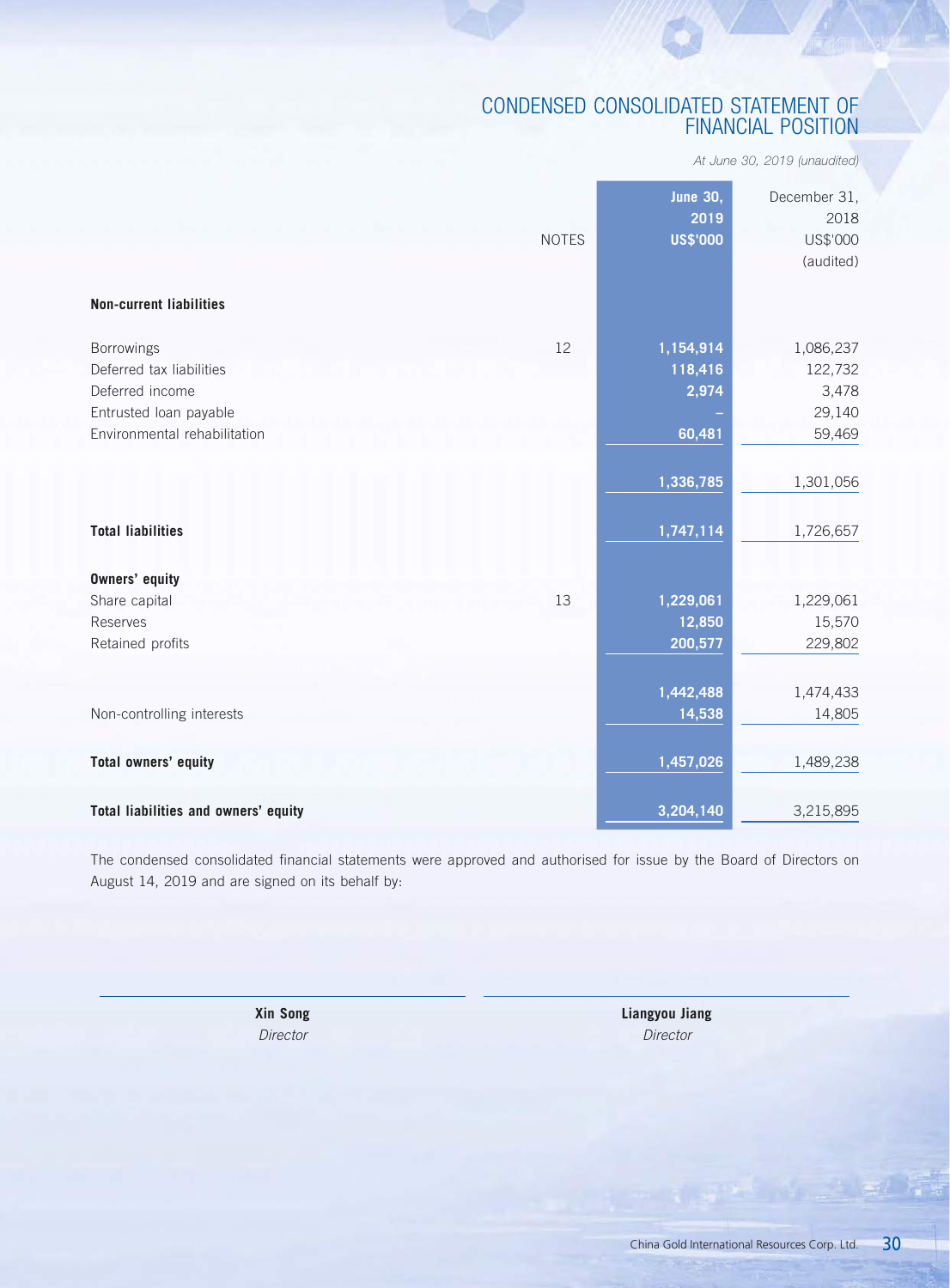# CONDENSED CONSOLIDATED STATEMENT OF CHANGES IN EQUITY

*For The Three and Six Months Ended June 30, 2019 (unaudited)*

1111 =<br>1111 =

|                                                                                            |                            |                                     |                                      | Attributable to owners of the Company            |                                        |                                         |                                 |                      |                                              |                                        |
|--------------------------------------------------------------------------------------------|----------------------------|-------------------------------------|--------------------------------------|--------------------------------------------------|----------------------------------------|-----------------------------------------|---------------------------------|----------------------|----------------------------------------------|----------------------------------------|
|                                                                                            | <b>Number</b><br>of shares | <b>Share</b><br>capital<br>US\$'000 | <b>Equity</b><br>reserve<br>US\$'000 | Investment<br>revaluation<br>reserve<br>US\$'000 | <b>Exchange</b><br>reserve<br>US\$'000 | <b>Statutory</b><br>reserve<br>US\$'000 | Retained<br>profits<br>US\$'000 | Subtotal<br>US\$'000 | Non-<br>controlling<br>interests<br>US\$'000 | Total<br>owners'<br>equity<br>US\$'000 |
| At January 1, 2018<br>Profit for the period                                                | 396,413,753                | 1,229,061                           | 11,179                               | (330)                                            | (639)                                  | 18,415                                  | 237,650<br>1,968                | 1,495,336<br>1,968   | 14,648<br>426                                | 1,509,984<br>2,394                     |
| Fair value gain on investment in<br>an equity security<br>Exchange difference arising      |                            |                                     |                                      | 906                                              |                                        |                                         |                                 | 906                  |                                              | 906                                    |
| on translation                                                                             |                            |                                     |                                      |                                                  | (4,872)                                |                                         |                                 | (4, 872)             | 4                                            | (4,868)                                |
| Total comprehensive income<br>(expenses) for the period<br>Transfer to statutory reserve - |                            |                                     |                                      | 906                                              | (4,872)                                |                                         | 1,968                           | (1,998)              | 430                                          | (1,568)                                |
| safety production fund<br>Dividends paid to a non-                                         |                            |                                     |                                      |                                                  |                                        | 1,825                                   | (1,825)                         |                      |                                              |                                        |
| controlling shareholder                                                                    |                            |                                     |                                      |                                                  |                                        |                                         |                                 |                      | (324)                                        | (324)                                  |
| At June 30, 2018                                                                           | 396,413,753                | 1,229,061                           | 11,179                               | 576                                              | (5, 511)                               | 20,240                                  | 237,793                         | 1,493,338            | 14,754                                       | 1,508,092                              |
| At January 1, 2019                                                                         | 396,413,753                | 1,229,061                           | 11,179                               | (1,791)                                          | (15, 244)                              | 21,426                                  | 229,802                         | 1,474,433            | 14,805                                       | 1,489,238                              |
| Loss for the period<br>Fair value loss on investment in                                    |                            |                                     |                                      |                                                  |                                        |                                         | (27, 419)                       | (27, 419)            | (106)                                        | (27, 525)                              |
| an equity security<br>Exchange difference arising                                          |                            |                                     |                                      | (4, 105)                                         |                                        |                                         |                                 | (4, 105)             | $\overline{\phantom{0}}$                     | (4,105)                                |
| on translation                                                                             |                            |                                     |                                      |                                                  | (421)                                  |                                         |                                 | (421)                | 4                                            | (417)                                  |
| Total comprehensive expenses for<br>the period<br>Transfer to statutory reserve -          |                            |                                     |                                      | (4, 105)                                         | (421)                                  |                                         | (27, 419)                       | (31, 945)            | (102)                                        | (32,047)                               |
| safety production fund<br>Dividends paid to a non-                                         |                            |                                     |                                      |                                                  |                                        | 2,370                                   | (2,370)                         |                      |                                              | $\overline{\phantom{a}}$               |
| controlling shareholder                                                                    |                            |                                     |                                      |                                                  |                                        |                                         |                                 |                      | (165)                                        | (165)                                  |
| Transfer upon disposal of<br>investment in equity security                                 |                            |                                     |                                      | (564)                                            |                                        |                                         | 564                             |                      |                                              |                                        |
| At June 30, 2019                                                                           | 396,413,753                | 1,229,061                           | 11,179                               | (6, 460)                                         | (15,665)                               | 23,796                                  | 200,577                         | 1,442,488            | 14,538                                       | 1,457,026                              |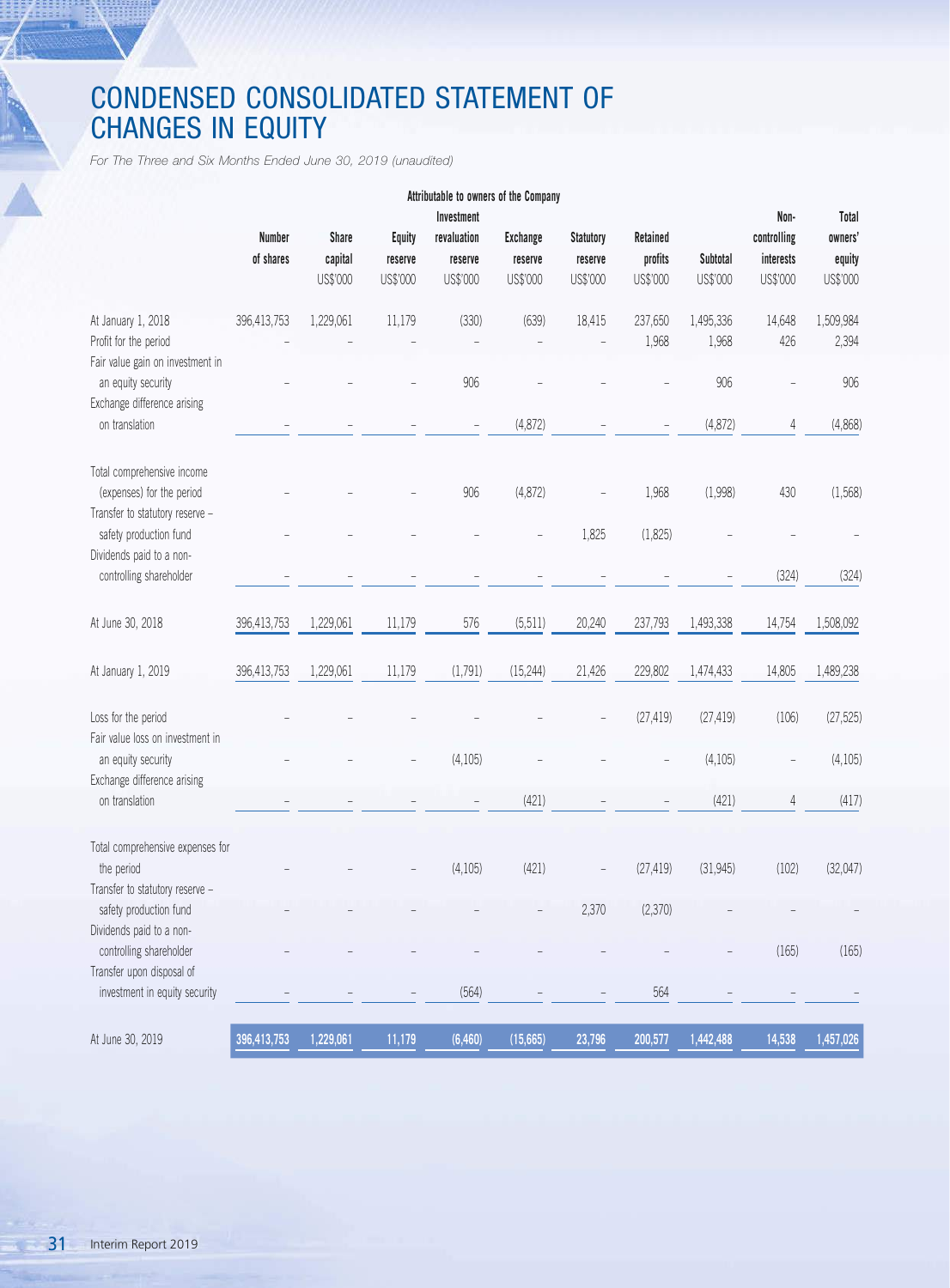# CONDENSED CONSOLIDATED STATEMENT OF CASH FLOWS

*For The Three and Six Months Ended June 30, 2019 (unaudited)*

|                                                                                           | Three months ended June 30, |           |                 | Six months ended June 30, |  |
|-------------------------------------------------------------------------------------------|-----------------------------|-----------|-----------------|---------------------------|--|
|                                                                                           | 2019                        | 2018      | 2019            | 2018                      |  |
|                                                                                           | <b>US\$'000</b>             | US\$'000  | <b>US\$'000</b> | US\$'000                  |  |
| Net cash from operating activities                                                        | 56,554                      | 40,262    | 63,538          | 56,089                    |  |
| <b>Investing Activities</b>                                                               |                             |           |                 |                           |  |
| Interest income received                                                                  | 663                         | 645       | 979             | 1,295                     |  |
| Payment for acquisition of property,                                                      |                             |           |                 |                           |  |
| plant and equipment                                                                       | (16, 705)                   | (13, 216) | (56, 078)       | (25, 158)                 |  |
| Proceeds from disposal of equity investment at fair                                       |                             |           |                 |                           |  |
| value through other comprehensive income                                                  | 2,023                       |           | 2,023           |                           |  |
| Payment for acquisition of a mining right                                                 |                             |           | (2, 230)        |                           |  |
| Placement of restricted bank deposits                                                     | (5, 122)                    | (32, 924) | (7, 453)        | (62, 782)                 |  |
| Release of restricted bank deposits                                                       | 10,222                      | 33,689    | 16,151          | 66,596                    |  |
| Net cash used in investing activities                                                     | (8,919)                     | (11,806)  | (46, 608)       | (20, 049)                 |  |
|                                                                                           |                             |           |                 |                           |  |
| <b>Financing Activities</b>                                                               |                             |           |                 |                           |  |
| Proceeds from borrowings                                                                  | 81,197                      | 23,504    | 81,197          | 54,934                    |  |
| Repayment of borrowings                                                                   | (53, 856)                   | (25, 035) | (61, 267)       | (87, 894)                 |  |
| Dividends paid to a non-controlling shareholder                                           |                             |           | (165)           | (324)                     |  |
| Payment for lease                                                                         | (22)                        |           | (43)            |                           |  |
| Net cash from (used in) financing activities                                              | 27,319                      | (1, 531)  | 19,722          | (33, 284)                 |  |
|                                                                                           |                             |           |                 |                           |  |
| Net increase in cash and cash equivalents                                                 | 74,954                      | 26,925    | 36,652          | 2,756                     |  |
| Cash and cash equivalents, beginning of period<br>Effect of foreign exchange rate changes | 101,618                     | 127,892   | 137,996         | 147,318                   |  |
| on cash and cash equivalents                                                              | (1, 327)                    | (6, 191)  | 597             | (1, 448)                  |  |
| Cash and cash equivalents, end of period                                                  | 175,245                     | 148,626   | 175,245         | 148,626                   |  |
| Cash and cash equivalents are comprised of Cash<br>and bank deposits                      | 175,245                     | 148,626   | 175,245         | 148,626                   |  |
|                                                                                           |                             |           |                 |                           |  |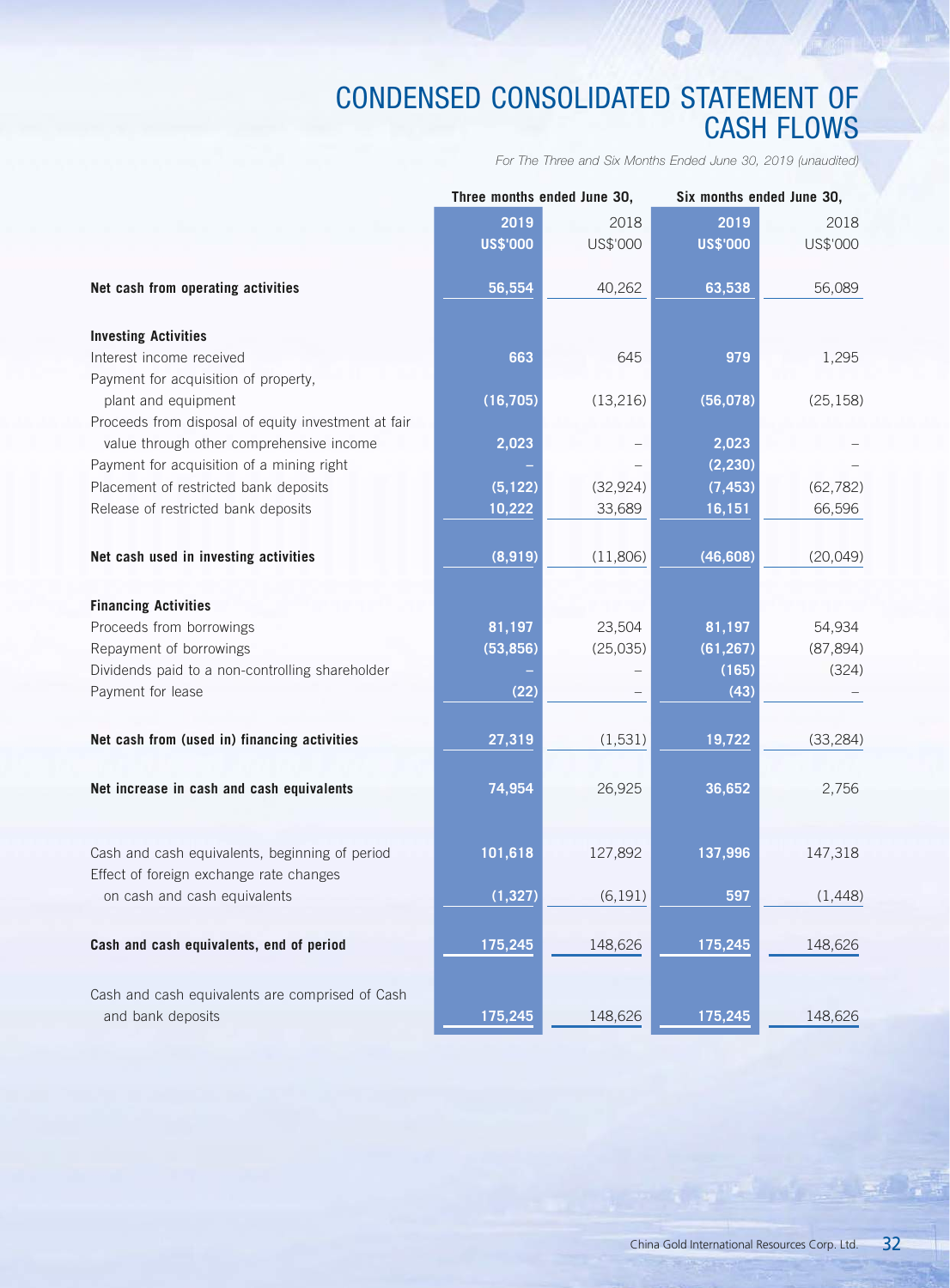*For The Three and Six Months Ended June 30, 2019 (unaudited)*

## **1. GENERAL**

China Gold International Resources Corp. Ltd., (the "Company") is a publicly listed company incorporated in British Columbia, Canada on May 31, 2000 with limited liability under the legislation of the Province of British Columbia and its shares are listed on the Toronto Stock Exchange ("TSX") and The Stock Exchange of Hong Kong Limited (the "Stock Exchange"). The Company together with its subsidiaries (collectively referred to as the "Group") is principally engaged in the acquisition, exploration, development and mining of mineral reserves in the People's Republic of China ("PRC"). The Group considers that China National Gold Group Corporation ("CNG"), a state owned company registered in Beijing, PRC which is controlled by State-owned Assets Supervision and Administration Commission of the State Council of the PRC, is able to exercise significant influence over the Company.

The head office, principal address and registered and records office of the Company are located at Suite 660, One Bentall Centre, 505 Burrard Street, Vancouver, British Columbia, Canada, V7X 1M4.

The condensed consolidated financial statements have been prepared in accordance with the applicable disclosure requirements of Appendix 16 to the Rules Governing the Listing of Securities on the Stock Exchange (the "Listing Rules") as well as International Accounting Standard 34 *Interim Financial Reporting* ("IAS 34") issued by the International Accounting Standards Board.

The condensed consolidated financial statements are presented in United States Dollars ("US\$"), which is the functional currency of the Company.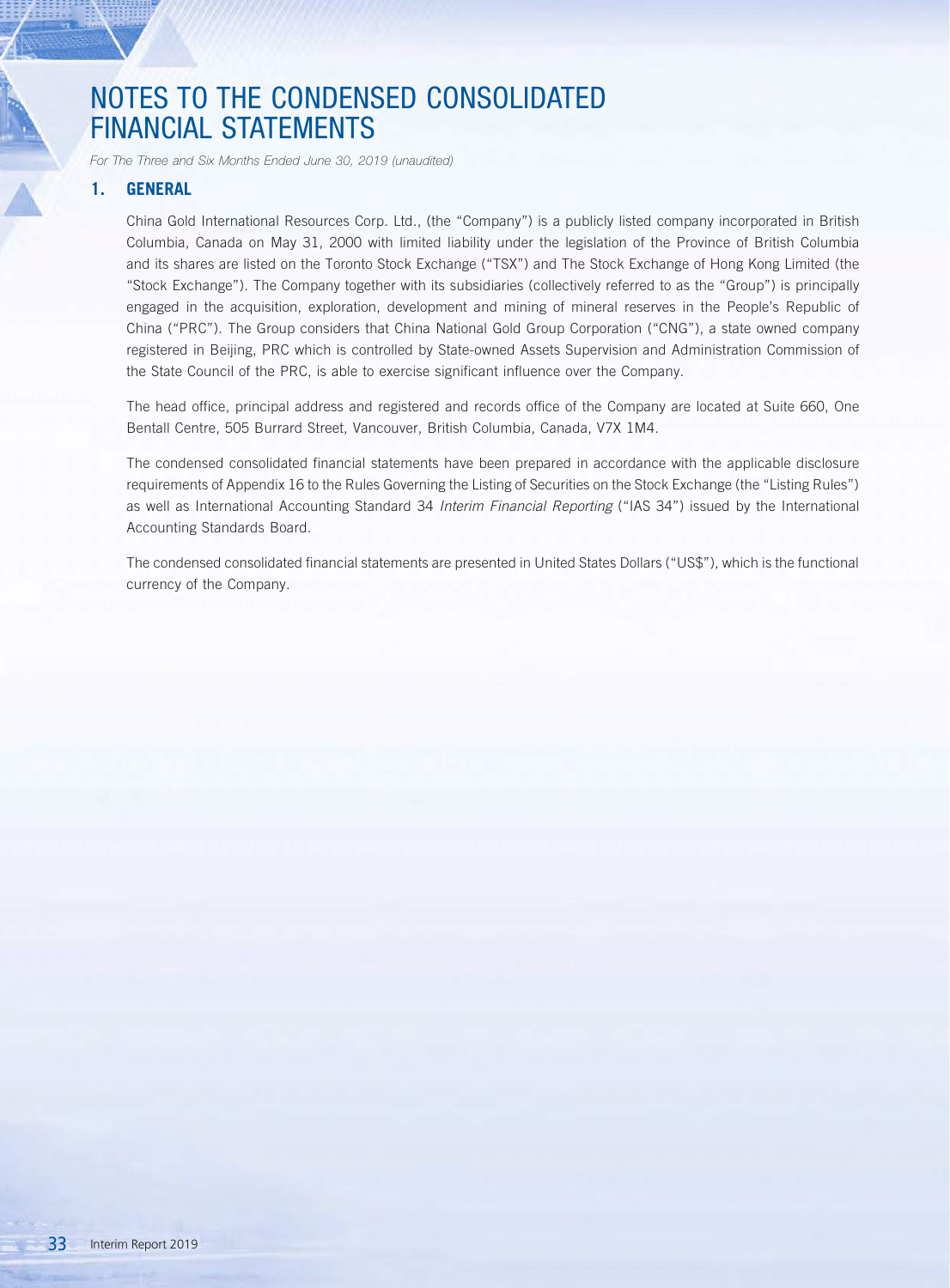*For The Three and Six Months Ended June 30, 2019 (unaudited)*

## **2. PRINCIPAL ACCOUNTING POLICIES**

The condensed consolidated financial statements have been prepared on the historical cost basis except for certain financial instruments, which are measured at fair values.

In the current interim period, the Group has applied the following new and revised International Financial Reporting Standards ("IFRSs") which are mandatorily effective for the current interim period:

| IFRS 16              | Leases                                                  |
|----------------------|---------------------------------------------------------|
| IFRIC 23             | Uncertainty over Income Tax Treatments                  |
| Amendments to IFRS 9 | Prepayment Features with Negative Compensation          |
| Amendments to IAS 19 | Plan Amendment, Curtailment or Settlement               |
| Amendments to IAS 28 | Long-term Interests in Associates and Joint Ventures    |
| Amendments to IFRSs  | Annual Improvements to IFRS Standards 2015 - 2017 Cycle |

Except as described below, the application of the new and amendments to IFRSs in the current period has had no material impact on the Group's financial positions and performance for the current and prior periods and/or on the disclosures set out in these condensed consolidated financial statements. The accounting policies and methods of computation used in the condensed consolidated financial statements for the six months ended June 30, 2019 are the same as those followed in the preparation of the Group's annual consolidated financial statements for the year ended December 31, 2018.

### **IFRS 16** *Leases*

### *Transition and summary of effects arising from initial application of IFRS 16*

The Group has adopted IFRS 16 for the annual period beginning January 1, 2019 using the modified retrospective approach and therefore the comparative information has not been restated and the cumulative effect of initially applying IFRS 16 has been recorded on January 1, 2019.

On transition to IFRS 16, the Group recognised lease liabilities for leases which were previously classified as operating leases under IAS 17 Leases and IFRIC-Int 4 Determining whether an Arrangement contains a Lease. Therefore, the Group has not reassessed contracts which already existed prior to the date of initial application. These liabilities were measured at the present value of the remaining lease payments, discounted using the rate that reflects the weighted average lessee's incremental borrowing rate of 3.6% as of January 1, 2019.

As at January 1, 2019, the Group recognised additional lease liabilities and right-of-use assets at amounts equals to the related lease liabilities adjusted by any prepaid lease payments by applying IFRS 16.C8(b)(ii) transition.

- Relied on the assessment of whether leases are onerous by applying IAS 37 Provisions, Contingent Liabilities and Contingent Assets as an alternative of impairment review;
- Measure the right-of-use assets equal to the lease liability calculated;
- Apply the recognition exemptions for low value leases and leases that end within 12 months of the date of initial application, and account for them as low value and short-term leases, respectively; and
- The exclusion of initial direct costs from the measurement of the right-of-use asset at the date of initial application.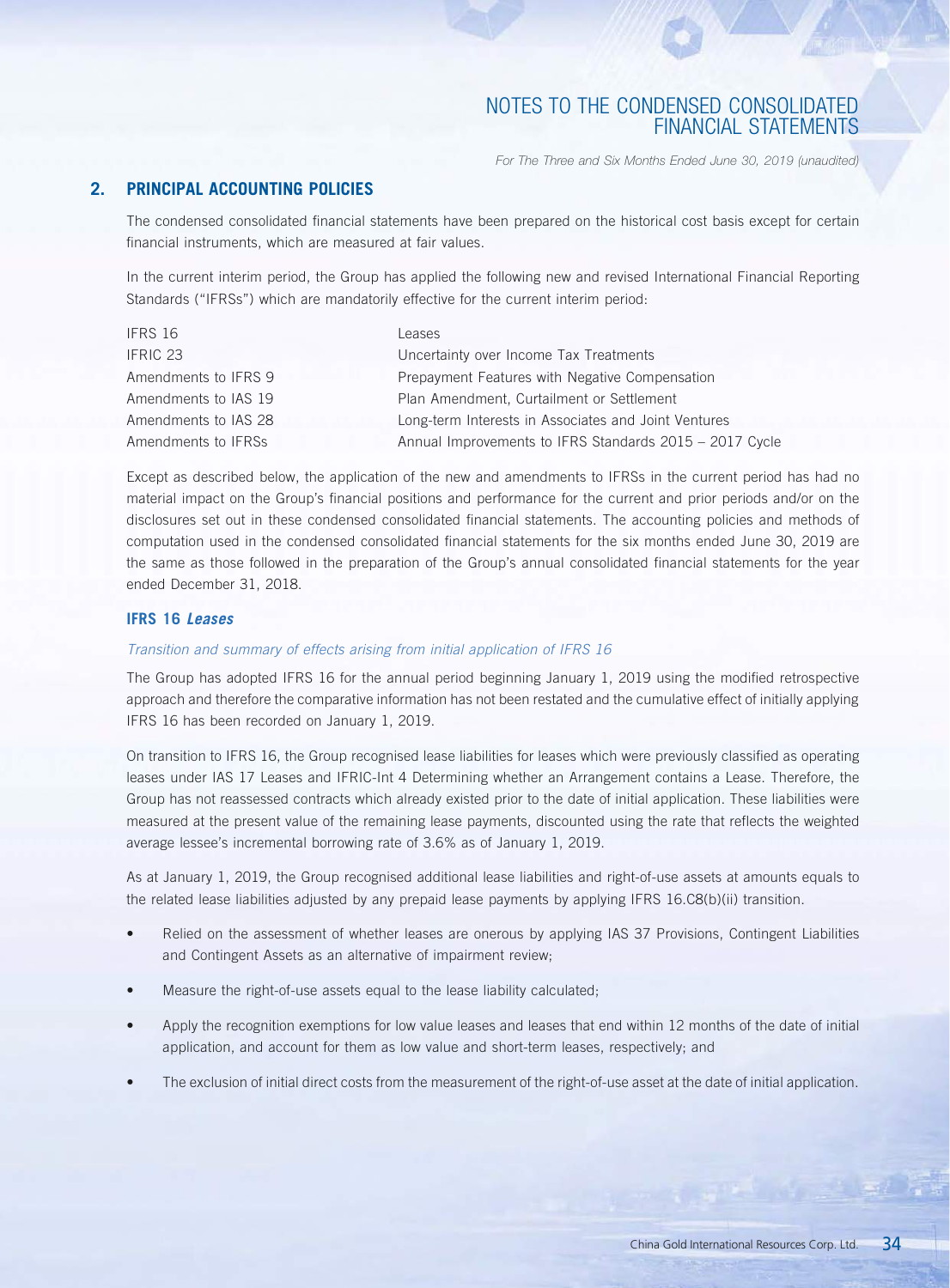*For The Three and Six Months Ended June 30, 2019 (unaudited)*

## **2. PRINCIPAL ACCOUNTING POLICIES (Cont'd)**

### **IFRS 16** *Leases* **(Cont'd)**

 $\frac{1}{\sqrt{2}}$ 

## *Transition and summary of effects arising from initial application of IFRS 16 (Cont'd)*

The impact to the Group's condensed consolidated financial statements at January 1, 2019 was as follows:

|                                                                                                                                                                      | At January 1,<br>2019<br><b>US\$'000</b> |
|----------------------------------------------------------------------------------------------------------------------------------------------------------------------|------------------------------------------|
| Operating lease commitments as at December 31, 2018<br>Effect from discounting at the incremental borrowing rate as at January 1, 2019<br>Recognition exemption for: | 364<br>(2)                               |
| Short-term leases and low-value items                                                                                                                                | (261)                                    |
| Lease liability as at January 1, 2019<br>Less: Current-portion                                                                                                       | 101<br>(83)                              |
| Non-current portion                                                                                                                                                  | 18                                       |

The carrying amount of right-of-use assets as at January 1, 2019 comprises the following:

|                                                                                                                                            | Right-of-use assets<br><b>US\$'000</b> |
|--------------------------------------------------------------------------------------------------------------------------------------------|----------------------------------------|
| Right-of-use assets relating to operating leases recognised upon application of IFRS 16<br>Reclassified from prepaid lease payments (Note) | 101<br>14,961                          |
|                                                                                                                                            | 15.062                                 |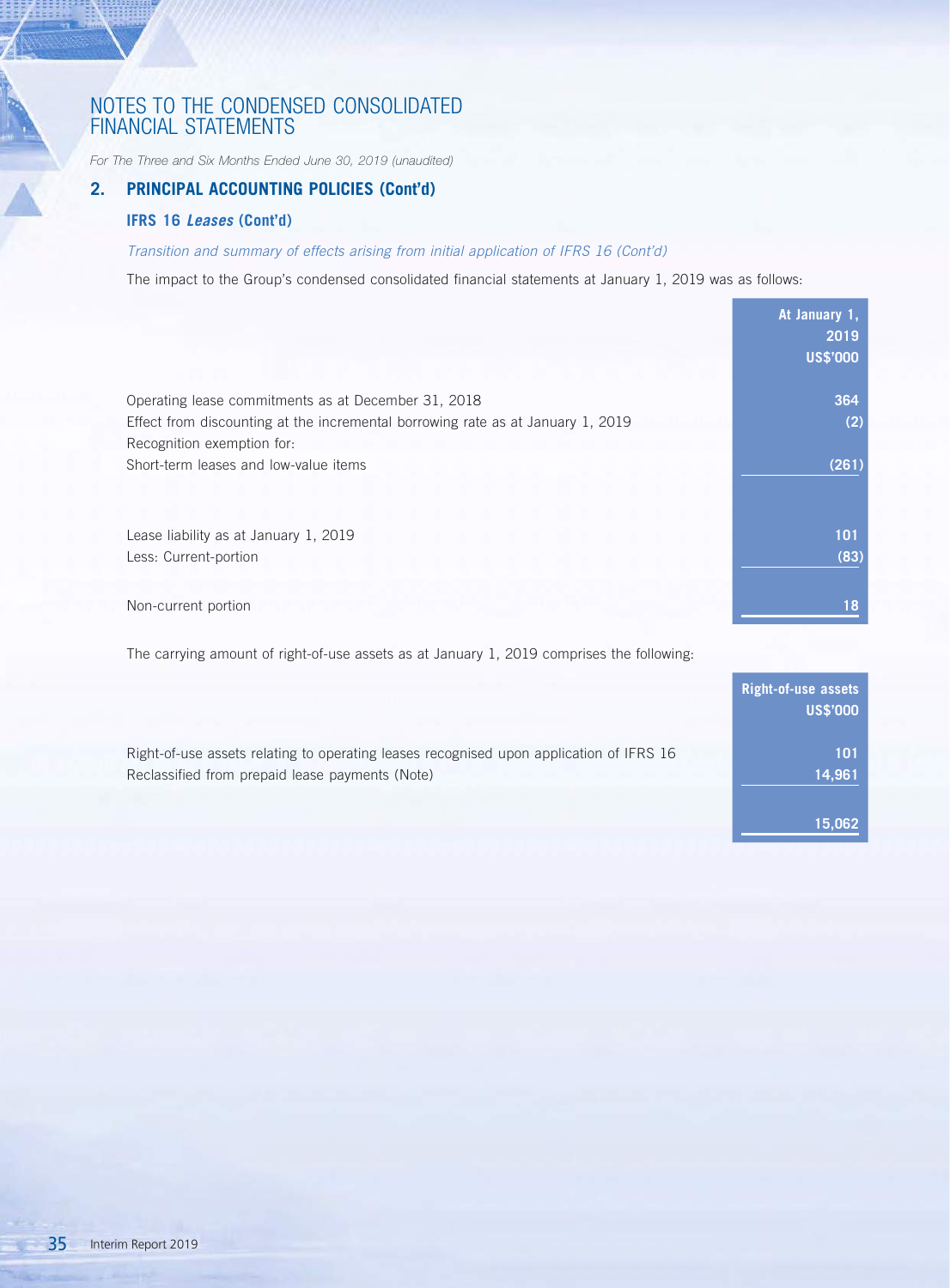*For The Three and Six Months Ended June 30, 2019 (unaudited)*

## **2. PRINCIPAL ACCOUNTING POLICIES (Cont'd)**

## **IFRS 16** *Leases* **(Cont'd)**

By class: Office premise Leasehold land

| 101    |
|--------|
| 14,961 |
|        |
| 15,062 |
|        |

Note: Upfront payments for leasehold lands in the PRC were classified as prepaid lease payments as at December 31, 2018. Upon application of IFRS 16, the current and non-current portion of prepaid lease payments amounting to US\$446,000 and US\$14,515,000 respectively were reclassified to right-of-use assets.

The following adjustments were made to the amounts recognised in the condensed consolidated statement of financial position at January 1, 2019. Line items that were not affected by the changes have not been included.

|                              | Carrying           |             |                  |
|------------------------------|--------------------|-------------|------------------|
|                              | amounts previously |             | Carrying amounts |
|                              | recorded at        |             | under IFRS 16    |
|                              | December 31, 2018  | Adjustments | January 1, 2019  |
|                              | US\$'000           | US\$'000    | US\$'000         |
| <b>Current asset</b>         |                    |             |                  |
| Prepaid lease payments       | 446                | (446)       |                  |
| <b>Non-current assets</b>    |                    |             |                  |
| Prepaid lease payments       | 14,515             | (14, 515)   |                  |
| Right-of-use assets          |                    | 15,062      | 15,062           |
| <b>Current liability</b>     |                    |             |                  |
| Lease liabilities            |                    | (83)        | (83)             |
| <b>Non-current liability</b> |                    |             |                  |
| Lease liabilities            |                    | (18)        | (18)             |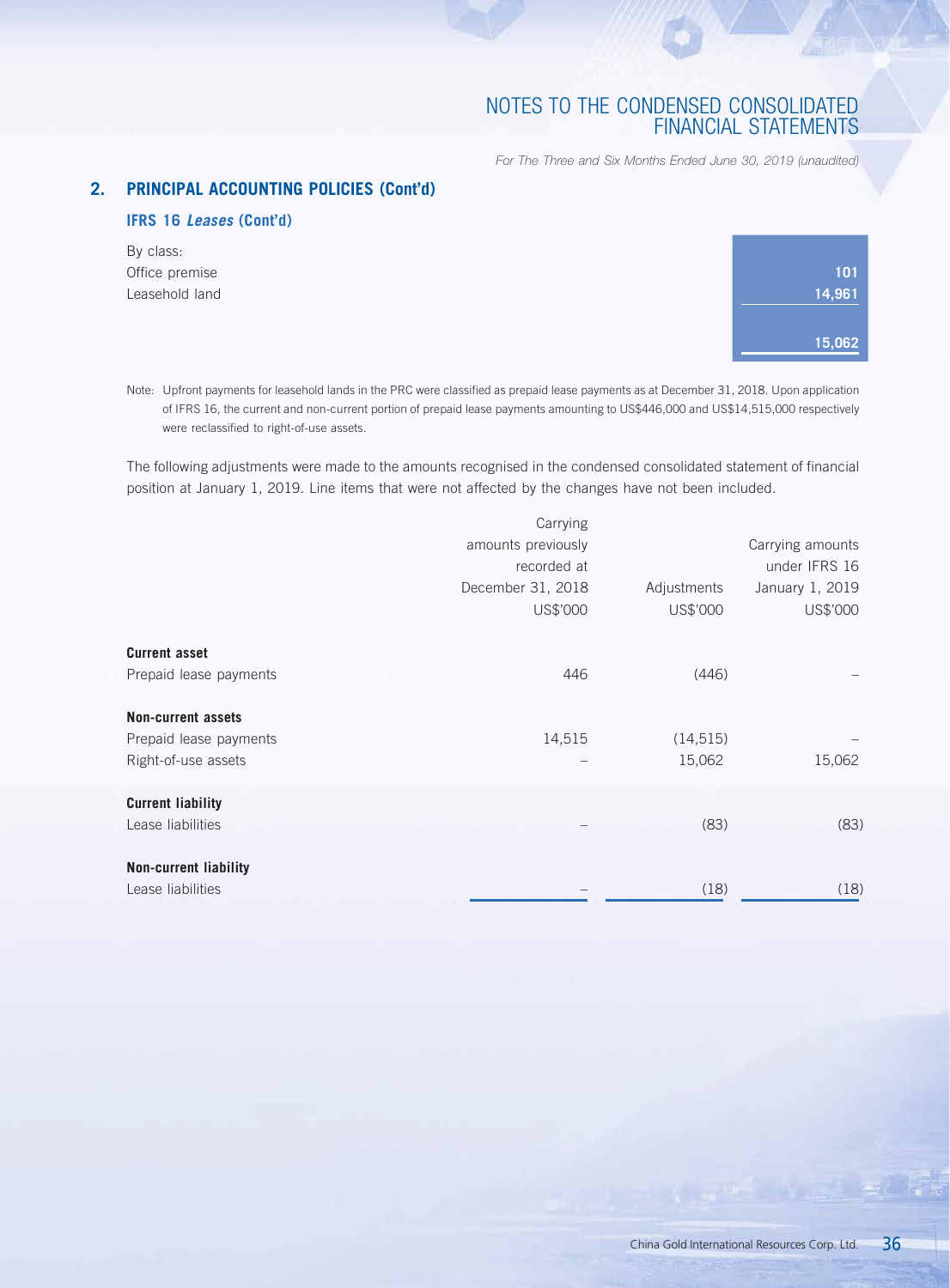*For The Three and Six Months Ended June 30, 2019 (unaudited)*

## **2. PRINCIPAL ACCOUNTING POLICIES (Cont'd)**

### **IFRS 16** *Leases* **(Cont'd)**

### *Key changes in accounting policies resulting from application of IFRS 16*

The Group has applied the following accounting policy for leases upon adoption of IFRS 16 on January 1, 2019.

For contracts entered into or modified on or after the date of initial application, the Group assesses whether a contract is or contains a lease, at inception or modification of a contract. The Group recognises a right-of-use asset and a corresponding lease liability with respect to all lease agreements in which it is the lessee, except for short-term leases (defined as leases with a lease term of 12 months or less) and leases of low value assets.

The lease liability is initially measured at the present value of the lease payments that are not paid at the commencement date, discounted by using the rate implicit in the lease. If this rate cannot be readily determined, the Group uses its incremental borrowing rate. The lease liability is subsequently measured by increasing the carrying amount to reflect interest on the lease liability (using the effective interest method) and by reducing the carrying amount to reflect the lease payments made. The lease liability is presented under current liabilities as a separate line in the condensed consolidated statement of financial position. Furthermore, lease payments in relation to lease liability are presented as financing cash flows by the Group.

#### *Short-term leases and leases of low-value assets*

The Group applies the short-term lease recognition exemption to leases that have a lease term of 12 months or less from the commencement date and do not contain a purchase option. It also applies the recognition exemption for lease of low-value assets. Lease payments on short-term leases and leases of low-value assets are recognised as expense on a straight-line basis over the lease term.

#### *Right-of-use assets*

The right-of-use assets comprise the initial measurement of the corresponding lease liability, lease payments made at or before the commencement date, any initial direct costs and dismantling costs. They are subsequently measured at cost less accumulated depreciation and impairment losses, and adjusted for any remeasurement of lease liability. Right-of-use assets are depreciated over the shorter period of lease term and useful life of the underlying asset. The right-of-use assets are presented as a separate line in the condensed consolidated statement of financial position.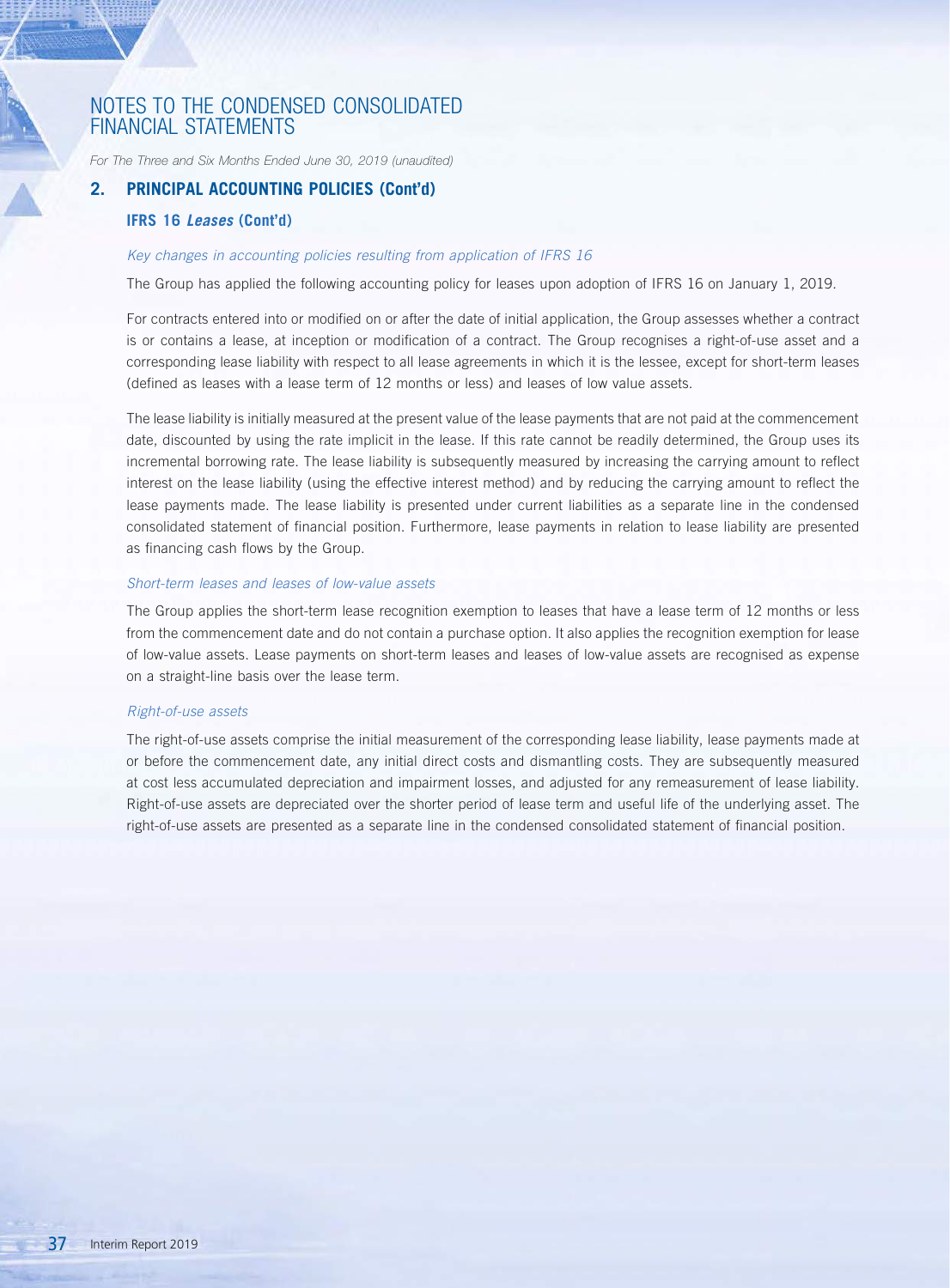*For The Three and Six Months Ended June 30, 2019 (unaudited)*

## **2. PRINCIPAL ACCOUNTING POLICIES (Cont'd)**

### **IFRS 16** *Leases* **(Cont'd)**

### *Key changes in accounting policies resulting from application of IFRS 16*

### Lease modifications

The Group accounts for a lease modification as a separate lease if:

- the modification increases the scope of the lease by adding the right to use one or more underlying assets; and
- the consideration for the leases increases by an amount commensurate with the stand-alone price for the increase in scope and any appropriate adjustments to that stand-alone price to reflect the circumstances of the particular contract.

For a lease modification that is not accounted for as a separate lease, the Group remeasures the lease liability based on the lease term of the modified lease by discounting the revised lease payments using a revised discount rate at the effective date of the modification.

### Taxation

For the purposes of measuring deferred tax for leasing transactions in which the Group recognises the right-of-use assets and the related lease liabilities, the Group first determines whether the tax deductions are attributable to the right-of-use assets or the lease liabilities.

For leasing transactions in which the tax deductions are attributable to the lease liabilities, the Group applies IAS 12 Income Taxes requirements to right-of-use assets and lease liabilities separately. Temporary differences relating to right-of-use assets and lease liabilities are not recognised at initial recognition and over the lease terms due to application of the initial recognition exemption.

### Refundable rental deposits

Refundable rental deposits paid are accounted under IFRS 9 Financial Instruments and initially measured at fair value. Adjustments to fair value at initial recognition are considered as additional lease payments and included in the cost of right-of-use assets.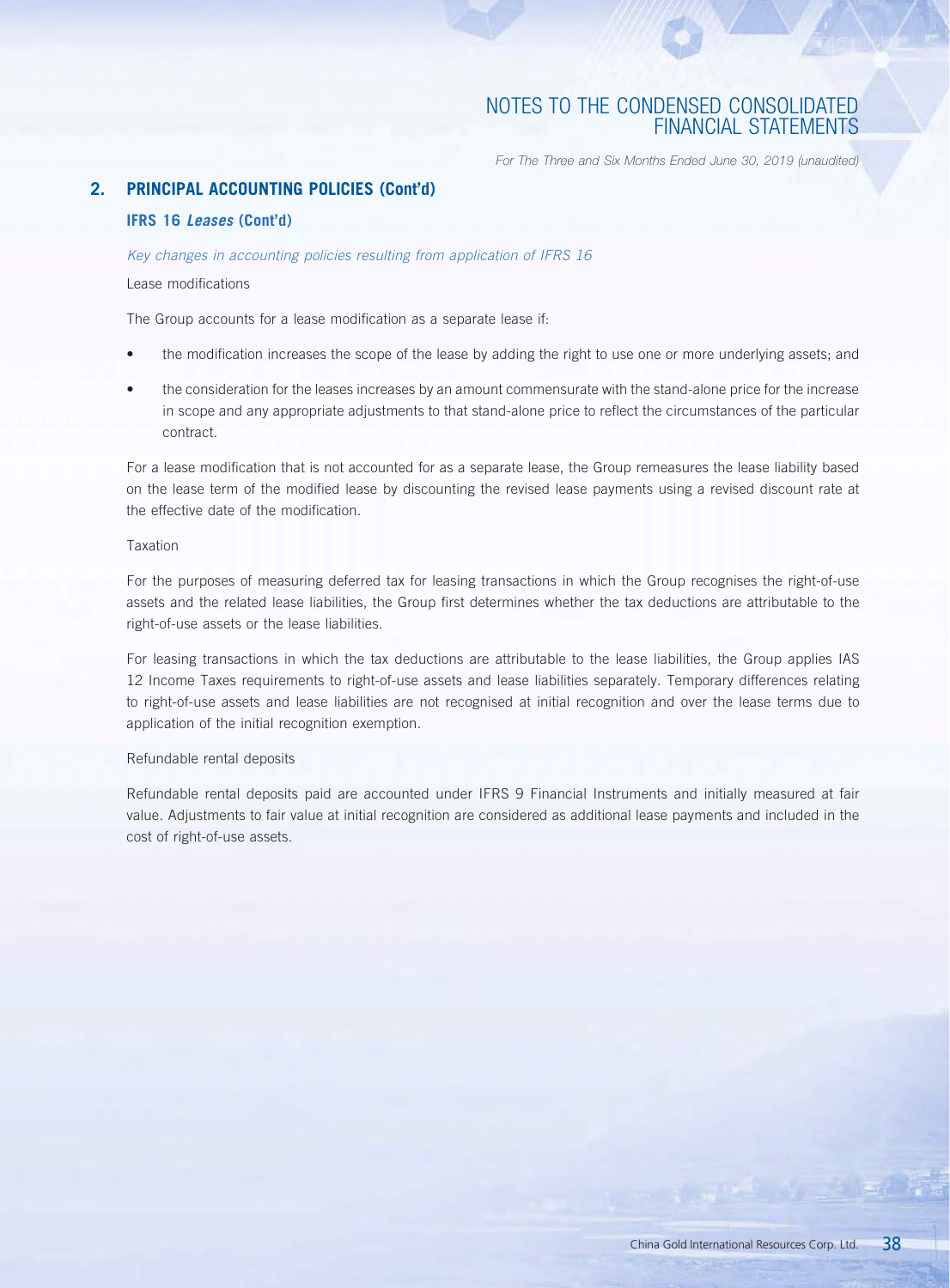*For The Three and Six Months Ended June 30, 2019 (unaudited)*

### **3. REVENUE AND SEGMENT INFORMATION**

### **Disaggregation of revenue from contracts with customers**

The following is an analysis of the Group's revenue from its major products and services:

|                    | Three months ended June 30, |          | Six months ended June 30, |          |  |
|--------------------|-----------------------------|----------|---------------------------|----------|--|
|                    | 2019                        | 2018     | 2019                      | 2018     |  |
|                    | <b>US\$'000</b>             | US\$'000 | <b>US\$'000</b>           | US\$'000 |  |
|                    |                             |          |                           |          |  |
| At a point in time |                             |          |                           |          |  |
| Gold bullion       | 52,170                      | 45,035   | 89,845                    | 94,693   |  |
| Copper concentrate | 76,633                      | 72,431   | 145,986                   | 110,643  |  |
| Other by-products  | 34,363                      | 24,621   | 72,927                    | 43,436   |  |
|                    |                             |          |                           |          |  |
| Total revenue      | 163,166                     | 142,087  | 308,758                   | 248,772  |  |

### **Segment information**

IFRS 8 requires operating segments to be identified on the basis of internal reports that are regularly reviewed by the chief operating decision-maker ("CODM") to allocate resources to the segments and to assess their performance.

The chief operating decision-maker, who is responsible for allocating resources and assessing performance of the operating segments, has been defined as the executive directors of the Company. The chief operating decision-maker has identified two operating and reportable segments as follows:

- (i) The mine-produced gold segment the production of gold bullion through the Group's integrated processes, i.e., mining, metallurgical processing, production and selling of gold doré bars to external clients.
- (ii) The mine-produced copper segment the production of copper concentrate and other by-products through the Group's integrated processes, i.e., mining, metallurgical processing, production and selling copper concentrate and other by-products to external clients.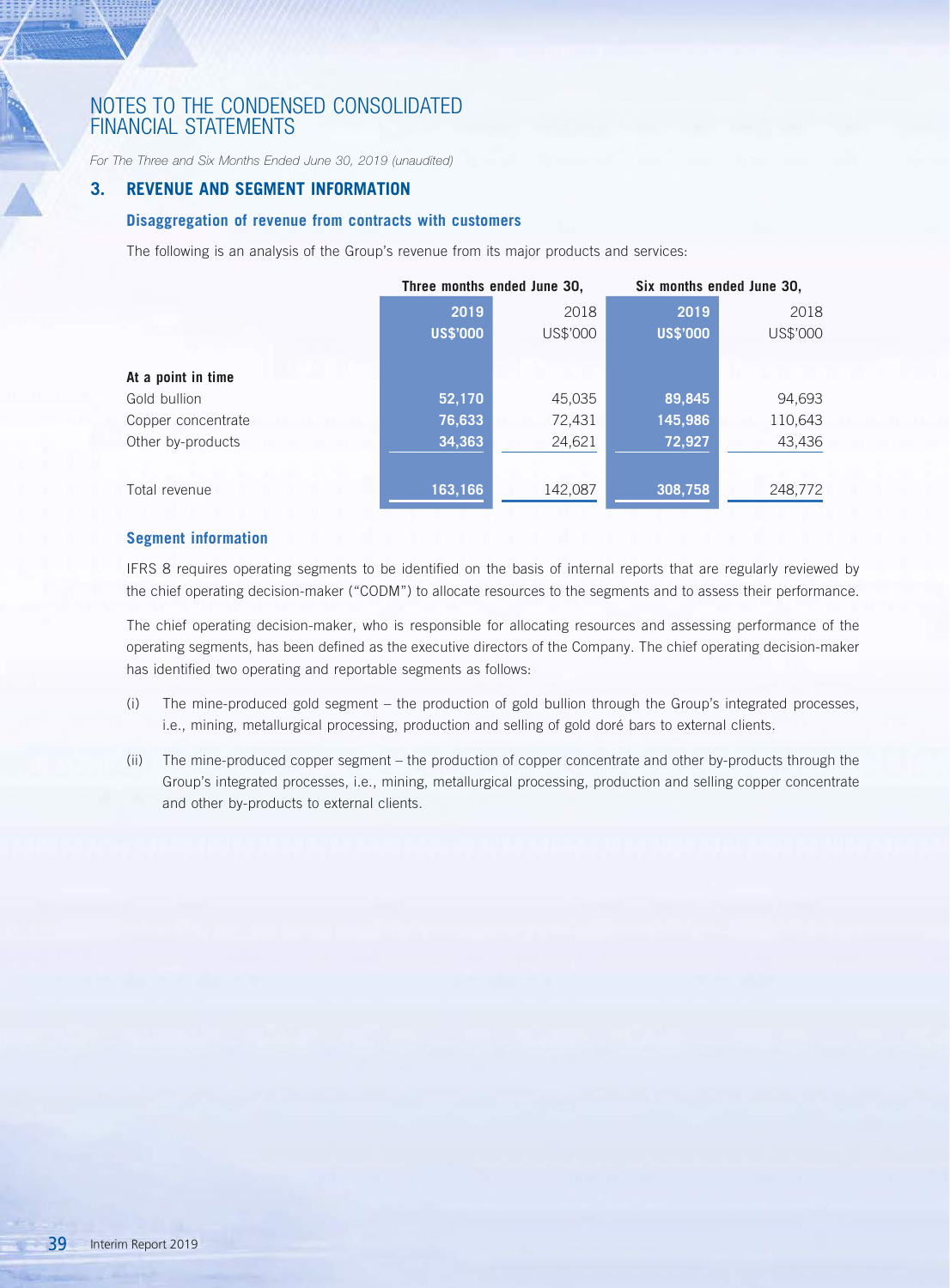*For The Three and Six Months Ended June 30, 2019 (unaudited)*

## **3. REVENUE AND SEGMENT INFORMATION (Cont'd)**

Information regarding the above segments is reported below:

## **(a) Segment revenues and results**

The following is an analysis of the Group's revenue and results by operating and reportable segment.

For the six months ended June 30, 2019

|                                            | Mine-<br>produced<br>gold<br><b>US\$'000</b> | Mine-<br>produced<br>copper<br><b>US\$'000</b> | <b>Segment</b><br>total<br><b>US\$'000</b> | <b>Unallocated</b><br><b>US\$'000</b> | <b>Consolidated</b><br><b>US\$'000</b> |
|--------------------------------------------|----------------------------------------------|------------------------------------------------|--------------------------------------------|---------------------------------------|----------------------------------------|
| Revenues – external and<br>segment revenue | 89,845                                       | 218,913                                        | 308,758                                    |                                       | 308,758                                |
| Cost of sales                              | (96, 974)                                    | (189, 226)                                     | (286, 200)                                 | -                                     | (286, 200)                             |
| Mining operating (loss) earnings           | (7, 129)                                     | 29,687                                         | 22,558                                     |                                       | 22,558                                 |
| (Loss) income from operations              | (7, 419)                                     | 1,872                                          | (5,547)                                    | (4,609)                               | (10, 156)                              |
| Foreign exchange (loss) gain, net          | (1,026)                                      | (1, 101)                                       | (2, 127)                                   |                                       | (2, 126)                               |
| Interest and other income                  | 256                                          | 1,640                                          | 1,896                                      | $\overline{2}$                        | 1,898                                  |
| Finance costs                              | (2,610)                                      | (10, 254)                                      | (12, 864)                                  | (8,706)                               | (21, 570)                              |
|                                            |                                              |                                                |                                            |                                       |                                        |
| Loss before income tax                     | (10, 799)                                    | (7, 843)                                       | (18, 642)                                  | (13, 312)                             | (31, 954)                              |

For the six months ended June 30, 2018

| produced<br>produced<br>Segment<br>Unallocated Consolidated<br>total<br>gold<br>copper<br>US\$'000<br>US\$'000<br>US\$'000<br>US\$'000<br>US\$'000<br>Revenues – external and<br>94,693<br>154,079<br>248,772<br>248,772<br>segment revenue<br>(76, 357)<br>(130,068)<br>(206, 425)<br>(206, 425)<br>Cost of sales |          |
|--------------------------------------------------------------------------------------------------------------------------------------------------------------------------------------------------------------------------------------------------------------------------------------------------------------------|----------|
|                                                                                                                                                                                                                                                                                                                    |          |
|                                                                                                                                                                                                                                                                                                                    |          |
|                                                                                                                                                                                                                                                                                                                    |          |
|                                                                                                                                                                                                                                                                                                                    |          |
|                                                                                                                                                                                                                                                                                                                    |          |
|                                                                                                                                                                                                                                                                                                                    |          |
|                                                                                                                                                                                                                                                                                                                    |          |
| 18,336<br>42,347<br>24,011<br>42,347<br>Mining operating earnings                                                                                                                                                                                                                                                  |          |
| 19,054<br>Income (loss) from operations<br>18,007<br>1,047<br>(4,446)<br>14,608                                                                                                                                                                                                                                    |          |
| 2,049<br>(5,166)<br>(3, 117)<br>Foreign exchange gain (loss), net                                                                                                                                                                                                                                                  | (3, 117) |
| 308<br>14,013<br>212<br>14,225<br>Interest and other income<br>13,705                                                                                                                                                                                                                                              |          |
| (13, 638)<br>(8,704)<br>(22, 342)<br>(2,594)<br>(11,044)<br>Finance costs                                                                                                                                                                                                                                          |          |
|                                                                                                                                                                                                                                                                                                                    |          |
| 16,312<br>(12, 938)<br>Profit (loss) before income tax<br>(1,458)<br>17,770                                                                                                                                                                                                                                        | 3,374    |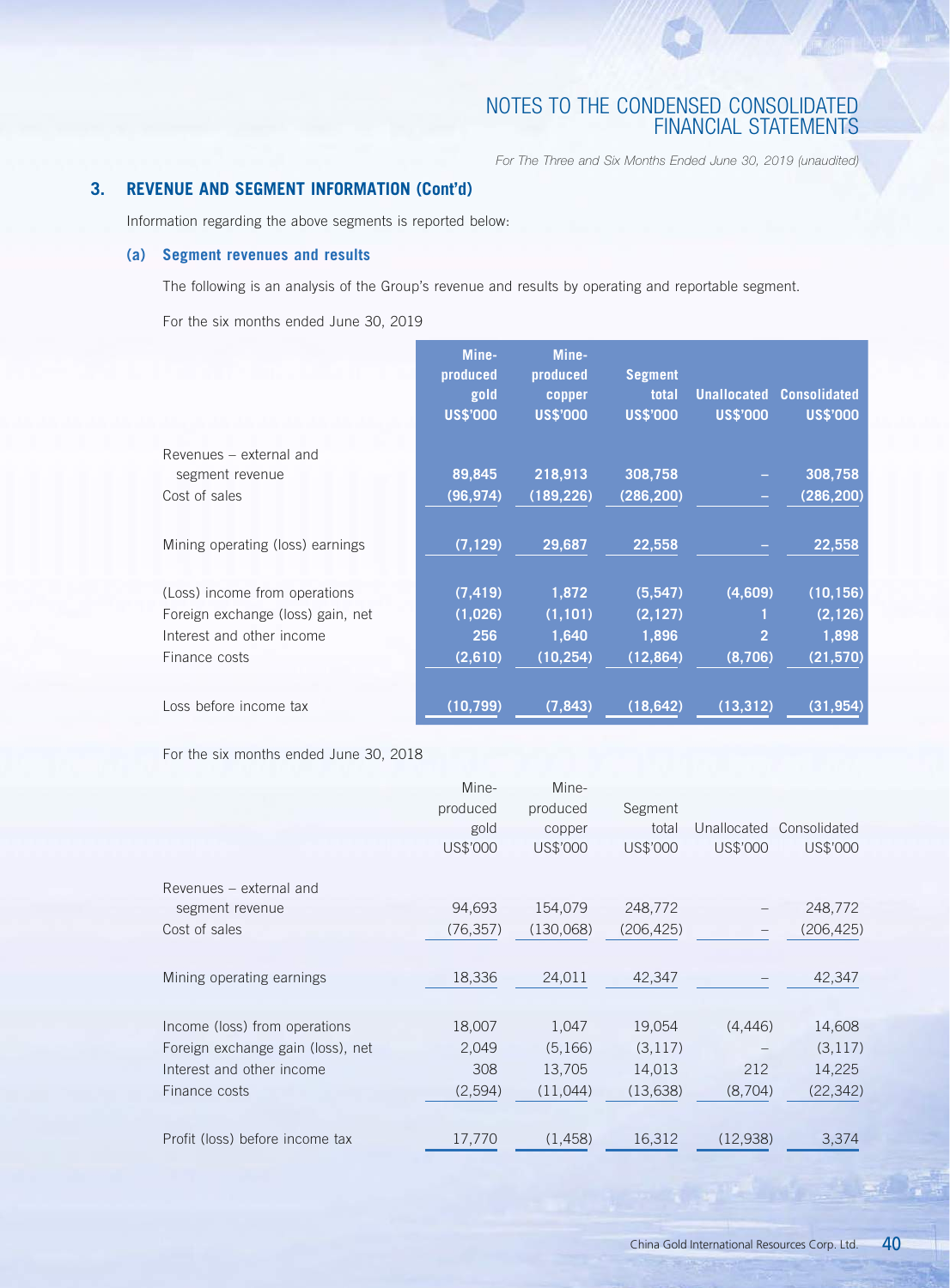*For The Three and Six Months Ended June 30, 2019 (unaudited)*

### **3. REVENUE AND SEGMENT INFORMATION (Cont'd)**

## **(a) Segment revenues and results (Cont'd)**

The accounting policies of the operating segments are the same as the Group's accounting policies. Segment result represents the (loss) profit before income tax attributable to respective segment. This is the measure reported to the CODM for the purposes of resource allocation and performance assessment.

There were no inter-segment sales for the six months ended June 30, 2019 and 2018.

### **(b) Segment assets and liabilities**

The following is an analysis of the Group's assets and liabilities by segment representing assets/liabilities directly attributable to respective segment:

|                         | Mine-<br>produced<br>gold<br>US\$'000 | Mine-<br>produced<br>copper<br>US\$'000 | Segment<br>total<br>US\$'000 | Unallocated<br>US\$'000 | <b>Consolidated</b><br>US\$'000 |
|-------------------------|---------------------------------------|-----------------------------------------|------------------------------|-------------------------|---------------------------------|
| As of June 30, 2019     |                                       |                                         |                              |                         |                                 |
| Total assets            | 723,586                               | 2,451,818                               | 3,175,404                    | 28.736                  | 3,204,140                       |
| Total liabilities       | 193.596                               | 1.044.329                               | 1,237,925                    | 509.189                 | 1,747,114                       |
| As of December 31, 2018 |                                       |                                         |                              |                         |                                 |
| Total assets            | 745,729                               | 2,435,072                               | 3,180,801                    | 35.094                  | 3,215,895                       |
| Total liabilities       | 203,453                               | 1,013,025                               | 1,216,478                    | 510,179                 | 1,726,657                       |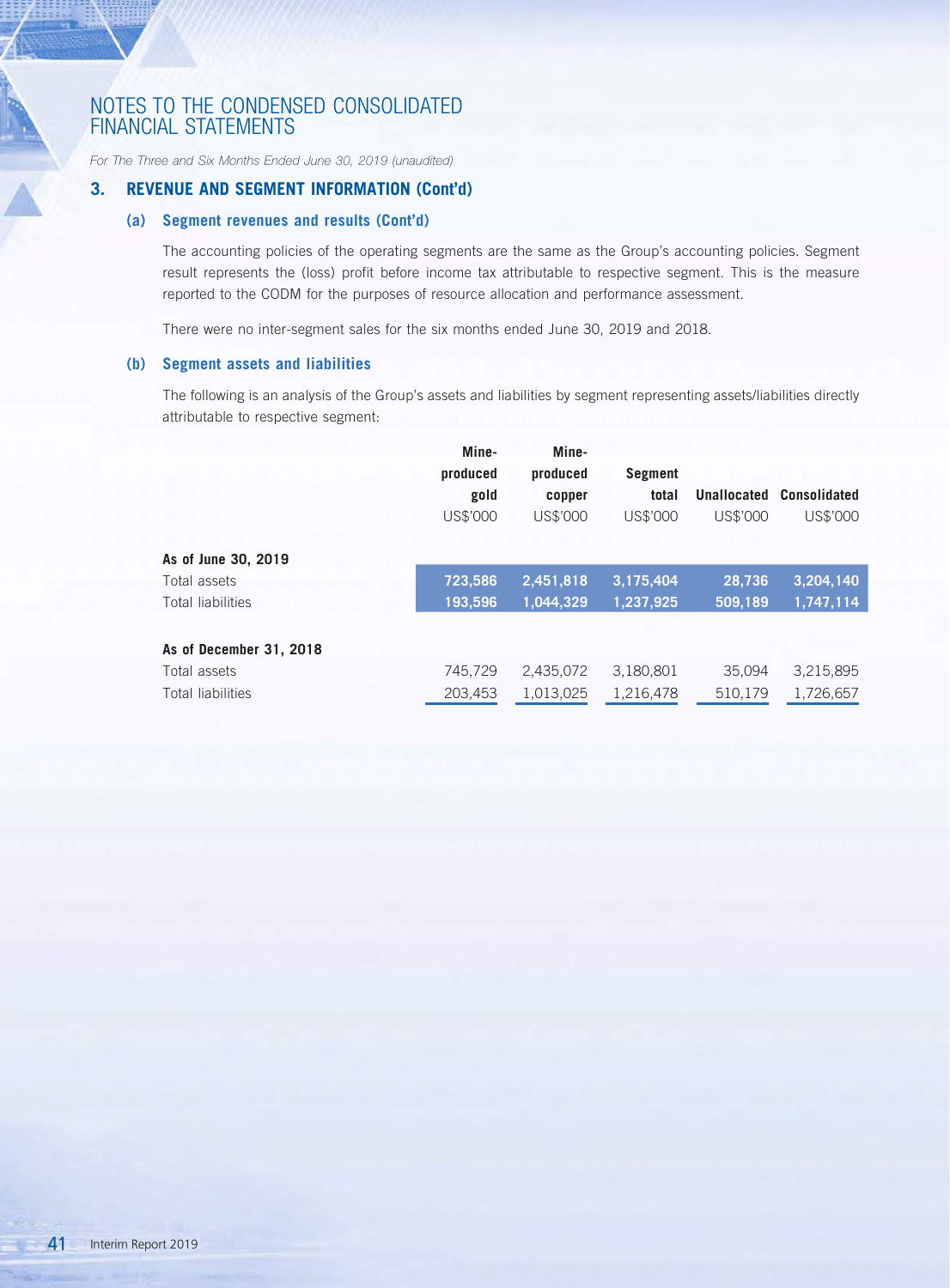*For The Three and Six Months Ended June 30, 2019 (unaudited)*

# **4. GENERAL AND ADMINISTRATIVE EXPENSES**

|                                           |                 | Three months ended June 30, | Six months ended June 30, |          |  |
|-------------------------------------------|-----------------|-----------------------------|---------------------------|----------|--|
|                                           | 2019            | 2018                        | 2019                      | 2018     |  |
|                                           | <b>US\$'000</b> | US\$'000                    | <b>US\$'000</b>           | US\$'000 |  |
| Administration and office                 | 2,147           | 6,438                       | 7,323                     | 10,361   |  |
| Depreciation of property,                 |                 |                             |                           |          |  |
| plant and equipment and right-of-use      |                 |                             |                           |          |  |
| assets                                    | 1,425           | 867                         | 3,334                     | 1,787    |  |
| Professional fees                         | 824             | 689                         | 1,398                     | 1,138    |  |
| Salaries and benefits                     | 4,207           | 3,471                       | 8,324                     | 6,784    |  |
| Others                                    | 929             | 1,209                       | 2,648                     | 1,987    |  |
|                                           |                 |                             |                           |          |  |
| Total general and administrative expenses | 9,532           | 12,674                      | 23,027                    | 22,057   |  |

# **5. FINANCE COSTS**

|                 |          | Six months ended June 30,   |          |
|-----------------|----------|-----------------------------|----------|
| 2019            | 2018     | 2019                        | 2018     |
| <b>US\$'000</b> | US\$'000 | <b>US\$'000</b>             | US\$'000 |
|                 |          |                             |          |
|                 |          |                             |          |
| 10,943          | 10,452   | 20,877                      | 20,817   |
| 562             | 762      | 1,128                       | 1,525    |
|                 |          |                             |          |
| 11,505          | 11,214   | 22,005                      | 22,342   |
|                 |          |                             |          |
| (23)            |          | (435)                       |          |
|                 |          |                             |          |
| 11,482          | 11,214   | 21,570                      | 22,342   |
|                 |          | Three months ended June 30, |          |

# **6. INCOME TAX (CREDIT) EXPENSE**

|                                   | Three months ended June 30, |          | Six months ended June 30, |          |
|-----------------------------------|-----------------------------|----------|---------------------------|----------|
|                                   | 2019                        | 2018     | 2019                      | 2018     |
|                                   | <b>US\$'000</b>             | US\$'000 | <b>US\$'000</b>           | US\$'000 |
|                                   |                             |          |                           |          |
| PRC Enterprise Income Tax expense | 267                         | 574      | 890                       | 2,483    |
| Overprovision of PRC Enterprise   |                             |          |                           |          |
| Income Tax in prior year          | (989)                       | (2, 266) | (989)                     | (2, 266) |
| Deferred tax (credit) expense     | (1, 144)                    | 5,141    | (4, 330)                  | 763      |
|                                   |                             |          |                           |          |
| Total income tax (credit) expense | (1,866)                     | 3,449    | (4, 429)                  | 980      |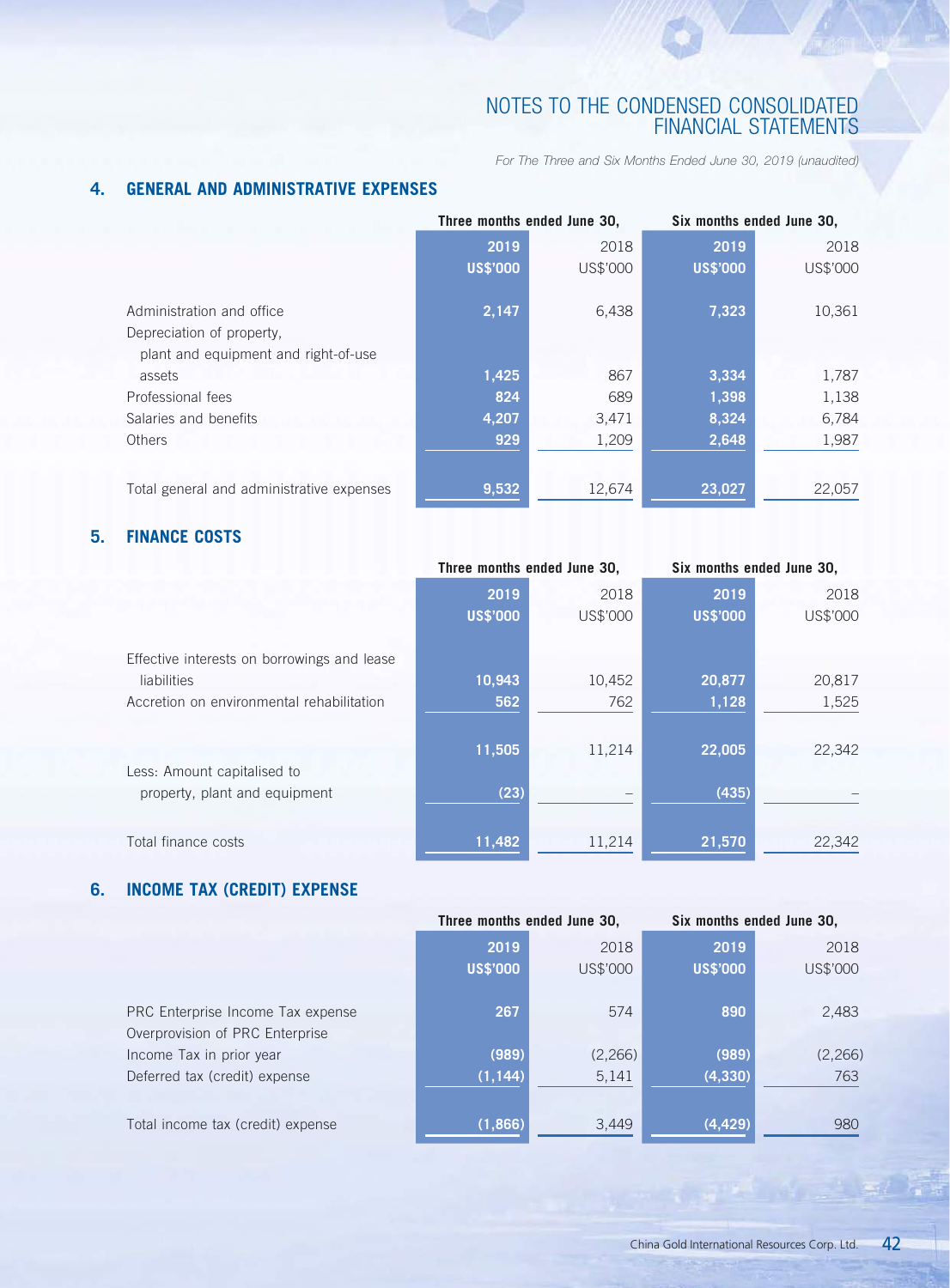*For The Three and Six Months Ended June 30, 2019 (unaudited)*

# **7. (LOSS) EARNINGS PER SHARE**

 $\frac{1}{\sqrt{2}}$ 

(Loss) profit used in determining (loss) earnings per share are presented below:

|                                                                                                    | Three months ended June 30, |              | Six months ended June 30, |              |
|----------------------------------------------------------------------------------------------------|-----------------------------|--------------|---------------------------|--------------|
|                                                                                                    | 2019                        | 2018         | 2019                      | 2018         |
| (Loss) profit for the period attributable to<br>owners of the Company for<br>the purposes of basic |                             |              |                           |              |
| (loss) earnings per share (US\$'000)                                                               | (22, 934)                   | 186          | (27, 419)                 | 1,968        |
| Weighted average number of shares, basic                                                           | 396,413,753                 | 396,413,753  | 396,413,753               | 396,413,753  |
| Basic (loss) earnings per share (US\$)                                                             | $(5.79)$ cents              | $0.05$ cents | (6.92) cents              | $0.50$ cents |

The Group has no outstanding potential dilutive instruments issued as at June 30, 2019 and 2018 and during the three and six months ended June 30, 2019 and 2018. Therefore, no diluted (loss) earnings per share is presented.

# **8. TRADE AND OTHER RECEIVABLES**

|                                                     | <b>June 30,</b><br>2019<br><b>US\$'000</b> | December 31.<br>2018<br>US\$'000 |
|-----------------------------------------------------|--------------------------------------------|----------------------------------|
| Trade receivables                                   | 14,087                                     | 570                              |
| Less: Allowance for credit loss                     | (46)                                       | (46)                             |
|                                                     | 14,041                                     | 524                              |
| Amounts due from related companies (note 14(a)) (1) | 574                                        | 725                              |
| Other receivables                                   | 13,222                                     | 22,054                           |
| Total trade and other receivables                   | 27,837                                     | 23,303                           |

(1) The amounts are unsecured, interest free and repayable on demand.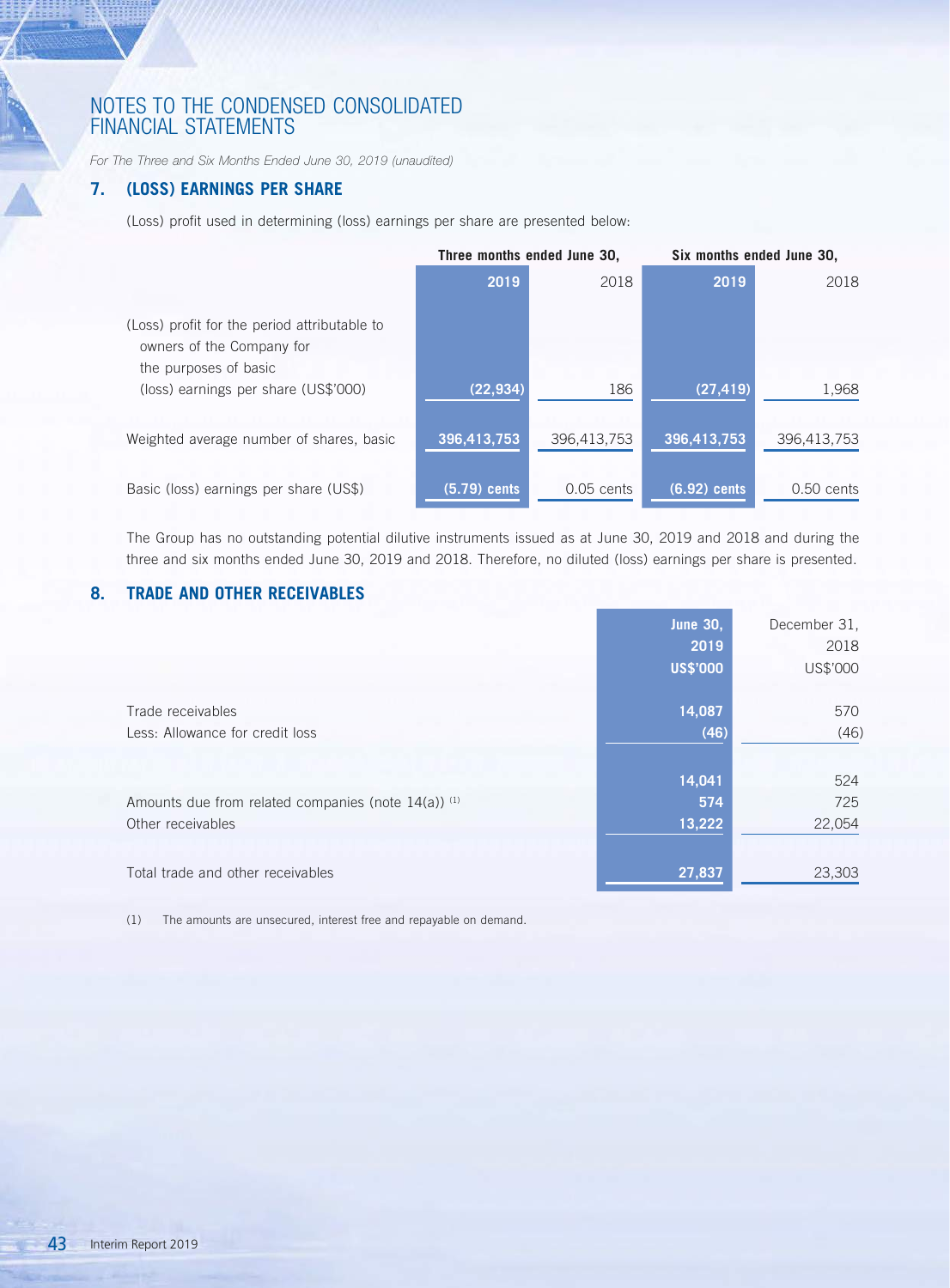*For The Three and Six Months Ended June 30, 2019 (unaudited)*

## **8. TRADE AND OTHER RECEIVABLES (Cont'd)**

The Group allows an average credit period of 90 days and 180 days to its external trade customers including CNG for gold dore bars sales and copper sales, respectively.

Below is an aged analysis of trade receivables (net of allowance) presented based on invoice dates, which approximated the respective revenue recognition dates, at the end of the reporting period:

|                          | <b>June 30,</b><br>2019<br><b>US\$'000</b> | December 31,<br>2018<br>US\$'000 |
|--------------------------|--------------------------------------------|----------------------------------|
| Less than 30 days        | 13,696                                     | 227                              |
| 31 to 90 days            | 141                                        | 119                              |
| 91 to 180 days           | 179                                        | 60                               |
| Over 180 days            | 25                                         | 118                              |
|                          | 14,041                                     | 524                              |
| 9.<br><b>INVENTORIES</b> |                                            |                                  |
|                          | <b>June 30,</b>                            | December 31,                     |
|                          | 2019                                       | 2018                             |
|                          | <b>US\$'000</b>                            | US\$'000                         |
| Gold in process          | 200,585                                    | 203,067                          |
| Gold doré bars           | 18,435                                     | 19,021                           |
| Consumables              | 21,474                                     | 29,794                           |
| Copper                   | 11,188                                     | 17,251                           |
| Spare parts              | 16,407                                     | 13,825                           |
| Total inventories        | 268,089                                    | 282,958                          |

Inventory write down was provided in cost of sales for three and six months ended June 30, 2019 totalling to nil and US\$4.3 million (three and six months ended June 30, 2018: nil and nil) respectively.

Inventory totaling US\$149 million and US\$274 million for the three and six months ended June 30, 2019 (three and six months ended June 30, 2018: US\$102 million and US\$198 million) was recognised in cost of sales.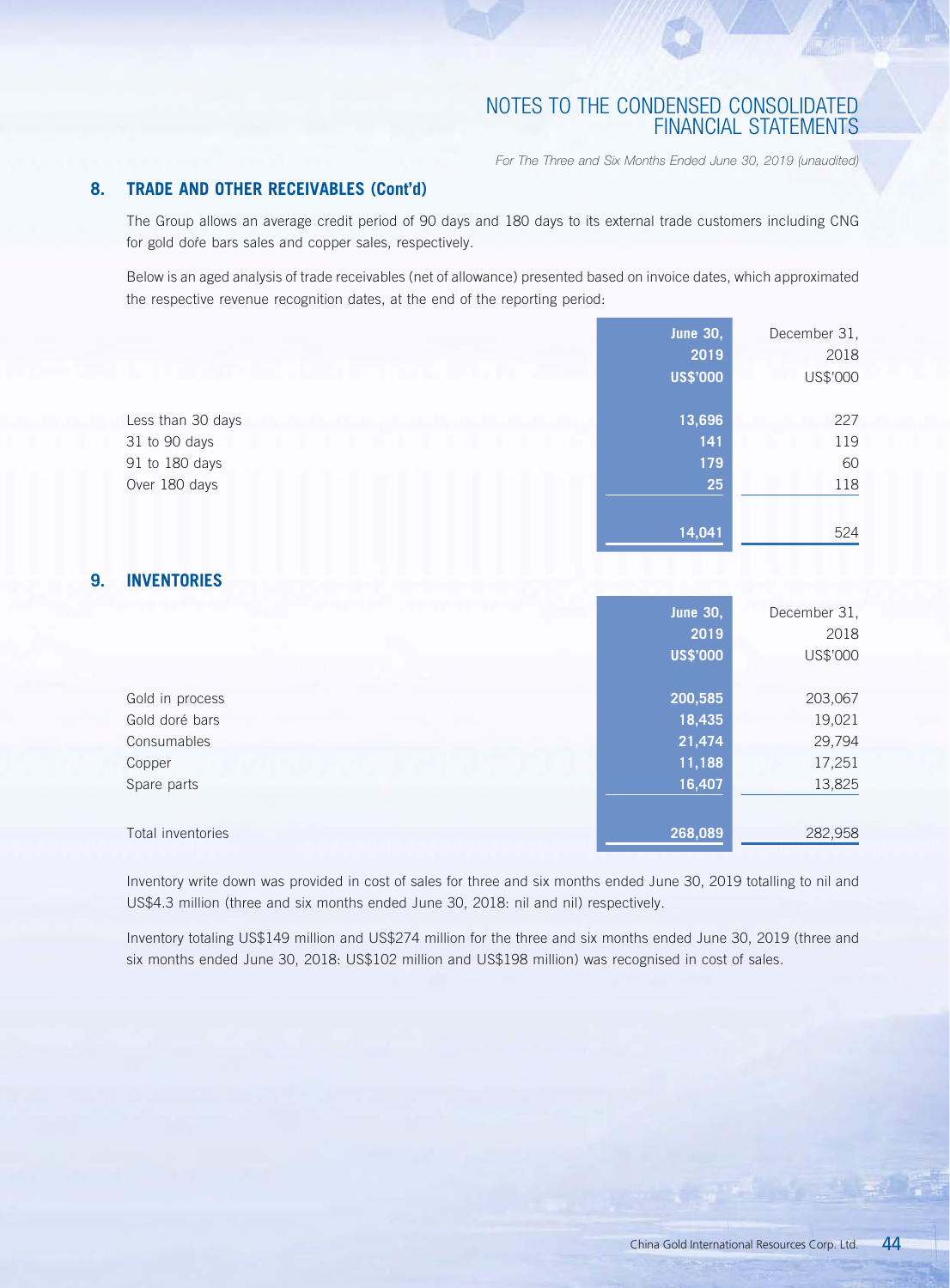*For The Three and Six Months Ended June 30, 2019 (unaudited)*

### **10. PROPERTY, PLANT AND EQUIPMENT/MINING RIGHTS**

During the six months ended June 30, 2019, the Group incurred approximately US\$7.7 million on construction in progress (six months ended June 30, 2018: approximately US\$17.4 million) and approximately US\$38.5 million on mineral assets (six months ended June 30, 2018: approximately US\$45.9 million), respectively.

Depreciation of property, plant and equipment was US\$37.8 million and US\$69.9 million for the three and six months ended June 30, 2019, respectively (for the three and six months ended June 30, 2018: US\$30.8 million and US\$64.6 million, respectively). The depreciation amount was partly recognised in cost of sales, general and administrative expenses and partly capitalised in inventory.

During the six months ended June 30, 2019, the Group incurred US\$11.1 million on mining rights (for the six months ended June 30, 2018: nil). Amortisation of mining rights was US\$8.2 million and US\$15.0 million for the three and six months ended June 30, 2019 (for the three and months ended June 30, 2018: US\$4.6 million and US\$9.6 million) respectively. The amortisation amounts were recognised in cost of sales.

### **11. ACCOUNTS AND OTHER PAYABLES AND ACCRUED EXPENSES**

Accounts and other payables and accrued expenses comprise the following:

|                                                        | <b>June 30,</b> | December 31, |
|--------------------------------------------------------|-----------------|--------------|
|                                                        | 2019            | 2018         |
|                                                        | <b>US\$'000</b> | US\$'000     |
|                                                        |                 |              |
| Accounts payable                                       | 38,240          | 44,670       |
| Bills payable                                          | 47,744          | 83,263       |
| Construction cost payables                             | 132,580         | 138,838      |
| Mining cost accrual                                    | 25,175          | 3,578        |
| Payroll and benefit payables                           | 3,369           | 4,863        |
| Other accruals                                         | 3,445           | 5,018        |
| Other tax payable                                      | 3,893           | 5,185        |
| Other payables                                         | 6,767           | 6,598        |
| Payable for acquisition of a mining right              | 8,738           |              |
|                                                        |                 |              |
| Total accounts and other payables and accrued expenses | 269,951         | 292,013      |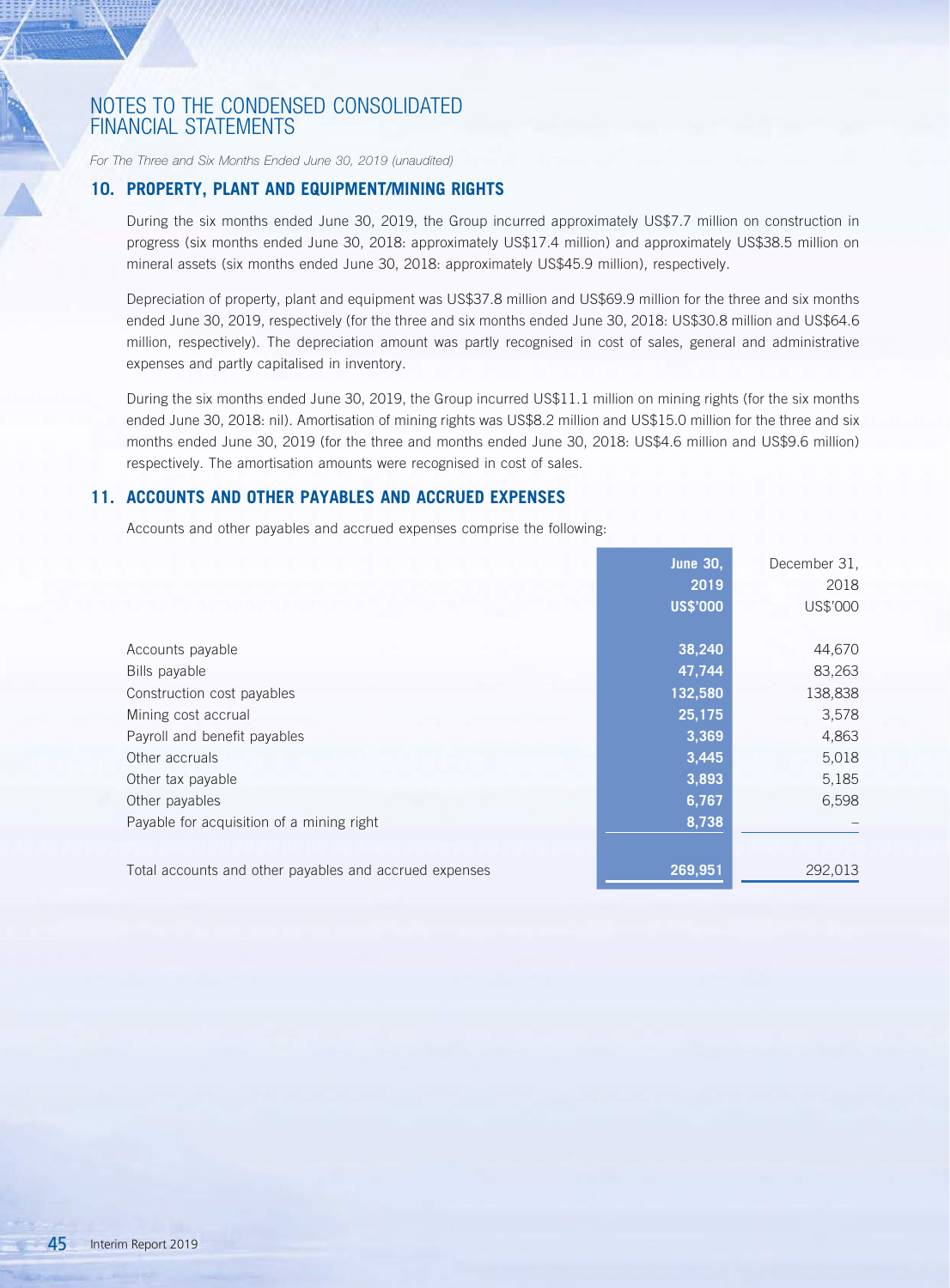*For The Three and Six Months Ended June 30, 2019 (unaudited)*

## **11. ACCOUNTS AND OTHER PAYABLES AND ACCRUED EXPENSES (Cont'd)**

The following is an aged analysis of the accounts payable presented based on invoice date at the end of the reporting period:

|                                                                       | <b>June 30,</b><br>2019<br><b>US\$'000</b> | December 31,<br>2018<br>US\$'000    |
|-----------------------------------------------------------------------|--------------------------------------------|-------------------------------------|
| Less than 30 days<br>31 to 90 days<br>91 to 180 days<br>Over 180 days | 5,378<br>7,302<br>3,036<br>22,524          | 16,832<br>12,232<br>1,619<br>13,987 |
| Total accounts payable                                                | 38,240                                     | 44,670                              |

The credit period for bills payable is 180 days from the issue date.

The following is an ageing analysis of bills payable, presented based on bills issue date at the end of the reporting period:

|                     | June 30,        | December 31, |
|---------------------|-----------------|--------------|
|                     | 2019            | 2018         |
|                     | <b>US\$'000</b> | US\$'000     |
|                     |                 |              |
| Less than 30 days   | 5,818           | 19,512       |
| 31 to 60 days       | 11,721          | 15,265       |
| 61 to 90 days       | 5,813           | 14,196       |
| 91 to 180 days      | 24,392          | 34,290       |
| Total bills payable | 47,744          | 83,263       |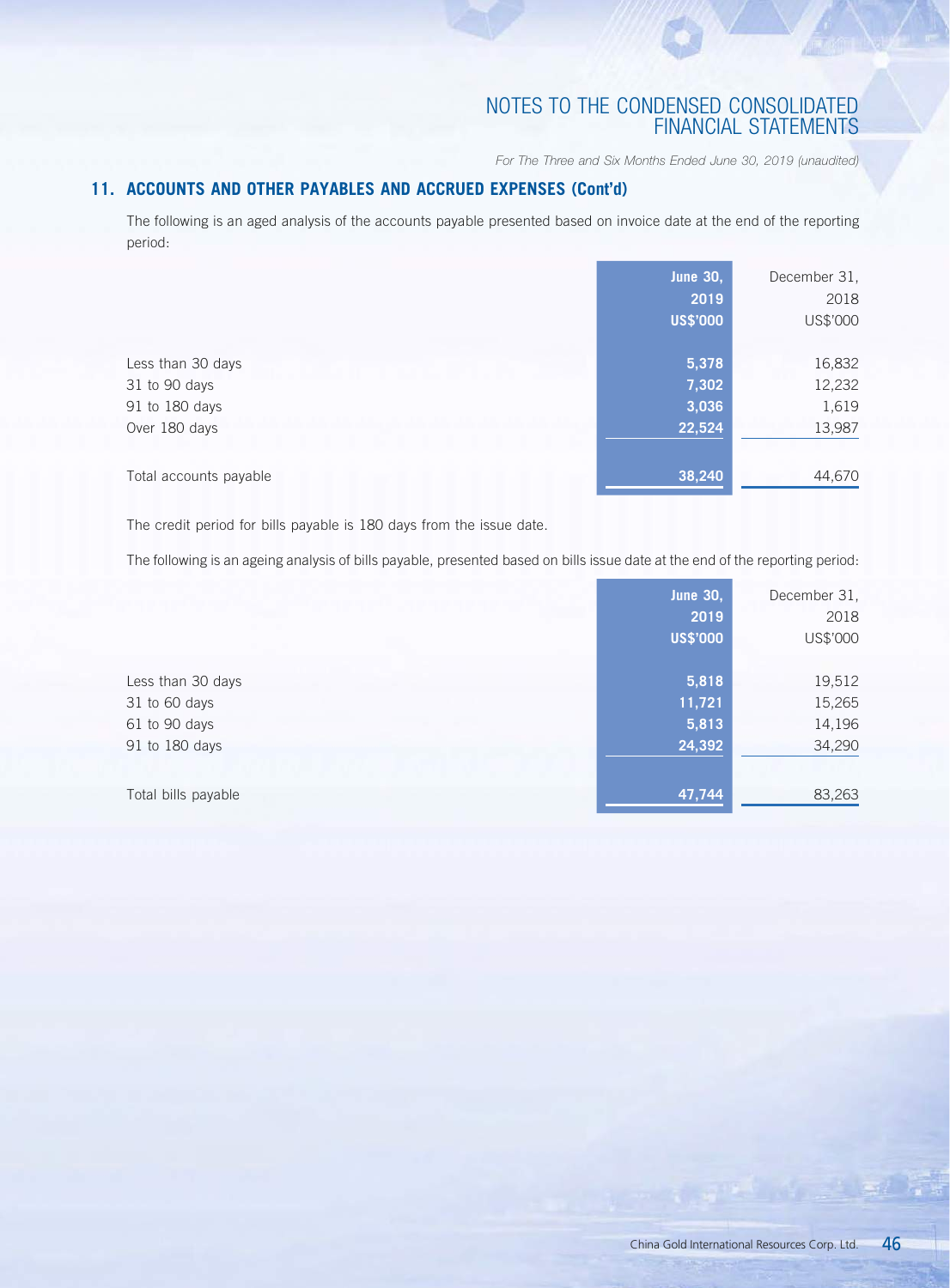*For The Three and Six Months Ended June 30, 2019 (unaudited)*

## **12. BORROWINGS**

 $\frac{1}{\sqrt{2}}$ 

The borrowings are repayable as follows:

|                                                                     | <b>June 30,</b> | December 31, |
|---------------------------------------------------------------------|-----------------|--------------|
|                                                                     | 2019            | 2018         |
|                                                                     | <b>US\$'000</b> | US\$'000     |
| Carrying amount repayable within one year                           | 74,282          | 123,921      |
| Carrying amount repayable within one to two years                   | 521,432         | 537,659      |
| Carrying amount repayable within two to five years                  | 334,559         | 263,725      |
| Carrying amount repayable over five years                           | 298,923         | 284,853      |
|                                                                     | 1,229,196       | 1,210,158    |
| Less: Amounts due within one year (shown under current liabilities) | (74, 282)       | (123, 921)   |
| Amounts shown under non-current liabilities                         | 1,154,914       | 1,086,237    |
| Analysed as:                                                        |                 |              |
| Secured                                                             | 530,204         | 509,238      |
| Unsecured                                                           | 698,992         | 700,920      |
|                                                                     | 1,229,196       | 1,210,158    |

The carrying values of the pledged assets to secure borrowings by the Group are as follows:

|               | <b>June 30,</b> | December 31, |
|---------------|-----------------|--------------|
|               | 2019            | 2018         |
|               | <b>US\$'000</b> | US\$'000     |
|               |                 |              |
| Mining rights | 905,954         | 920,067      |

Borrowings carry interest at effective interest rates ranging from 2.75% to 4.51% (December 31, 2018: 2.75% to 4.35%) per annum.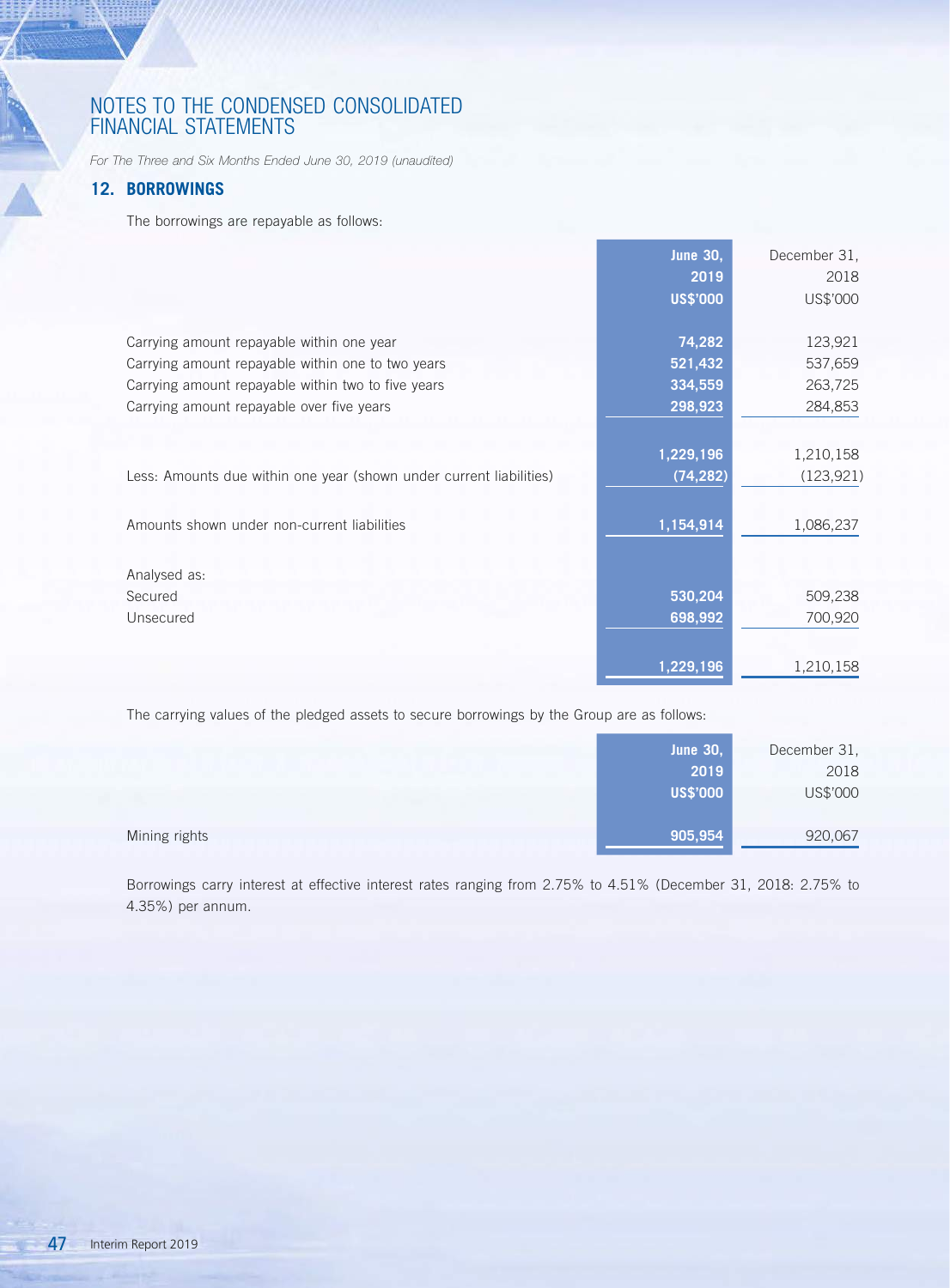*For The Three and Six Months Ended June 30, 2019 (unaudited)*

# **13. SHARE CAPITAL**

## **Common shares**

- *(i) Authorised Unlimited common shares without par value*
- *(ii) Issued and outstanding*

|                                                         | <b>Number of shares</b> | Amount    |
|---------------------------------------------------------|-------------------------|-----------|
|                                                         |                         | US\$'000  |
| Issued and fully paid:                                  |                         |           |
| At January 1, 2018, December 31, 2018 and June 30, 2019 | 396,413,753             | 1,229,061 |

## **14. RELATED PARTY TRANSACTIONS**

The Group operates in an economic environment currently predominated by enterprises directly or indirectly owned or controlled or significantly influenced by the PRC government (hereinafter collectively referred to as "Government-related entities"). In addition, the Group itself is a Government-related entity. CNG, a substantial shareholder with significant influence over the Group, is a state owned company registered in Beijing, PRC, which is controlled by State-owned Assets Supervision and Administration Commission of the State Council of the PRC.

During the period/year, except as disclosed below, the Group did not have any individually significant transactions with other Government-related entities in its ordinary and usual course of business.

Name and relationship with related parties during the period/year is as follows:

CNG owned the following percentages of outstanding common shares of the Company:

|     | <b>June 30,</b> | December 31, |
|-----|-----------------|--------------|
|     | 2019            | 2018         |
|     | %               | %            |
| CNG | 39.3            | 39.3         |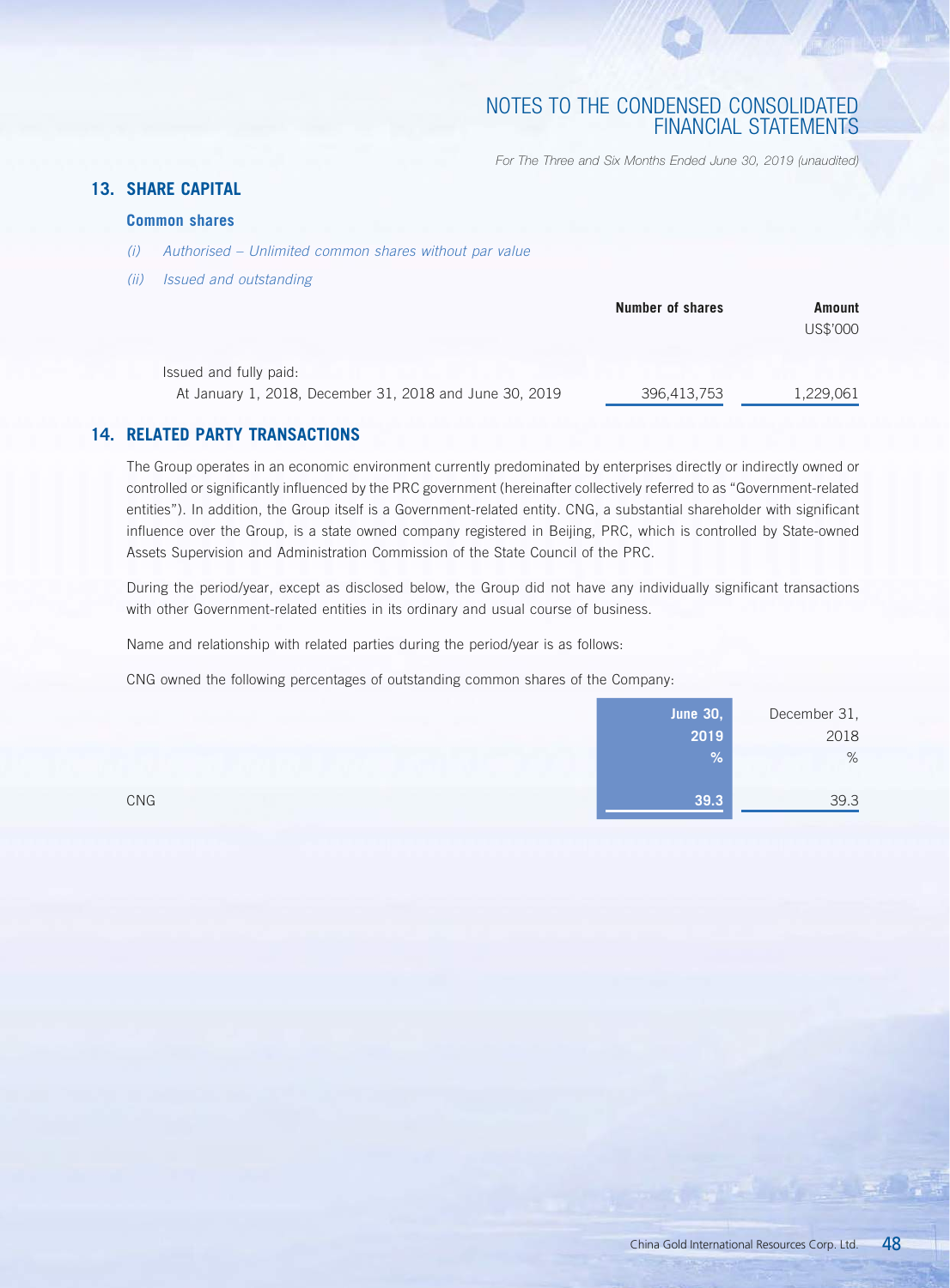*For The Three and Six Months Ended June 30, 2019 (unaudited)*

## **14. RELATED PARTY TRANSACTIONS (Cont'd)**

# **(a) Transactions/balances with Government-related entities in the PRC**

## *(i) Transactions/balances with CNG and its subsidiaries*

The Group had the following significant transactions with CNG and CNG's subsidiaries:

|                                                                        | Three months ended June 30, |                  | Six months ended June 30, |                  |
|------------------------------------------------------------------------|-----------------------------|------------------|---------------------------|------------------|
|                                                                        | 2019<br><b>US\$'000</b>     | 2018<br>US\$'000 | 2019<br><b>US\$'000</b>   | 2018<br>US\$'000 |
| Gold doré sales by the Group                                           | 52,170                      | 45,035           | 89,845                    | 94,693           |
| Copper and other product sales<br>by the Group                         | 31,155                      | 45,071           | 54,164                    | 78,439           |
| Provision of transportation<br>services by the Group                   | 241                         | 68               | 473                       | 551              |
| Construction, stripping and<br>mining service provided<br>to the Group | 3,898                       | 5,842            | 5,474                     | 6,821            |
| Payment for office facilities<br>by the Group                          | 970                         | 1,034            | 1,974                     | 2,070            |
| Interest income                                                        | $\overline{2}$              | 3                |                           | 39               |
| Interest expenses                                                      | 807                         | 798              | 1,547                     | 1,582            |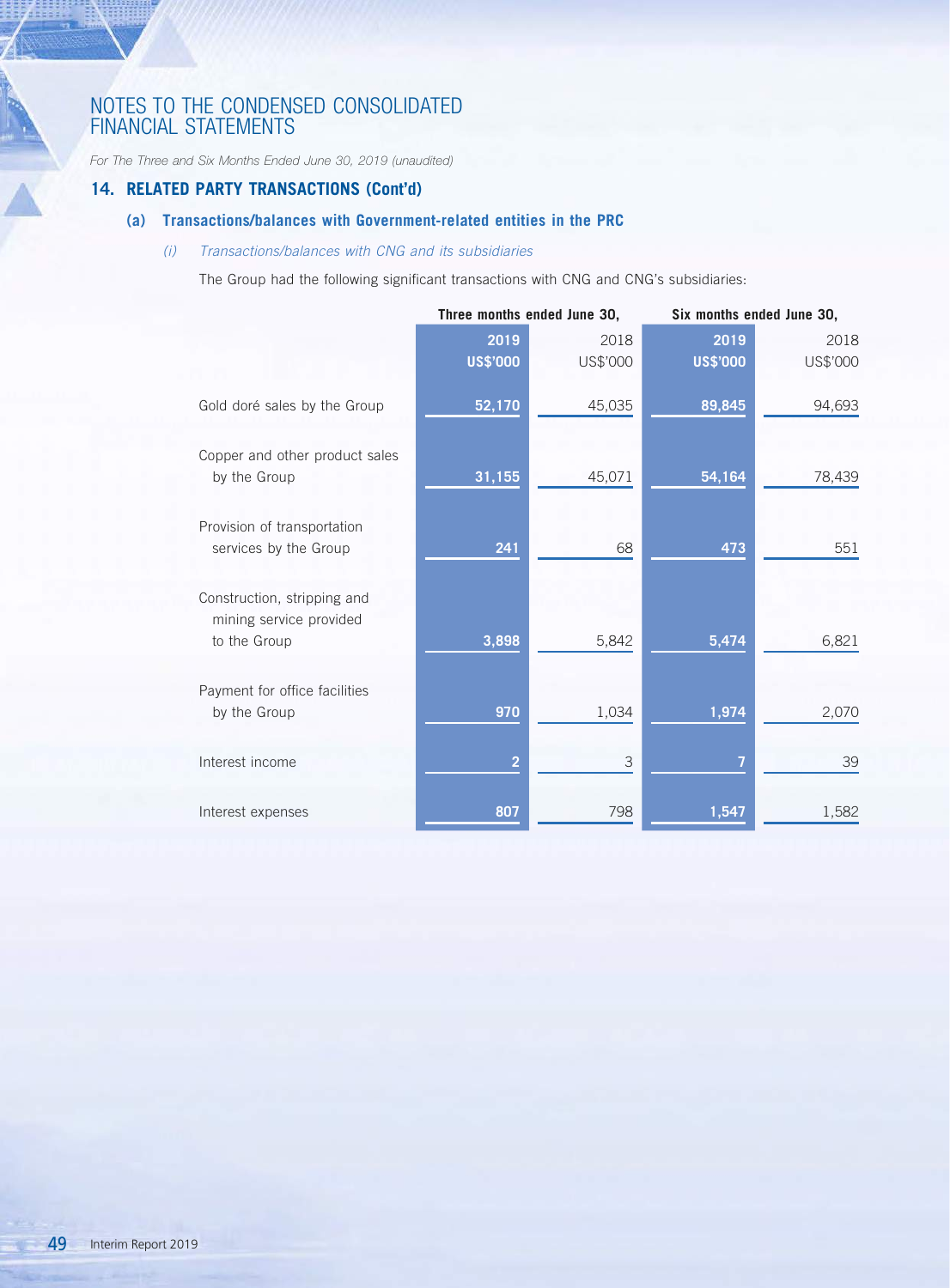*For The Three and Six Months Ended June 30, 2019 (unaudited)*

## **14. RELATED PARTY TRANSACTIONS (Cont'd)**

## **(a) Transactions/balances with Government-related entities in the PRC (Cont'd)**

## *(i) Transactions/balances with CNG and its subsidiaries (Cont'd)*

The Group has the following significant balances with CNG and its subsidiaries at the end of each reporting period:

| Amounts due from related companies (note 8)<br>574<br>725<br>Cash and cash equivalents held by a CNG<br>2,106<br>subsidiary<br>14,570<br>Trade receivables from CNG subsidiaries<br>13,293<br>53<br>Prepaid expenses and deposits<br>54<br>Total amounts due from CNG and its subsidiaries<br>16,027<br>15,348<br><b>June 30,</b><br>December 31,<br>2019<br>2018<br><b>US\$'000</b><br>US\$'000<br><b>Liabilities</b><br>50,911<br>50,997<br>Loans payable to a CNG subsidiary<br>29,092<br>29,140<br>Entrusted loan payable to CNG<br>25,922<br>25,500<br>Construction cost payables to CNG subsidiaries<br>Trade payable to CNG subsidiaries<br>774<br>3,556<br>Amount due to CNG<br>86<br>86<br>Contract liabilities with CNG's subsidiaries<br>29,318<br>3,263<br>Total amounts due to CNG's subsidiaries<br>136,103<br>112,542 | <b>Assets</b> | <b>June 30,</b><br>2019<br><b>US\$'000</b> | December 31,<br>2018<br>US\$'000 |
|--------------------------------------------------------------------------------------------------------------------------------------------------------------------------------------------------------------------------------------------------------------------------------------------------------------------------------------------------------------------------------------------------------------------------------------------------------------------------------------------------------------------------------------------------------------------------------------------------------------------------------------------------------------------------------------------------------------------------------------------------------------------------------------------------------------------------------------|---------------|--------------------------------------------|----------------------------------|
|                                                                                                                                                                                                                                                                                                                                                                                                                                                                                                                                                                                                                                                                                                                                                                                                                                      |               |                                            |                                  |
|                                                                                                                                                                                                                                                                                                                                                                                                                                                                                                                                                                                                                                                                                                                                                                                                                                      |               |                                            |                                  |
|                                                                                                                                                                                                                                                                                                                                                                                                                                                                                                                                                                                                                                                                                                                                                                                                                                      |               |                                            |                                  |
|                                                                                                                                                                                                                                                                                                                                                                                                                                                                                                                                                                                                                                                                                                                                                                                                                                      |               |                                            |                                  |
|                                                                                                                                                                                                                                                                                                                                                                                                                                                                                                                                                                                                                                                                                                                                                                                                                                      |               |                                            |                                  |
|                                                                                                                                                                                                                                                                                                                                                                                                                                                                                                                                                                                                                                                                                                                                                                                                                                      |               |                                            |                                  |
|                                                                                                                                                                                                                                                                                                                                                                                                                                                                                                                                                                                                                                                                                                                                                                                                                                      |               |                                            |                                  |
|                                                                                                                                                                                                                                                                                                                                                                                                                                                                                                                                                                                                                                                                                                                                                                                                                                      |               |                                            |                                  |
|                                                                                                                                                                                                                                                                                                                                                                                                                                                                                                                                                                                                                                                                                                                                                                                                                                      |               |                                            |                                  |
|                                                                                                                                                                                                                                                                                                                                                                                                                                                                                                                                                                                                                                                                                                                                                                                                                                      |               |                                            |                                  |
|                                                                                                                                                                                                                                                                                                                                                                                                                                                                                                                                                                                                                                                                                                                                                                                                                                      |               |                                            |                                  |
|                                                                                                                                                                                                                                                                                                                                                                                                                                                                                                                                                                                                                                                                                                                                                                                                                                      |               |                                            |                                  |
|                                                                                                                                                                                                                                                                                                                                                                                                                                                                                                                                                                                                                                                                                                                                                                                                                                      |               |                                            |                                  |
|                                                                                                                                                                                                                                                                                                                                                                                                                                                                                                                                                                                                                                                                                                                                                                                                                                      |               |                                            |                                  |
|                                                                                                                                                                                                                                                                                                                                                                                                                                                                                                                                                                                                                                                                                                                                                                                                                                      |               |                                            |                                  |
|                                                                                                                                                                                                                                                                                                                                                                                                                                                                                                                                                                                                                                                                                                                                                                                                                                      |               |                                            |                                  |
|                                                                                                                                                                                                                                                                                                                                                                                                                                                                                                                                                                                                                                                                                                                                                                                                                                      |               |                                            |                                  |
|                                                                                                                                                                                                                                                                                                                                                                                                                                                                                                                                                                                                                                                                                                                                                                                                                                      |               |                                            |                                  |

The loans payable to a CNG subsidiary, which are included in borrowings, carry fixed interest rates of 4.51% (December 31, 2018: 4.13%) per annum and are unsecured and repayable within three years. With the exception of the entrusted loan payable to CNG and loans payable to a CNG's subsidiary, the amounts due to CNG and its subsidiaries which are included in other payables and construction costs payable, are non-interest bearing, unsecured and have no fixed terms of repayments.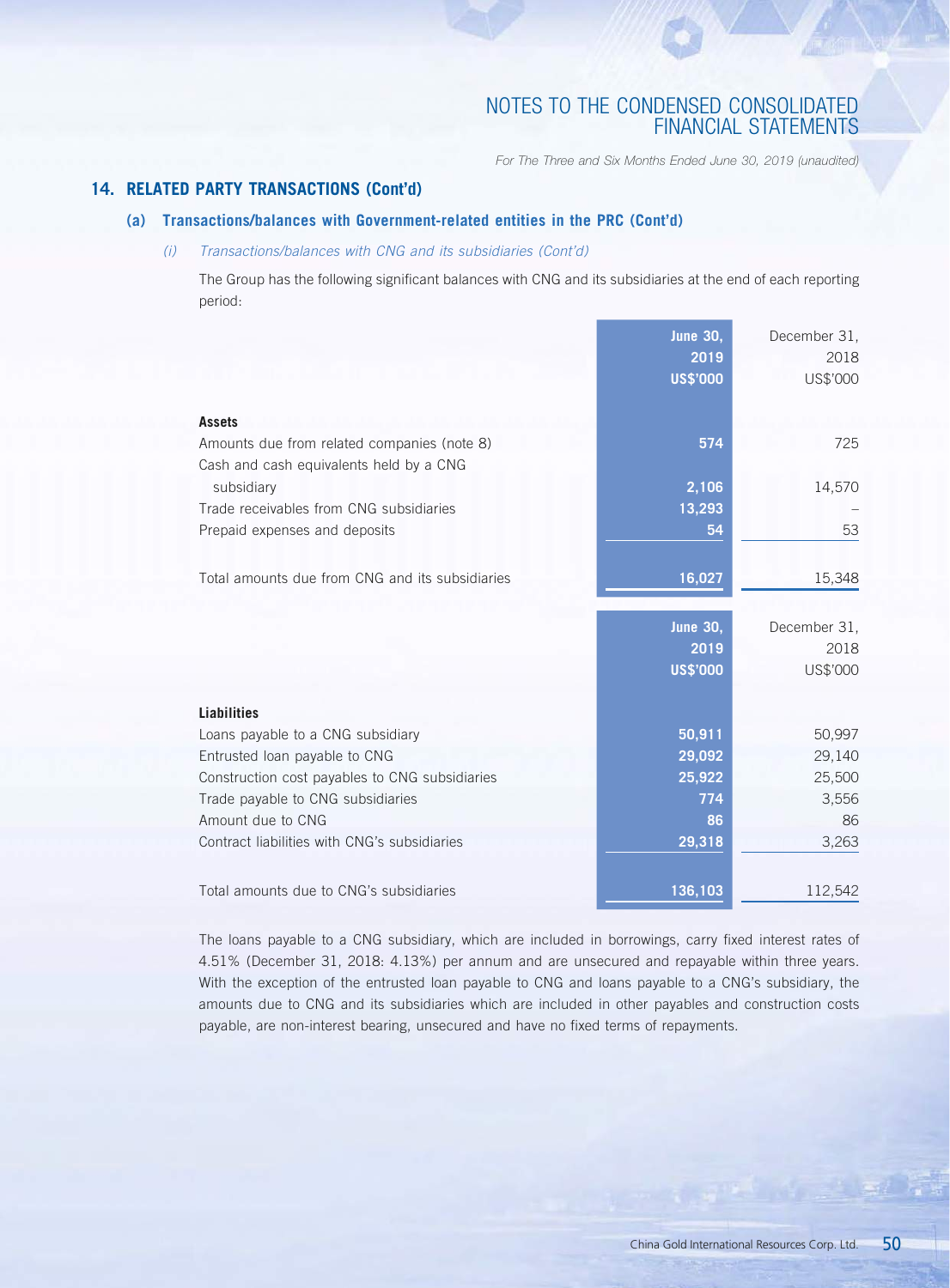*For The Three and Six Months Ended June 30, 2019 (unaudited)*

### **14. RELATED PARTY TRANSACTIONS (Cont'd)**

### **(a) Transactions/balances with Government-related entities in the PRC (Cont'd)**

### *(ii) Transactions/balances with other government-related entities in the PRC*

Apart from the transactions with CNG and its subsidiaries disclosed above, the Group has also entered into transactions of bank deposits, borrowings and other general banking facilities with other governmentrelated entities in its ordinary course of business.

### **(b) Compensation of key management personnel**

The Group has the following compensation to key management personnel during the period:

|                             | Three months ended June 30, |          | Six months ended June 30, |          |
|-----------------------------|-----------------------------|----------|---------------------------|----------|
|                             | 2019                        | 2018     | 2019                      | 2018     |
|                             | <b>US\$'000</b>             | US\$'000 | <b>US\$'000</b>           | US\$'000 |
| Salaries and other benefits | 168                         | 251      | 341                       | 434      |
| Post-employment benefits    |                             | 3        | 12 <sup>2</sup>           | 10       |
|                             |                             |          |                           |          |
|                             | 171                         | 254      | 353                       | 444      |

## **15. FINANCIAL INSTRUMENTS**

As at June 30, 2019 and December 31, 2018, the Group's investments in equity securities include equity securities listed in Hong Kong and unlisted companies incorporated in the PRC.

Subsequent to initial recognition at fair value, investment in equity securities listed on the Stock Exchange is measured based on the quoted price (unadjusted) available on the Stock Exchange (Level 1 fair value measurement). As at June 30, 2019, US\$13,550,000 (December 31, 2018: US\$17,655,000) investment in equity securities is measured at fair value on a recurring basis. The Group's investment in listed equity securities represent investment in a company engaged in mining, processing and trading of nonferrous metals in the PRC.

As at June 30, 2019, the carrying amounts of US\$581,000 (December 31, 2018: US\$2,575,000) investment in unlisted companies incorporated in the PRC are approximately their fair values (Level 3 fair value measurement). The sales proceeds of US\$2,023,000 (for the six months ended June 30, 2018: nil) were received from the disposal of one of investment in unlisted company during the six months ended June 30, 2019. The cumulative fair value change of US\$564,000 from investment in unlisted company included in investment revaluation reserve has been transferred to retained profit at the date of disposal.

### **16. COMPARATIVE FIGURES**

Certain comparative figures have been reclassified to conform to the current period's presentation of the condensed consolidated financial statements.

### **17. EVENT AFTER THE REPORTING PERIOD**

The Group had no material event after the end of the reporting period.